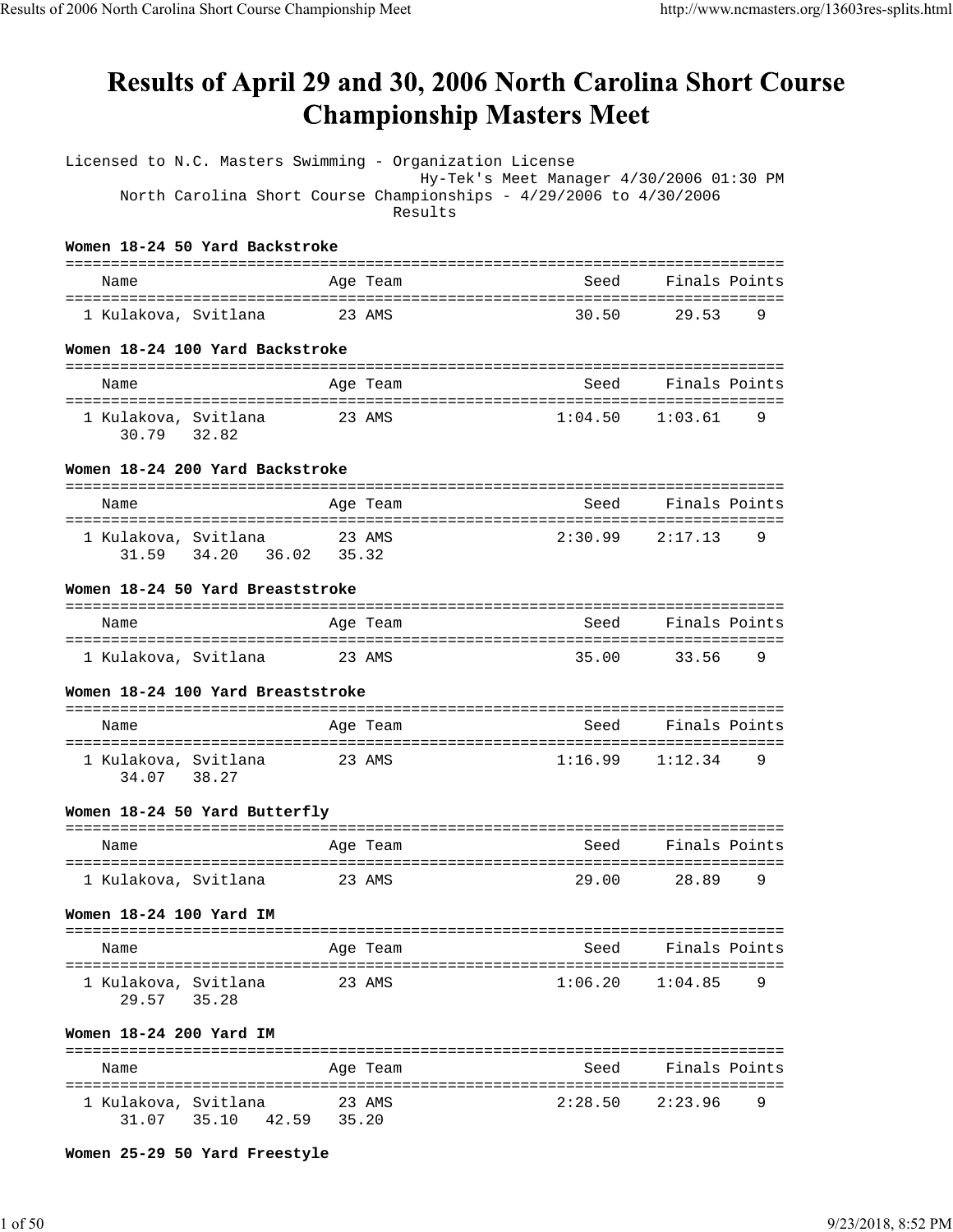|                                 |       | ========== |       |                               |          | =================================      |                |
|---------------------------------|-------|------------|-------|-------------------------------|----------|----------------------------------------|----------------|
| Name                            |       | Age Team   |       |                               | Seed     | Finals Points                          |                |
|                                 |       |            |       |                               |          |                                        |                |
| 1 Brelsford-Namey, Emily        |       | 29 RAM     |       |                               | 26.00    | 24.64                                  | 9              |
| 2 Johnson, Shandra              |       | 27 RAM     |       |                               | 24.29    | 24.75                                  | 7              |
| 3 Baker, Brooke                 |       | 25 DAMA    |       |                               | 29.70    | 28.17                                  | 6              |
|                                 |       |            |       |                               |          |                                        |                |
| 4 Newton, Danielle              |       | 27 DAMA    |       |                               | 30.77    | 29.62                                  | 5              |
| 5 Nagle, Cynthia                |       | 27 THAT    |       |                               | 29.95    | 30.30                                  | $\overline{4}$ |
| 6 Allen, Lindsay                |       | 28 NCAM    |       |                               | ΝT       | 33.82                                  | 3              |
| 7 Ziegler, Michelle             |       | 25 AMS     |       |                               | 37.00    | 36.31                                  | 2              |
|                                 |       |            |       |                               |          |                                        |                |
| Women 25-29 100 Yard Freestyle  |       |            |       |                               |          |                                        |                |
|                                 |       |            |       |                               |          |                                        |                |
| Name                            |       | Age Team   |       |                               | Seed     | Finals Points                          |                |
|                                 |       |            |       |                               |          |                                        |                |
| 1 Baker, Brooke                 |       | 25 DAMA    |       |                               | 1:01.20  | 1:03.21                                | 9              |
| 29.48<br>33.73                  |       |            |       |                               |          |                                        |                |
|                                 |       |            |       |                               |          |                                        |                |
| 2 Nagle, Cynthia                |       | 27 THAT    |       |                               | 1:03.25  | 1:10.13                                | 7              |
| 32.96<br>37.17                  |       |            |       |                               |          |                                        |                |
| 3 Newton, Danielle              |       | 27 DAMA    |       |                               | 1:07.55  | 1:10.94                                | 6              |
| 33.96<br>36.98                  |       |            |       |                               |          |                                        |                |
| 4 Montieth, Kate                |       | 28 DAMA    |       |                               | 1:20.00  | 1:12.05                                | 5              |
| 34.71<br>37.34                  |       |            |       |                               |          |                                        |                |
| 5 Allen, Lindsay                |       | 28 NCAM    |       |                               | NΤ       | 1:14.51                                | 4              |
| 35.00<br>39.51                  |       |            |       |                               |          |                                        |                |
|                                 |       |            |       |                               |          |                                        |                |
| Women 25-29 200 Yard Freestyle  |       |            |       |                               |          |                                        |                |
|                                 |       |            |       |                               |          | -------------------------------------- |                |
|                                 |       |            |       |                               |          |                                        |                |
| Name                            |       | Age Team   |       |                               | Seed     | Finals Points                          |                |
|                                 |       |            |       |                               |          |                                        |                |
| 1 Johnson, Shandra              |       | 27 RAM     |       |                               | 1:54.00  | 1:59.12                                | 9              |
| 27.94<br>30.11 30.67            |       | 30.40      |       |                               |          |                                        |                |
| 2 Nagle, Cynthia                |       | 27 THAT    |       |                               | 2:22.94  | 2:28.20                                | 7              |
| 37.85 39.27<br>32.64            |       | 38.44      |       |                               |          |                                        |                |
| 3 Hawley, Kate                  |       | 25 RAM     |       |                               | 2:40.00  | 2:38.90                                | 6              |
| 34.63<br>40.57                  | 42.92 | 40.78      |       |                               |          |                                        |                |
| 4 Ziegler, Michelle             |       | 25 AMS     |       |                               | 2:58.00  | 3:00.06                                | 5              |
| 41.13<br>45.27                  | 47.73 | 45.93      |       |                               |          |                                        |                |
|                                 |       |            |       |                               |          |                                        |                |
|                                 |       |            |       |                               |          |                                        |                |
| Women 25-29 500 Yard Freestyle  |       |            |       |                               |          |                                        |                |
|                                 |       |            |       |                               |          |                                        |                |
| Name                            |       | Age Team   |       |                               | Seed     | Finals Points                          |                |
|                                 |       |            |       |                               |          |                                        |                |
| 1 Montieth, Kate                |       | 28 DAMA    |       |                               | 7:10.00  | 6:45.29                                | 9              |
| 39.78 42.00 41.47<br>36.68      |       |            | 41.34 | 41.56                         | 41.60    | 41.18                                  |                |
| 38.43<br>41.25                  |       |            |       |                               |          |                                        |                |
|                                 |       |            |       |                               |          |                                        |                |
| Women 25-29 1000 Yard Freestyle |       |            |       |                               |          |                                        |                |
|                                 |       |            |       |                               |          |                                        |                |
| Name                            |       | Age Team   |       |                               | Seed     | Finals Points                          |                |
|                                 |       |            |       |                               |          |                                        |                |
| 1 Montieth, Kate                |       | 28 DAMA    |       |                               | 14:29.00 | 13:54.16                               | 9              |
|                                 |       |            |       | 43.14 41.62 41.84 42.07 42.14 |          |                                        |                |
| 40.76 41.62<br>37.83            |       |            |       |                               |          |                                        |                |
| 42.35<br>42.13 42.04 42.25      |       |            |       | 42.36 42.39 42.52             |          | 42.10                                  |                |
| 42.53 41.74                     | 41.35 | 39.38      |       |                               |          |                                        |                |
| 2 Allen, Lindsay                |       | 28 NCAM    |       |                               | ΝT       | 16:05.57                               | 7              |
| 39.73<br>44.12                  |       |            | 49.63 | 49.66 49.54                   |          | 49.55                                  |                |
| 50.17 50.72 50.87 1:39.46       |       |            | 49.29 | 49.16                         | 48.67    | 49.85                                  |                |
| 47.87<br>49.13                  | 43.52 |            |       |                               |          |                                        |                |
|                                 |       |            |       |                               |          |                                        |                |
|                                 |       |            |       |                               |          |                                        |                |

#### **Women 25-29 1650 Yard Freestyle** =============================================================================== Name **Age Team** Age Team Seed Finals Points ===============================================================================  $20:00.00$   $18:32.00$  9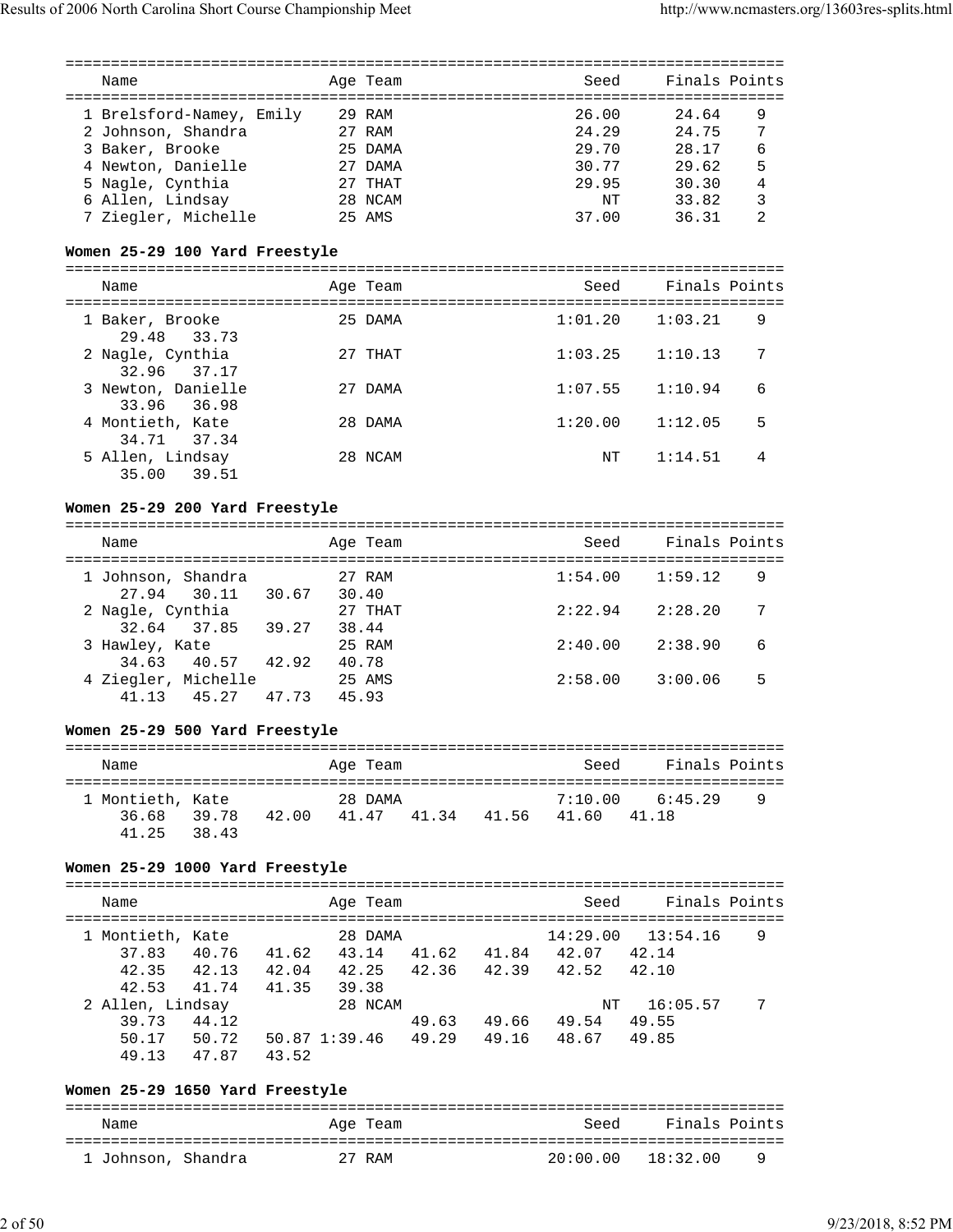|       |             |  |  | 31, 38    33, 81    34, 06    34, 21    34, 35    34, 39    33, 81    34, 44 |  |
|-------|-------------|--|--|------------------------------------------------------------------------------|--|
|       |             |  |  | 34.06 33.46 33.56 32.79 33.85 33.42 34.02 33.90                              |  |
|       |             |  |  | 34.10 34.17 33.53 34.34 33.54 33.22 33.70 33.21                              |  |
|       | 34.06 33.20 |  |  | 34.12 34.44 33.61 32.95 34.24 33.83                                          |  |
| 32.23 |             |  |  |                                                                              |  |

# **Women 25-29 50 Yard Backstroke**

| Name               | Age Team  | Seed  | Finals Points |   |
|--------------------|-----------|-------|---------------|---|
| 1 Baker, Brooke    | 25 DAMA   | 32.50 | 32.33         | 9 |
| 2 Nagle, Cynthia   | $27$ THAT | 33.76 | 35.92         | 7 |
| 3 Newton, Danielle | 27 DAMA   | 38.12 | 38.69         | 6 |
| 4 Allen, Lindsay   | 28 NCAM   | NΤ    | 41 03         | 5 |

#### **Women 25-29 100 Yard Backstroke**

| Name                                | Age Team | Seed    | Finals Points |
|-------------------------------------|----------|---------|---------------|
| 1 Baker, Brooke<br>34.08 36.75      | 25 DAMA  | 1:09.32 | 1:10.83<br>9  |
| 2 Montieth, Kate<br>38.59 39.80     | 28 DAMA  | 1:23.00 | 7<br>1:18.39  |
| 3 Nagle, Cynthia<br>$37.64$ $41.02$ | 27 THAT  | NT      | 6<br>1:18.66  |

#### **Women 25-29 200 Yard Backstroke**

| Name                            | Age Team                  | Seed    | Finals Points |
|---------------------------------|---------------------------|---------|---------------|
| 1 Baker, Brooke<br>35.58 38.99  | 25 DAMA<br>41.23<br>40.71 | 2:28.45 | 2:36.51<br>9  |
| 2 Nagle, Cynthia<br>40.02 42.94 | 27 THAT<br>43.74<br>43.13 | 2:50.00 | -7<br>2:49.83 |

#### **Women 25-29 50 Yard Breaststroke**

| Name                     | Age Team | Seed  | Finals Points |   |
|--------------------------|----------|-------|---------------|---|
| 1 Brelsford-Namey, Emily | 29 RAM   | 33.50 | 31.65         | 9 |
| 2 Nagle, Cynthia         | 27 THAT  | 34.50 | 35 87         | 7 |
| 3 Allen, Lindsay         | 28 NCAM  | NΤ    | 48 23         | ь |

#### **Women 25-29 100 Yard Breaststroke**

| Name                                     | Age Team | Seed    | Finals Points |
|------------------------------------------|----------|---------|---------------|
| 1 Fritchie, Karen<br>34.67 37.01         | 28 DAMA  | 1:14.00 | 9<br>1:11.68  |
| 2 Nagle, Cynthia<br>35.79 40.73          | 27 THAT  | 1:14.56 | 7<br>1:16.52  |
| -- Ziegler, Michelle<br>48.11 47.16      | 25 AMS   | 1:38.00 | DO            |
| -- Brelsford-Namey, Emily<br>31.92 35.64 | 29 RAM   | 1:15.00 | DO.           |

#### **Women 25-29 200 Yard Breaststroke**

| Name                     |             | Age Team | Seed            | Finals Points |  |
|--------------------------|-------------|----------|-----------------|---------------|--|
| 1 Brelsford-Namey, Emily | 29 RAM      |          | 2:40.00 2:28.86 | <b>Q</b>      |  |
| 33.14 37.64              | 38.75 39.33 |          |                 |               |  |

#### **Women 25-29 50 Yard Butterfly**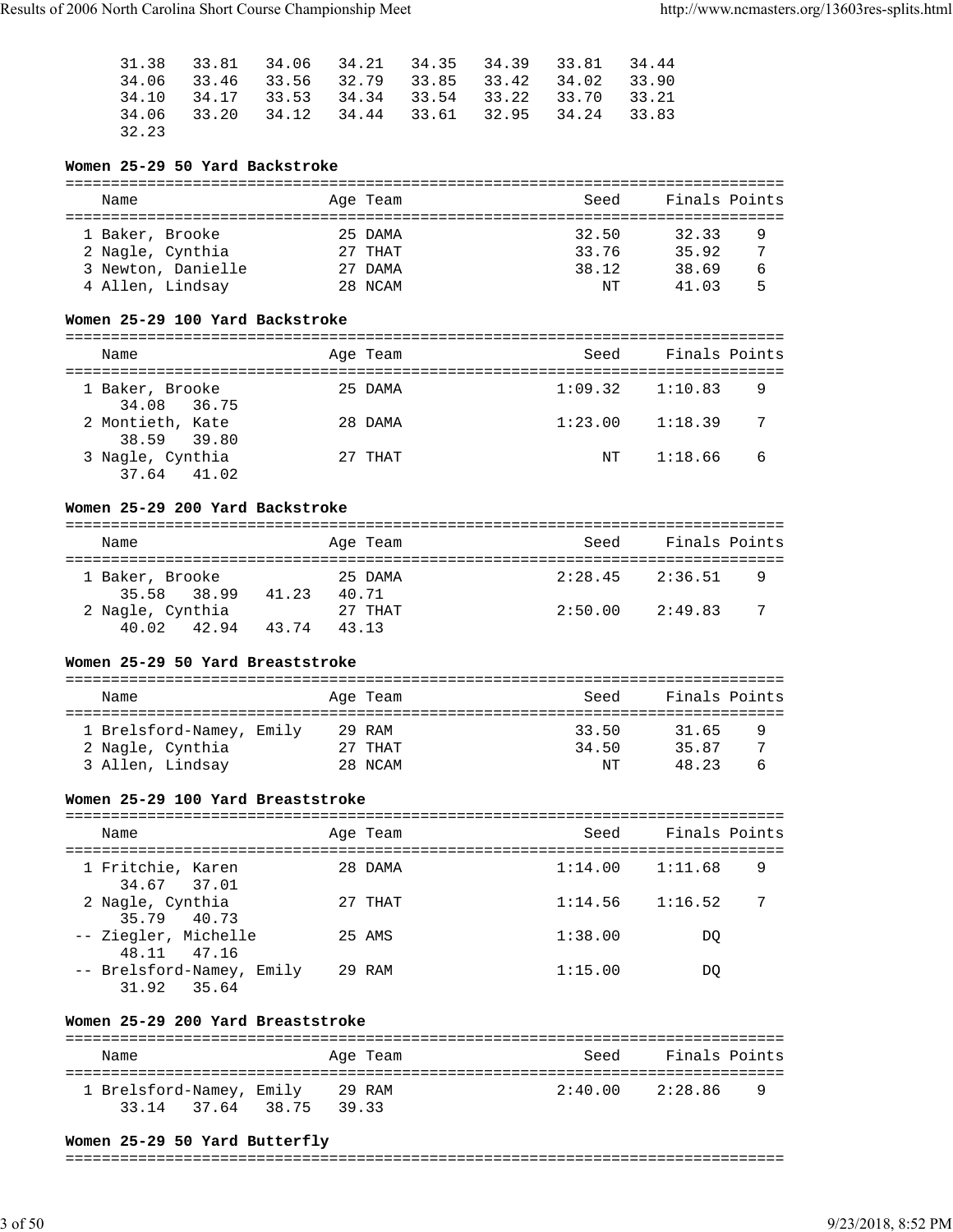| Name                                                             |        | Age Team |                                                | Seed    | Finals Points |                |
|------------------------------------------------------------------|--------|----------|------------------------------------------------|---------|---------------|----------------|
| ====================================<br>1 Brelsford-Namey, Emily | 29 RAM |          | -----------------------------------            | 29.00   | 26.84         | 9              |
| 2 Nagle, Cynthia                                                 |        | 27 THAT  |                                                | NΤ      | 33.42         | 7              |
|                                                                  |        |          |                                                |         |               |                |
| Women 25-29 100 Yard Butterfly                                   |        |          |                                                |         |               |                |
| Name                                                             |        | Age Team |                                                | Seed    | Finals Points |                |
| 1 Johnson, Shandra                                               |        | 27 RAM   |                                                | 58.25   | 1:00.47       | 9              |
| 32.04<br>28.43                                                   |        |          |                                                |         |               |                |
| Women 25-29 100 Yard IM                                          |        |          |                                                |         |               |                |
| Name                                                             |        | Age Team |                                                | Seed    | Finals Points |                |
|                                                                  |        |          |                                                |         |               |                |
| 1 Brelsford-Namey, Emily<br>28.37<br>32.97                       |        | 29 RAM   |                                                | 1:04.00 | 1:01.34       | 9              |
| 2 Nagle, Cynthia<br>34.30<br>40.19                               |        | 27 THAT  |                                                | 1:12.28 | 1:14.49       | 7              |
| 3 Newton, Danielle<br>38.11<br>44.17                             |        | 27 DAMA  |                                                | ΝT      | 1:22.28       | 6              |
| 4 Allen, Lindsay<br>42.06<br>47.00                               |        | 28 NCAM  |                                                | ΝT      | 1:29.06       | 5              |
| Women 25-29 200 Yard IM                                          |        |          |                                                |         |               |                |
| Name                                                             |        | Age Team |                                                | Seed    | Finals Points |                |
| 1 Brelsford-Namey, Emily 29 RAM<br>38.05 37.41                   | 33.48  |          |                                                | NΤ      | 2:17.34       | 9              |
| 28.40<br>2 Fritchie, Karen<br>$36.65$ 38.30                      |        | 28 DAMA  |                                                | 2:21.00 | 2:17.79       | 7              |
| 31.07<br>3 Montieth, Kate                                        | 31.77  | 28 DAMA  |                                                | 3:01.00 | 2:51.43       | 6              |
| 43.09 50.06<br>39.81                                             |        | 38.47    |                                                |         |               |                |
| Women 25-29 400 Yard IM                                          |        |          |                                                |         |               |                |
| Name                                                             |        | Age Team |                                                | Seed    | Finals Points |                |
|                                                                  |        |          |                                                |         |               |                |
| 1 Fritchie, Karen<br>28 DAMA<br>36.33<br>32.40                   |        |          | 5:01.00<br>39.84 39.65 39.95 40.48 33.37 32.72 |         | 4:54.74       | 9              |
|                                                                  |        |          |                                                |         |               |                |
| Women 30-34 50 Yard Freestyle                                    |        |          |                                                |         |               |                |
| Name                                                             |        | Age Team |                                                | Seed    | Finals Points |                |
| 1 Braun, Erika                                                   |        | 34 RAM   |                                                | 25.00   | 24.92         | 9              |
| 2 Errington Oversmith, Amy 34 RAM                                |        |          |                                                | 30.00   | 27.82         | $\overline{7}$ |
| 3 Walker, Abby                                                   |        | 30 AMS   |                                                | ΝT      | 30.00         | 6              |
| 4 Cook, Nicole                                                   |        | 34 AMS   |                                                | 32.29   | 31.80         | 5              |
| Women 30-34 100 Yard Freestyle                                   |        |          |                                                |         |               |                |
| Name                                                             |        | Age Team |                                                | Seed    | Finals Points |                |
| 1 Braun, Erika                                                   |        | 34 RAM   |                                                | 55.00   | 53.75         | 9              |
| 25.71<br>28.04<br>2 Errington Oversmith, Amy                     |        | 34 RAM   |                                                | 1:05.00 | 1:03.02       | 7              |
| 30.13<br>32.89<br>3 Cook, Nicole                                 |        | 34 AMS   |                                                | 1:13.41 | 1:13.52       | 6              |
| 35.14<br>38.38                                                   |        |          |                                                |         |               |                |

#### **Women 30-34 200 Yard Freestyle**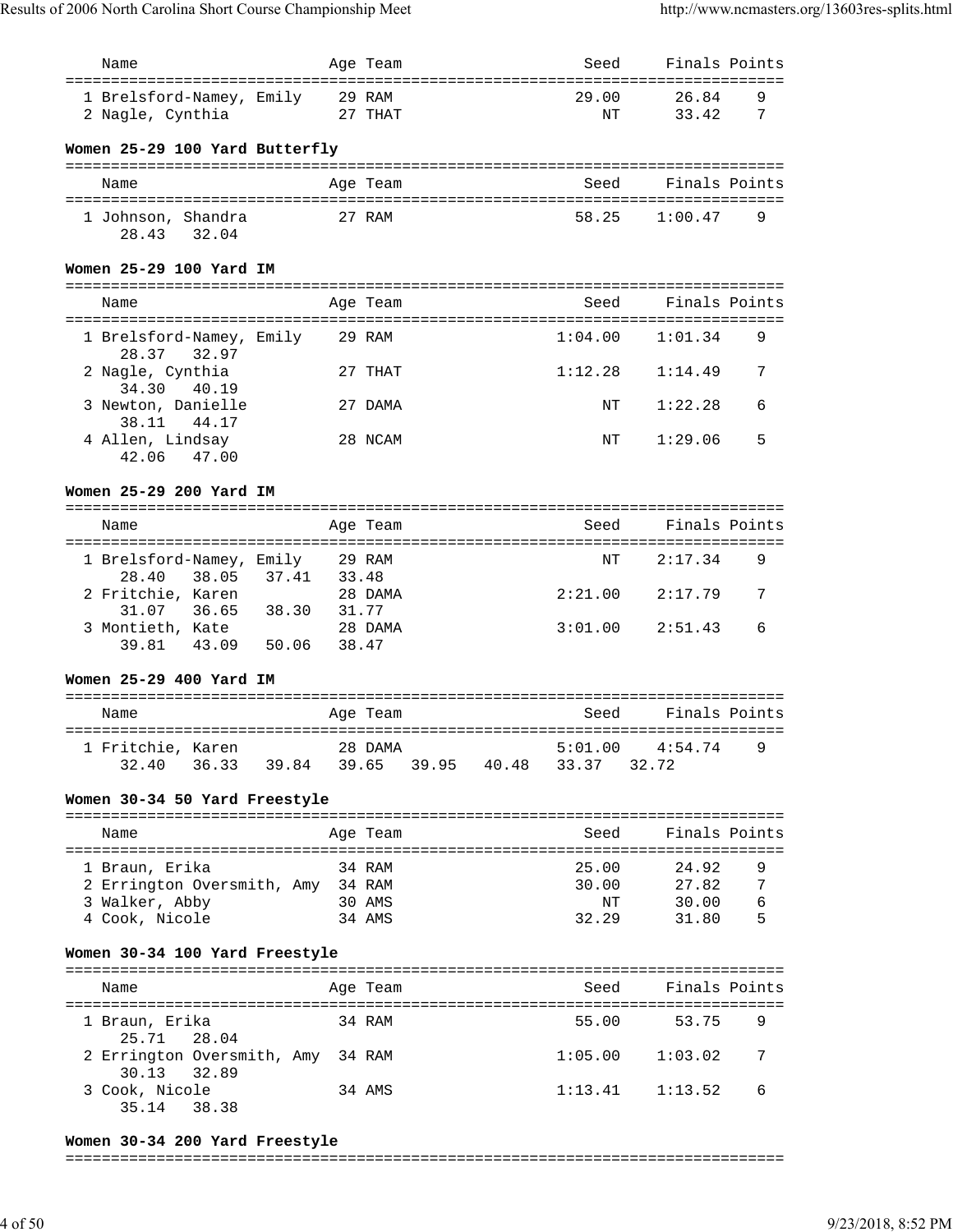| Name           |                                                               | Age Team                       |  |                               | Seed Finals Points    |                |
|----------------|---------------------------------------------------------------|--------------------------------|--|-------------------------------|-----------------------|----------------|
|                | 1 Buchoux, Michelle 33 MAC<br>34.08 38.35 39.16 39.82         |                                |  |                               | $2:29.09$ $2:31.41$ 9 |                |
|                | Women 30-34 500 Yard Freestyle                                |                                |  |                               |                       |                |
|                |                                                               |                                |  |                               |                       |                |
| Name           |                                                               | Age Team<br>================== |  | Seed                          | Finals Points         |                |
|                | 1 Packard, Andrea 31 NEM                                      |                                |  |                               | $5:35.22$ $5:39.05$   | 9              |
|                | 32.03 34.02 33.93 33.72 33.86 34.00 34.15 34.34               |                                |  |                               |                       |                |
| 34.69 34.31    |                                                               |                                |  |                               |                       |                |
|                | 2 Inscore, Staci                                              | 34 RAM                         |  |                               | $6:13.86$ $5:57.56$   | 7              |
|                | 33.66 36.70 37.11 37.12 36.44 36.48                           |                                |  | 36.18 35.78                   |                       |                |
| 34.69 33.40    |                                                               |                                |  |                               |                       |                |
|                | 3 Errington Oversmith, Amy 34 RAM                             |                                |  |                               | $6:30.00$ $6:07.30$   | 6              |
|                | 32.79   35.81   37.01   37.23   37.74   37.95   38.03   38.20 |                                |  |                               |                       |                |
| 36.98 35.56    |                                                               |                                |  |                               |                       |                |
|                |                                                               |                                |  |                               | $6:30.50$ $6:14.71$   | 5              |
|                | 34.03 36.68 38.04 38.16 38.19 38.06 38.32 38.02               |                                |  |                               |                       |                |
| 38.01 37.20    |                                                               |                                |  |                               |                       |                |
|                | 5 Buchoux, Michelle 33 MAC                                    |                                |  |                               | $6:47.92$ $6:34.17$   | $\overline{4}$ |
|                | 36.23 39.10 39.67                                             |                                |  | 39.90 39.62 39.88 39.77 39.99 |                       |                |
| 40.85 39.16    |                                                               |                                |  |                               |                       |                |
|                | 6 Allen, Juliet 33 THAT                                       |                                |  |                               | $6:30.00$ $6:45.07$   | $\mathcal{R}$  |
|                | 32.86  36.16  38.41  40.18  41.22  41.76  43.39  44.45        |                                |  |                               |                       |                |
| 44.56 42.08    |                                                               |                                |  |                               |                       |                |
| 7 Cook, Nicole |                                                               | 34 AMS                         |  |                               | 7:18.64 7:15.54       | $\overline{2}$ |
|                | 39.24 43.21 44.04 44.45 44.78 44.11 43.78 44.60               |                                |  |                               |                       |                |

# **Women 30-34 1000 Yard Freestyle**

45.29 42.04

| Name                                         |                                     |                         | Age Team                           |                |                | Seed                       | Finals Points              |   |
|----------------------------------------------|-------------------------------------|-------------------------|------------------------------------|----------------|----------------|----------------------------|----------------------------|---|
| 1 Packard, Andrea<br>32.81<br>34.14<br>33.88 | 35.09<br>33.52<br>34.34             | 35.00<br>33.32<br>34.35 | 31 NEM<br>34.76<br>33.43<br>33.60  | 34.10<br>33.79 | 34.21<br>33.95 | 11:29.50<br>34.01<br>33.97 | 11:20.09<br>33.94<br>33.88 | 9 |
| 2 Buchoux,<br>36.31<br>40.96<br>40.43        | Michelle<br>39.91<br>40.57<br>40.21 | 40.85<br>41.00<br>40.36 | 33 MAC<br>40.40<br>41.13<br>40.22  | 40.80<br>40.65 | 40.56<br>40.54 | 13:59.00<br>40.74<br>40.58 | 13:27.94<br>40.70<br>41.02 | 7 |
| 3 Allen, Juliet<br>34.94<br>45.22<br>44.94   | 37.17<br>45.10<br>45.45             | 39.96<br>45.83<br>44.17 | 33 THAT<br>41.91<br>45.42<br>39.25 | 43.54<br>46.17 | 44.26<br>45.82 | 14:00.00<br>45.05<br>44.97 | 14:30.19<br>45.31<br>45.71 | 6 |

# **Women 30-34 50 Yard Backstroke**

| Name                                                          |  | Age Team                  | Seed                    | Finals Points                          |  |  |  |
|---------------------------------------------------------------|--|---------------------------|-------------------------|----------------------------------------|--|--|--|
| 1 Braun, Erika<br>2 Lane, Tanya<br>3 Errington Oversmith, Amy |  | 34 RAM<br>34 M3<br>34 RAM | 29.80<br>29.50<br>34.00 | 29.06<br>9<br>7<br>29.79<br>32.51<br>6 |  |  |  |
| 4 Cook, Nicole                                                |  | 34 AMS                    | 39.22                   | 39.26<br>5                             |  |  |  |

#### **Women 30-34 100 Yard Backstroke**

| Name                          | Age Team | Seed    | Finals Points  |  |  |  |  |
|-------------------------------|----------|---------|----------------|--|--|--|--|
| 1 Braun, Erika<br>30.28 31.78 | 34 RAM   | 1:02.80 | 1:02.06<br>- 9 |  |  |  |  |
| 2 Lane, Tanya<br>31.18 31.84  | 34 M3    | 1:04.50 | - 7<br>1:03.02 |  |  |  |  |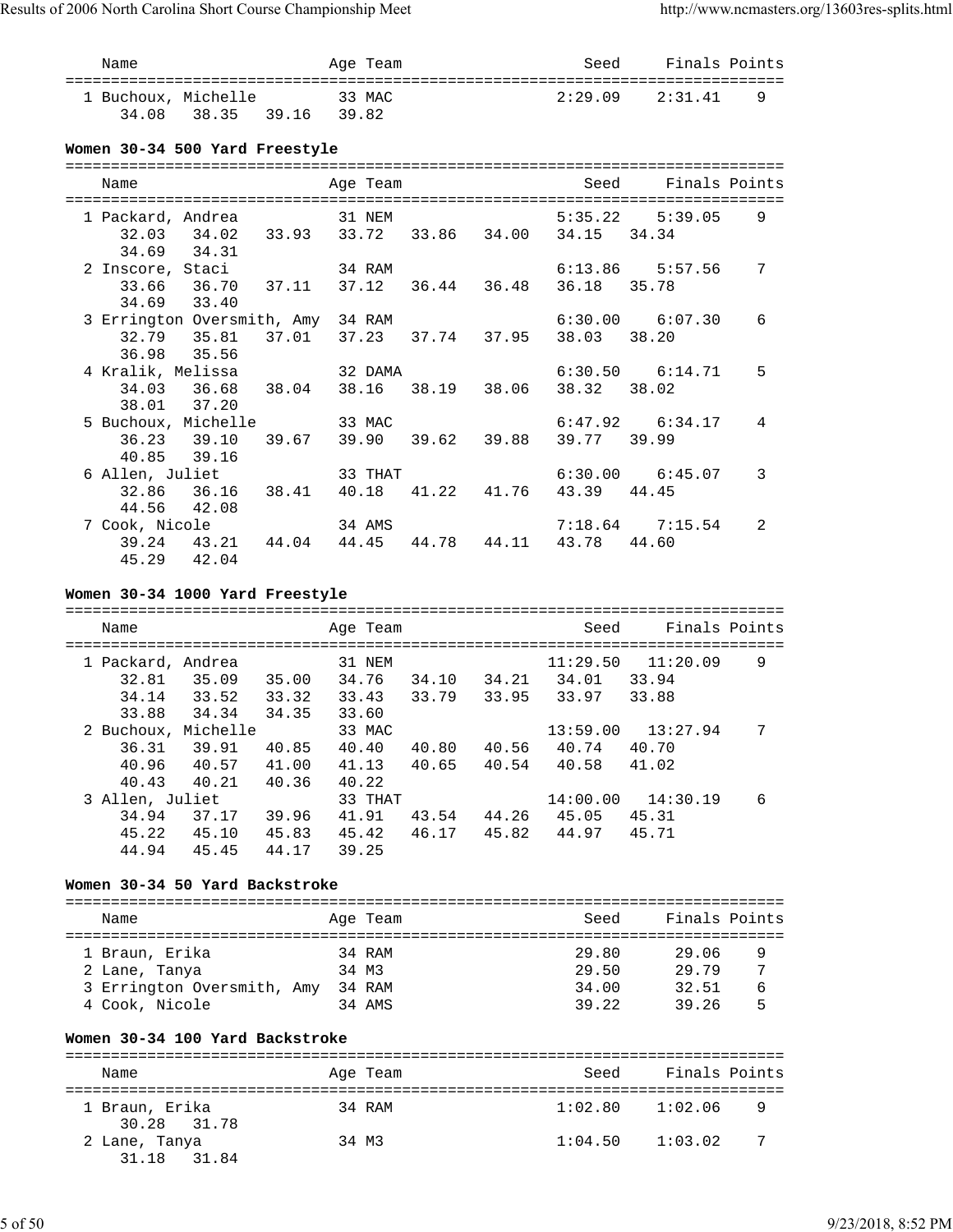| 3 Inscore, Staci                  | 34 RAM  |                     | $1:08.70$ $1:08.59$ 6 |                |
|-----------------------------------|---------|---------------------|-----------------------|----------------|
| 33.75 34.84                       |         |                     |                       |                |
| 4 Errington Oversmith, Amy 34 RAM |         |                     | $1:12.00$ $1:09.42$ 5 |                |
| 33.97 35.45                       |         |                     |                       |                |
| 5 Kralik, Melissa                 | 32 DAMA | $1:20.20$ $1:10.32$ |                       | $\overline{4}$ |
| 35.34 34.98                       |         |                     |                       |                |

# **Women 30-34 200 Yard Backstroke**

| Name              |             |       | Age Team | Seed    | Finals Points  |
|-------------------|-------------|-------|----------|---------|----------------|
| 1 Lane, Tanya     |             |       | 34 M3    | 2:15.00 | 2:17.35<br>-9  |
|                   | 32.55 34.88 | 35.01 | 34.91    |         |                |
| 2 Inscore, Staci  |             |       | 34 RAM   | 2:26.30 | 2:25.78<br>- 7 |
|                   | 35.29 36.34 | 36.77 | 37.38    |         |                |
| 3 Kralik, Melissa |             |       | 32 DAMA  | 2:40.80 | 6<br>2:32.19   |
|                   | 34.65 38.59 | 39.85 | 39.10    |         |                |

#### **Women 30-34 50 Yard Breaststroke**

| Name                | Age Team | Seed  | Finals Points |   |
|---------------------|----------|-------|---------------|---|
| 1 Packard, Andrea   | 31 NEM   | 31.55 | 32.54         | 9 |
| 2 Cook, Nicole      | 34 AMS   | 42.70 | 40.90         | 7 |
| 3 Buchoux, Michelle | 33 MAC   | 41.86 | 42.22         | ь |

#### **Women 30-34 100 Yard Breaststroke**

| Name                               | Age Team | Seed    | Finals Points |   |
|------------------------------------|----------|---------|---------------|---|
| 1 Packard, Andrea<br>33.16 36.38   | 31 NEM   | 1:12.72 | 1:09.54       | 9 |
| 2 Braun, Erika<br>35.12 39.13      | 34 RAM   | 1:17.00 | 1:14.25       | 7 |
| 3 Buchoux, Michelle<br>42.13 46.51 | 33 MAC   | 1:31.07 | 1:28.64       | 6 |
| 4 Cook, Nicole<br>42.60 47.70      | 34 AMS   | 1:35.40 | 1:30.30       | 5 |

#### **Women 30-34 200 Yard Breaststroke**

| Name                               |       |       |       | Age Team | Seed    | Finals Points |   |
|------------------------------------|-------|-------|-------|----------|---------|---------------|---|
| 1 Packard, Andrea<br>35.15 38.57   |       | 37.57 | 37.91 | 31 NEM   | 2:33.75 | 2:29.20       | 9 |
| 2 Lane, Tanya                      |       |       | 34 M3 |          | 2:45.00 | 2:41.90       | 7 |
| 36.31 40.89<br>3 Buchoux, Michelle |       | 42.04 | 42.66 | 33 MAC   | 3:10.00 | 3:16.46       | 6 |
| 44.89                              | 49.82 | 51.17 | 50.58 |          |         |               |   |

#### **Women 30-34 50 Yard Butterfly**

| Name                | Age Team | Seed  | Finals Points |   |
|---------------------|----------|-------|---------------|---|
| 1 Packard, Andrea   | 31 NEM   | 29.01 | 29.52         | 9 |
| 2 Cook, Nicole      | 34 AMS   | 35.74 | 35.09         | 7 |
| 3 Buchoux, Michelle | 33 MAC   | 38.94 | 37.08         | ь |

# **Women 30-34 100 Yard Butterfly** =============================================================================== Name **Age Team** Age Team Seed Finals Points =============================================================================== 1 Braun, Erika 34 RAM 1:02.80 1:02.83 9 29.28 33.55<br>2 Packard, Andrea 31 NEM 1:05.63 1:04.59 7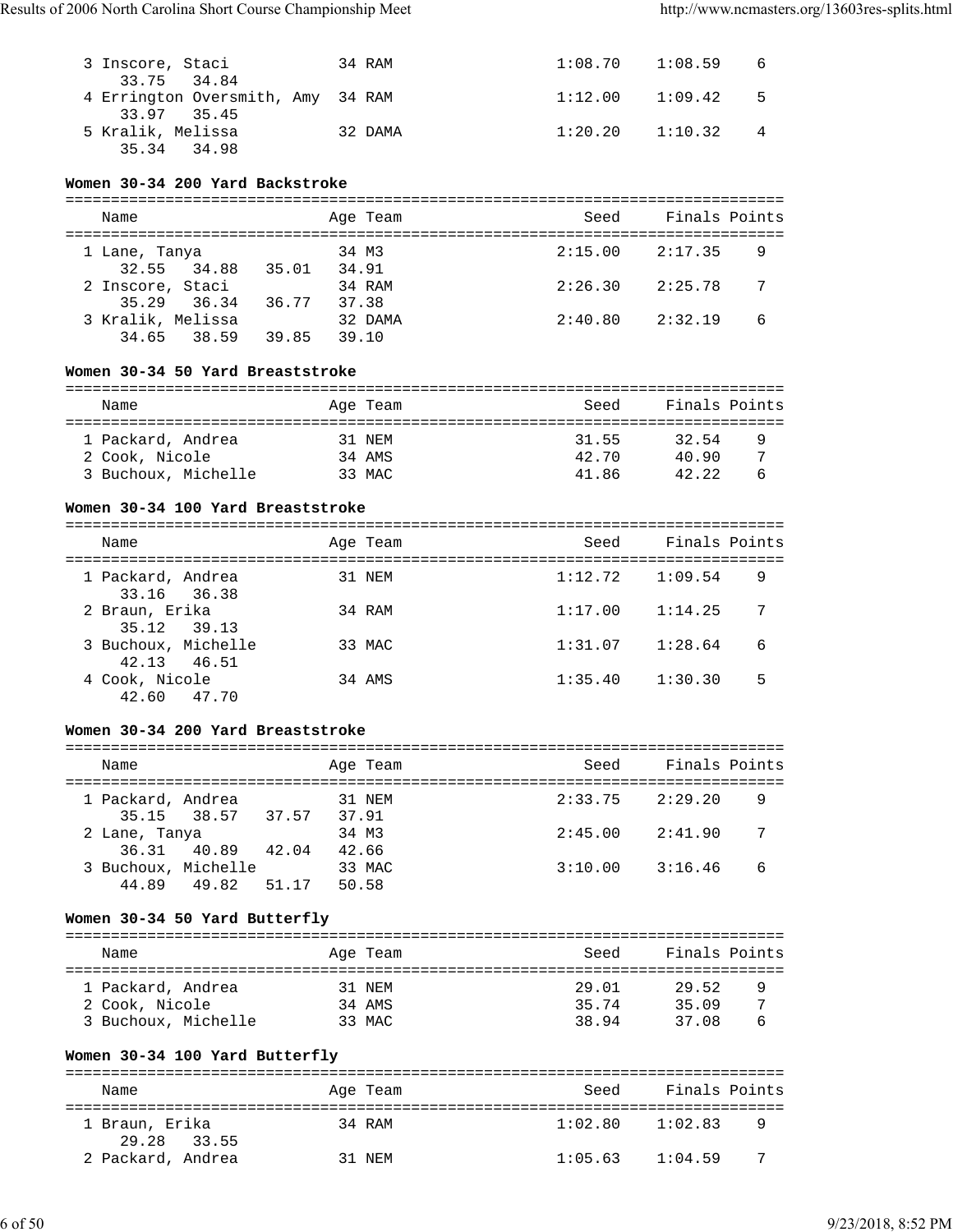| 30.74 33.85    |        |                       |  |
|----------------|--------|-----------------------|--|
| 3 Cook, Nicole | 34 AMS | $1:27.46$ $1:21.50$ 6 |  |
| 38.33 43.17    |        |                       |  |

# **Women 30-34 200 Yard Butterfly**

| Name                      |             |       | Age Team        | Seed    | Finals Points |   |
|---------------------------|-------------|-------|-----------------|---------|---------------|---|
| 1 Packard, Andrea         | 32.67 37.08 | 37.97 | 31 NEM<br>37.38 | 2:29.77 | 2:25.10       | 9 |
| 2 Inscore, Staci<br>34.00 | 38.50       | 38.72 | 34 RAM<br>40.54 | 2:25.40 | 2:31.76       | 7 |

# **Women 30-34 100 Yard IM**

| Name                             | Age Team | Seed    | Finals Points |
|----------------------------------|----------|---------|---------------|
| 1 Braun, Erika<br>28.47 33.52    | 34 RAM   | 1:02.80 | 1:01.99<br>9  |
| 2 Kralik, Melissa<br>34.31 40.13 | 32 DAMA  | 1:30.10 | 1:14.44<br>-7 |
| 3 Cook, Nicole<br>37.89 43.93    | 34 AMS   | 1:27.66 | 6<br>1:21.82  |

# **Women 30-34 200 Yard IM**

| Name                                           | Age Team         | Seed    | Finals Points |
|------------------------------------------------|------------------|---------|---------------|
| 1 Lane, Tanya<br>30.27 34.27<br>40.33          | 34 M3<br>33.72   | 2:17.00 | 9<br>2:18.59  |
| 2 Packard, Andrea<br>30.32 38.83<br>38.22      | 31 NEM<br>32.57  | 2:25.40 | 7<br>2:19.94  |
| 3 Errington Oversmith, Amy                     | 34 RAM           | 2:35.00 | 6<br>2:39.33  |
| 39.87<br>49.45<br>33.59<br>4 Kralik, Melissa   | 36.42<br>32 DAMA | 2:50.50 | 5<br>2:41.52  |
| 36.15 39.47<br>49.56                           | 36.34            |         |               |
| 5 Buchoux, Michelle<br>38.48<br>45.21<br>49.75 | 33 MAC<br>39.67  | 2:57.52 | 2:53.11<br>4  |
| 6 Cook, Nicole<br>$40.21$ $47.45$ $1:34.88$    | 34 AMS           | 2:55.32 | 3<br>3:02.54  |
|                                                |                  |         |               |

## **Women 30-34 400 Yard IM**

| Name                             |       | Age Team                   |       |       | Seed                        | Finals Points               |         |
|----------------------------------|-------|----------------------------|-------|-------|-----------------------------|-----------------------------|---------|
| 1 Packard, Andrea<br>32.00 35.47 | 40.46 | 31 NEM<br>40.02<br>32 DAMA | 39.42 | 39.56 | 4:59.33<br>34.01<br>5:00.20 | 4:54.21<br>33 27<br>5:39.97 | -9<br>7 |
| 2 Kralik, Melissa<br>36.14 43.05 | 42.41 | 41.44                      | 50.82 | 49.38 | 39.96 36.77                 |                             |         |

# **Women 35-39 50 Yard Freestyle**

| Name |                      | Age Team | Seed  | Finals Points |   |
|------|----------------------|----------|-------|---------------|---|
|      |                      |          |       |               |   |
|      | 1 Braunstein, Cheryl | 37 DCAC  | 33.00 | 30.96         | q |
|      | 2 Green, Dana        | 37 RAM   | 32.05 | 31 16         |   |
|      | 3 Franklin, Dawn     | 37 DAMA  | 34.94 | 35 65         | 6 |

# **Women 35-39 100 Yard Freestyle**

| Name                            | Age Team | Seed                | Finals Points |          |
|---------------------------------|----------|---------------------|---------------|----------|
| 1 Franklin, Dawn<br>37.75 39.42 | 37 DAMA  | $1:17.63$ $1:17.17$ |               | <b>Q</b> |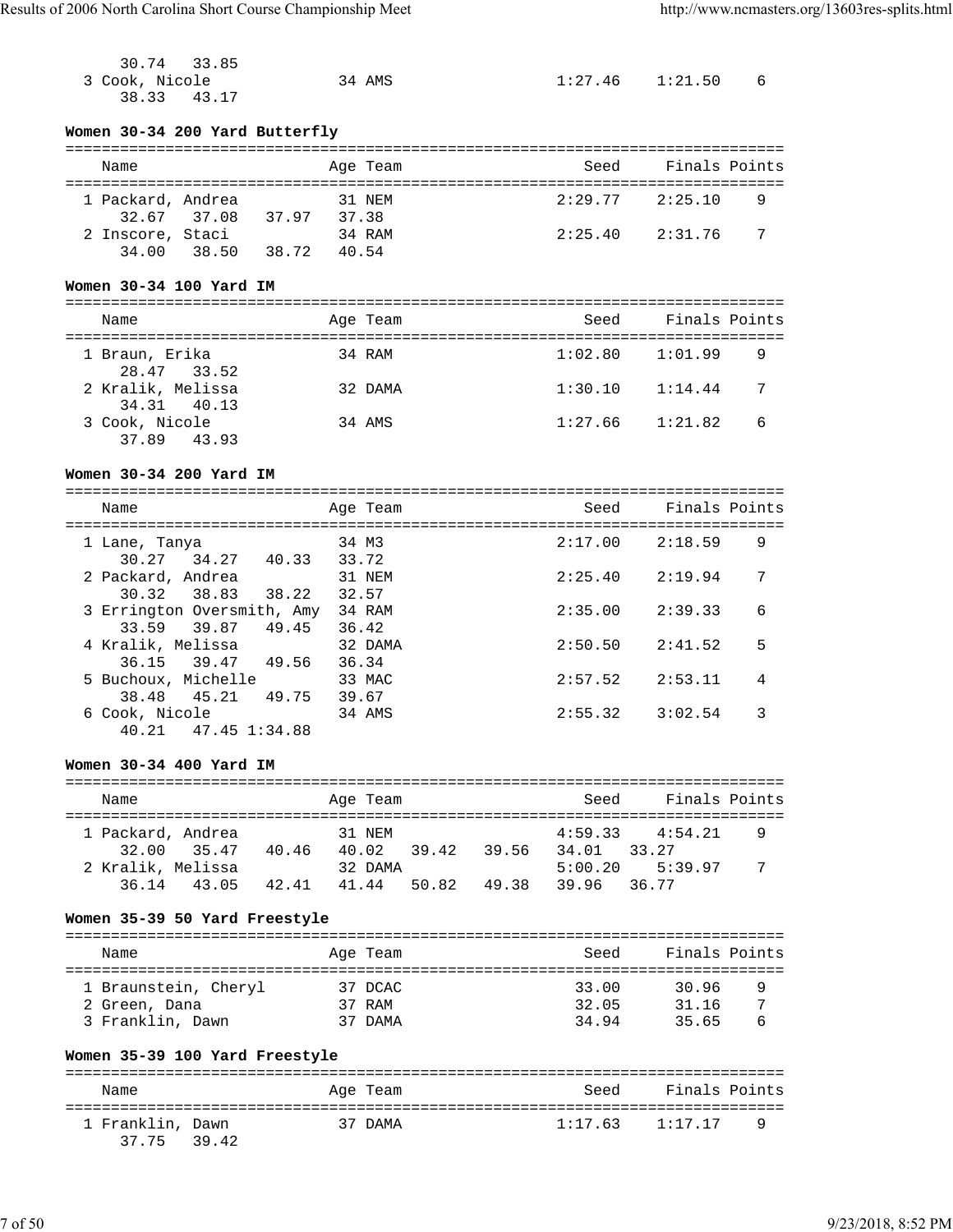# **Women 35-39 200 Yard Freestyle**

| Name<br>Age Team                                               | Finals Points<br>Seed   |
|----------------------------------------------------------------|-------------------------|
|                                                                |                         |
| 37 DAMA<br>1 Franklin, Dawn<br>3950<br>41.88<br>42.69<br>42.16 | 2:45.00<br>2:46.23<br>q |

## **Women 35-39 500 Yard Freestyle**

| Name                  |       |       | Age Team |       |       | Seed        | Finals Points       |   |
|-----------------------|-------|-------|----------|-------|-------|-------------|---------------------|---|
| 1 Williams, Heidi     |       |       | 37 NCAM  |       |       |             | $5:45.00$ $5:38.92$ | 9 |
| 30. 70<br>34.25 33.09 | 33.48 | 33.94 | 34.31    | 34.93 | 34.92 | 34.79 34.51 |                     |   |

#### **Women 35-39 1000 Yard Freestyle**

| Name                                            |                         |                         | Age Team                           |                |                | Seed                       | Finals Points              |   |
|-------------------------------------------------|-------------------------|-------------------------|------------------------------------|----------------|----------------|----------------------------|----------------------------|---|
| 1 Williams, Heidi<br>31.78<br>34.89<br>34.97    | 33.90<br>34.83<br>35.15 | 34.40<br>35.07<br>34.52 | 37 NCAM<br>34.58<br>35.01<br>33.40 | 34.70<br>35.30 | 34.71<br>34.80 | 11:30.00<br>34.75<br>34.99 | 11:31.76<br>34.91<br>35.10 | 9 |
| 2 Braunstein, Cheryl<br>38.66<br>43.88<br>44.81 | 41.59<br>43.59<br>44.20 | 42.72<br>43.61<br>43.47 | 37 DCAC<br>43.06<br>43.62<br>42.55 | 43.21<br>44.75 | 43.32<br>44.53 | 15:00.00<br>43.31<br>44.12 | 14:26.82<br>43.35<br>44.47 | 7 |
| 3 Franklin, Dawn<br>39.70<br>45.66<br>45.41     | 43.74<br>45.46<br>45.82 | 44.86<br>45.96<br>46.13 | 37 DAMA<br>45.28<br>46.72<br>43.49 | 45.79<br>46.99 | 45.45<br>45.83 | 14:41.98<br>45.86<br>46.56 | 15:06.55<br>46.11<br>45.73 | 6 |

#### **Women 35-39 50 Yard Backstroke**

| Name                 | Age Team                | Seed  | Finals Points |
|----------------------|-------------------------|-------|---------------|
| 1 Braunstein, Cheryl | 37 DCAC                 | 38.00 | 37 79<br>q    |
| 2 Franklin, Dawn     | <sup>7</sup> DAMA<br>37 | 40.87 | 42.50         |

#### **Women 35-39 100 Yard Backstroke**

| Name                             |       |  | Age Team | Seed    | Finals Points |  |  |  |
|----------------------------------|-------|--|----------|---------|---------------|--|--|--|
| 1 Williams, Heidi<br>33.72 34.16 |       |  | 37 NCAM  | 1:08.00 | 1:07.88<br>9  |  |  |  |
| 2 Franklin, Dawn<br>43.99        | 46.65 |  | 37 DAMA  | 1:27.42 | -7<br>1:30.64 |  |  |  |

#### **Women 35-39 200 Yard Backstroke**

| Name                             |  |       |       | Age Team | Seed                | Finals Points |     |  |  |
|----------------------------------|--|-------|-------|----------|---------------------|---------------|-----|--|--|
| 1 Williams, Heidi<br>35.54 37.33 |  | 37.96 | 36.78 | 37 NCAM  | $2:29.00$ $2:27.61$ |               | - q |  |  |

#### **Women 35-39 200 Yard IM**

| Name                                         | Age Team         | Seed | Finals Points  |
|----------------------------------------------|------------------|------|----------------|
| 1 Braunstein, Cheryl<br>54.30<br>41.76 46.26 | 37 DCAC<br>40.20 | NT   | 3:02.52<br>- q |

#### **Women 40-44 50 Yard Freestyle**

| ---<br>______ |              |      |                       |
|---------------|--------------|------|-----------------------|
| Name<br>____  | AUH<br>ealll | Seed | Fina.<br>'nt<br>` ~ ت |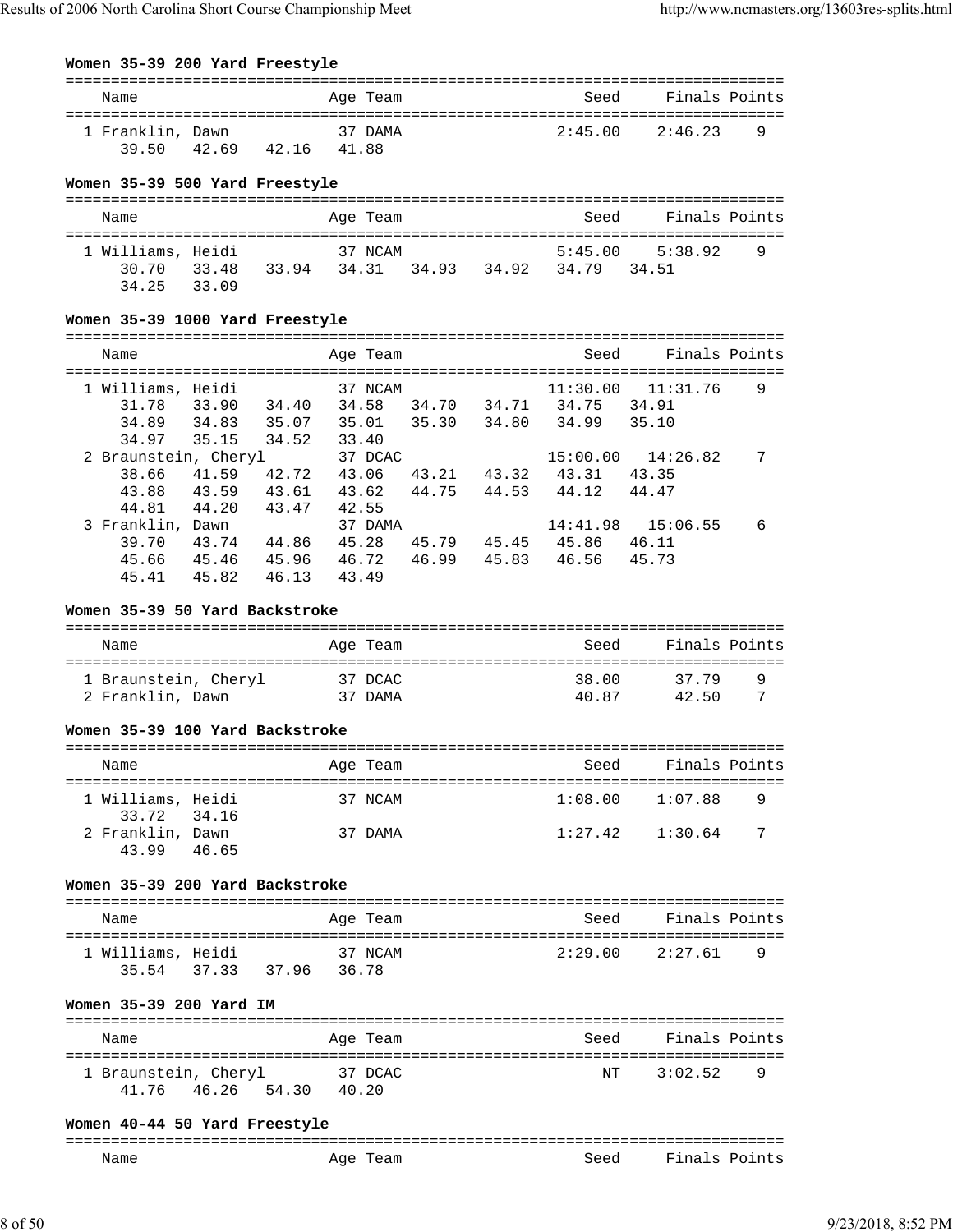|                | ====================================            |        |       |          |                              |             |                                     |                                       |               |
|----------------|-------------------------------------------------|--------|-------|----------|------------------------------|-------------|-------------------------------------|---------------------------------------|---------------|
| 1 Walsh, Sue   |                                                 |        |       | 44 NCAM  |                              |             | 25.48                               | 25.26                                 | 9             |
| 2 Battle, Ruth |                                                 | 43 AMS |       |          |                              |             | 26.50                               | 26.42                                 | 7             |
|                |                                                 |        |       |          |                              |             |                                     |                                       |               |
|                |                                                 |        |       |          |                              |             |                                     |                                       |               |
|                | Women 40-44 100 Yard Freestyle                  |        |       |          |                              |             |                                     |                                       |               |
|                |                                                 |        |       |          |                              |             |                                     |                                       |               |
| Name           |                                                 |        |       | Age Team |                              |             | Seed                                |                                       | Finals Points |
|                |                                                 |        |       |          |                              |             |                                     |                                       |               |
| 1 Walsh, Sue   |                                                 |        |       | 44 NCAM  |                              |             | 55.46                               | 56.32                                 | 9             |
| 27.30          | 29.02                                           |        |       |          |                              |             |                                     |                                       |               |
|                | 2 Nowak, Elizabeth                              |        |       | 42 THAT  |                              |             | 57.61                               | 57.55                                 | 7             |
| 27.58          | 29.97                                           |        |       |          |                              |             |                                     |                                       |               |
| 3 Battle, Ruth |                                                 |        |       | 43 AMS   |                              |             | 59.90                               | 59.91                                 | 6             |
| 28.26          | 31.65                                           |        |       |          |                              |             |                                     |                                       |               |
|                |                                                 |        |       |          |                              |             |                                     |                                       |               |
|                | Women 40-44 200 Yard Freestyle                  |        |       |          |                              |             |                                     |                                       |               |
|                |                                                 |        |       |          |                              |             |                                     |                                       |               |
|                |                                                 |        |       |          |                              |             |                                     |                                       |               |
| Name           |                                                 |        |       | Age Team |                              |             | Seed                                |                                       | Finals Points |
|                |                                                 |        |       |          |                              |             |                                     |                                       |               |
|                | 1 Nowak, Elizabeth                              |        |       | 42 THAT  |                              |             | 2:04.22                             | 2:06.85                               | 9             |
| 28.98          | 31.54 32.82 33.51                               |        |       |          |                              |             |                                     |                                       |               |
| 2 Battle, Ruth |                                                 |        |       | 43 AMS   |                              |             |                                     | $2:16.00$ $2:20.12$                   | 7             |
| 32.27          | 35.30 36.43                                     |        | 36.12 |          |                              |             |                                     |                                       |               |
|                |                                                 |        |       |          |                              |             |                                     |                                       |               |
|                | Women 40-44 500 Yard Freestyle                  |        |       |          |                              |             |                                     |                                       |               |
|                | ==============================                  |        |       |          | ==============               |             |                                     | ------------------------------------- |               |
| Name           |                                                 |        |       | Age Team |                              |             | Seed                                |                                       | Finals Points |
|                | ------------------                              |        |       |          | ============================ |             |                                     |                                       |               |
| 1 Battle, Ruth |                                                 |        |       | 43 AMS   |                              |             |                                     | $6:30.00$ $6:28.68$                   | 9             |
| 35.33          | 39.58 41.10 40.92 40.86 39.77 38.31 38.18       |        |       |          |                              |             |                                     |                                       |               |
| 38.74          | 35.89                                           |        |       |          |                              |             |                                     |                                       |               |
|                | 2 Kramer, Adrienne                              |        |       | 40 AMS   |                              |             |                                     | $7:15.00$ $7:11.02$                   | 7             |
| 40.69          | 44.12                                           |        |       |          |                              |             | 44.62 44.34 44.28 44.47 43.79 42.65 |                                       |               |
| 41.69          | 40.37                                           |        |       |          |                              |             |                                     |                                       |               |
|                | 3 Scheible, Carol                               |        |       | 43 THAT  |                              |             | ΝT                                  | 8:43.24                               | 6             |
|                |                                                 |        |       |          |                              |             |                                     |                                       |               |
| 45.03          | 49.79 52.47                                     |        | 53.86 |          |                              |             | 53.99 54.96 53.63 54.10             |                                       |               |
| 53.78          | 51.63                                           |        |       |          |                              |             |                                     |                                       |               |
|                |                                                 |        |       |          |                              |             |                                     |                                       |               |
|                | Women 40-44 1000 Yard Freestyle                 |        |       |          |                              |             |                                     |                                       |               |
|                |                                                 |        |       |          |                              |             |                                     |                                       |               |
| Name           |                                                 |        |       | Age Team |                              |             | Seed                                |                                       | Finals Points |
|                |                                                 |        |       |          |                              |             |                                     |                                       |               |
|                | 1 Kramer, Adrienne                              |        |       | 40 AMS   |                              |             | 15:25.00                            | 15:15.72                              | 9             |
| 41.41          | 46.13 47.22 46.48 46.37 46.87 46.88             |        |       |          |                              |             |                                     | 46.41                                 |               |
|                | 45.99  45.90  45.87  45.97  46.32  46.08  46.40 |        |       |          |                              |             |                                     | 45.62                                 |               |
|                | 46.27 45.60 44.98                               |        | 42.95 |          |                              |             |                                     |                                       |               |
|                |                                                 |        |       |          |                              |             |                                     |                                       |               |
|                | Women 40-44 1650 Yard Freestyle                 |        |       |          |                              |             |                                     |                                       |               |
|                |                                                 |        |       |          |                              |             |                                     |                                       |               |
| Name           |                                                 |        |       | Age Team |                              |             | Seed                                |                                       | Finals Points |
|                |                                                 |        |       |          |                              |             |                                     |                                       |               |
|                | 1 Silvernail, Nichole                           |        |       | 40 RAM   |                              |             | ΝT                                  | 28:06.90                              | 9             |
| 43.65          | 48.56 50.66                                     |        |       | 50.16    | 51.09                        | 51.02       | 50.83                               | 51.24                                 |               |
| 50.99          | 51.76 52.39                                     |        |       | 51.56    | 51.92                        |             | 51.67 51.93                         | 51.30                                 |               |
| 51.76          | 52.59   51.47   51.92                           |        |       |          |                              |             | 51.95   51.75   51.89               | 51.13                                 |               |
| 51.95          | 52.37 52.21                                     |        |       | 52.06    | 51.10                        | 51.78 52.35 |                                     | 50.11                                 |               |
|                |                                                 |        |       |          |                              |             |                                     |                                       |               |
| 47.78          |                                                 |        |       |          |                              |             |                                     |                                       |               |
|                |                                                 |        |       |          |                              |             |                                     |                                       |               |
|                | Women 40-44 50 Yard Backstroke                  |        |       |          |                              |             |                                     |                                       |               |
|                |                                                 |        |       |          |                              |             |                                     |                                       |               |
| Name           |                                                 |        |       | Age Team |                              |             | Seed                                |                                       | Finals Points |

| nallic             | AYE IEAM | 555U  | Pinais fuints |   |
|--------------------|----------|-------|---------------|---|
| 1 Walsh, Sue       | 44 NCAM  | 29.23 | 29.10         |   |
| 2 Nowak, Elizabeth | 42 THAT  | 31.06 | 31.40         |   |
| 3 Battle, Ruth     | 43 AMS   | 34.00 | 33.57         | 6 |
|                    |          |       |               |   |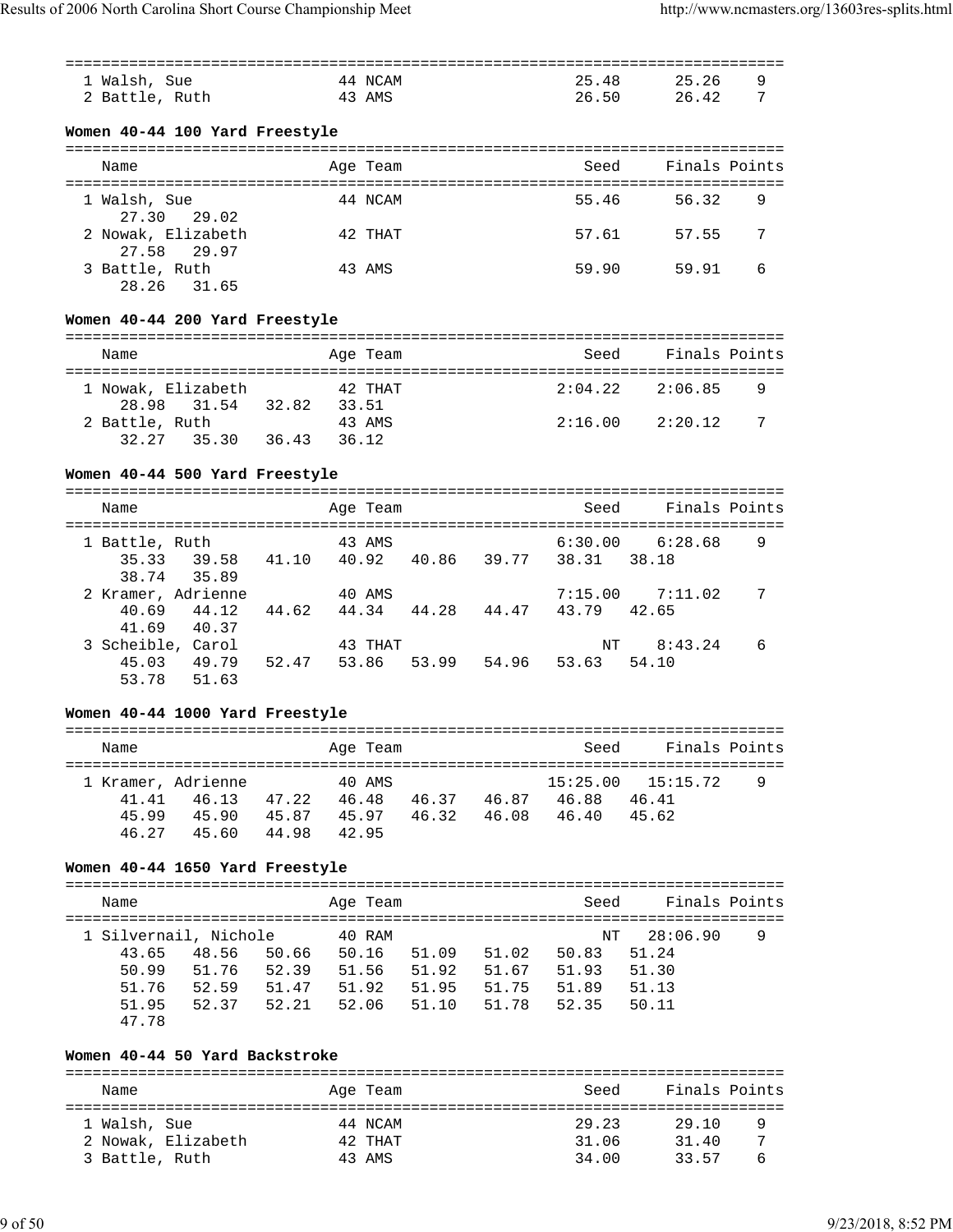#### **Women 40-44 100 Yard Backstroke**

| Name                              | Age Team | Seed    | Finals Points |   |
|-----------------------------------|----------|---------|---------------|---|
| 1 Walsh, Sue<br>31.79 33.06       | 44 NCAM  | 1:04.41 | 1:04.85       | 9 |
| 2 Nowak, Elizabeth<br>33.04 35.31 | 42 THAT  | 1:08.01 | 1:08.35       | 7 |
| 3 Lester, Laurie<br>37.58 38.70   | 41 MAC   | 1:19.16 | 1:16.28       | 6 |
| 4 Kramer, Adrienne<br>40.37 41.61 | 40 AMS   | 1:27.00 | 1:21.98       | 5 |

#### **Women 40-44 200 Yard Backstroke**

| Name                                   |       | Age Team         | Seed    | Finals Points |  |  |  |  |  |
|----------------------------------------|-------|------------------|---------|---------------|--|--|--|--|--|
| 1 Walsh, Sue<br>33.98 36.40            | 36.61 | 44 NCAM<br>35.22 | 2:23.58 | 2:22.21<br>9  |  |  |  |  |  |
| -- Kramer, Adrienne<br>$43.52$ $45.52$ | 45.54 | 40 AMS<br>45.12  | 3:00.00 | DO            |  |  |  |  |  |

## **Women 40-44 50 Yard Breaststroke**

| Name               | Age Team | Seed  | Finals Points |  |  |  |  |  |  |
|--------------------|----------|-------|---------------|--|--|--|--|--|--|
| 1 Nowak, Elizabeth | 42 THAT  | 34.14 | 34.90<br>q    |  |  |  |  |  |  |
| 2 Battle, Ruth     | 43 AMS   | 36.50 | 3623          |  |  |  |  |  |  |

#### **Women 40-44 100 Yard Breaststroke**

| Name                              | Age Team | Seed    | Finals Points  |  |  |  |  |
|-----------------------------------|----------|---------|----------------|--|--|--|--|
| 1 Nowak, Elizabeth<br>34.55 38.92 | 42 THAT  | 1:13.90 | 1:13.47<br>- 9 |  |  |  |  |
| 2 Battle, Ruth<br>39.12 44.93     | 43 AMS   | 1:21.00 | -7<br>1:24.05  |  |  |  |  |

#### **Women 40-44 200 Yard Breaststroke**

| Name             |                                   |       | Age Team        | Seed    | Finals Points |     |  |  |  |
|------------------|-----------------------------------|-------|-----------------|---------|---------------|-----|--|--|--|
|                  | 1 Kramer, Adrienne<br>47.25 51.70 | 51.63 | 40 AMS<br>50.14 | 3:30.00 | 3:20.72       | - 9 |  |  |  |
| 2 Lester, Laurie |                                   |       | 41 MAC          | NT      | 3:36.33       | - 7 |  |  |  |
|                  | 47.67 55.50                       | 57.02 | 56.14           |         |               |     |  |  |  |

# **Women 40-44 50 Yard Butterfly**

| Name                                                 | Age Team                    | Seed                    | Finals Points                     |  |
|------------------------------------------------------|-----------------------------|-------------------------|-----------------------------------|--|
| 1 Walsh, Sue<br>2 Battle, Ruth<br>3 Kramer, Adrienne | 44 NCAM<br>43 AMS<br>40 AMS | 28.03<br>29.00<br>36.00 | 27.84<br>9<br>29.60<br>36.40<br>6 |  |

#### **Women 40-44 100 Yard Butterfly**

| Name                                 | Age Team | Seed                | Finals Points |  |  |  |  |  |  |
|--------------------------------------|----------|---------------------|---------------|--|--|--|--|--|--|
| 1 Kramer, Adrienne<br>39 14<br>44.45 | 40 AMS   | $1:28.00$ $1:23.59$ | - q           |  |  |  |  |  |  |

#### **Women 40-44 100 Yard IM**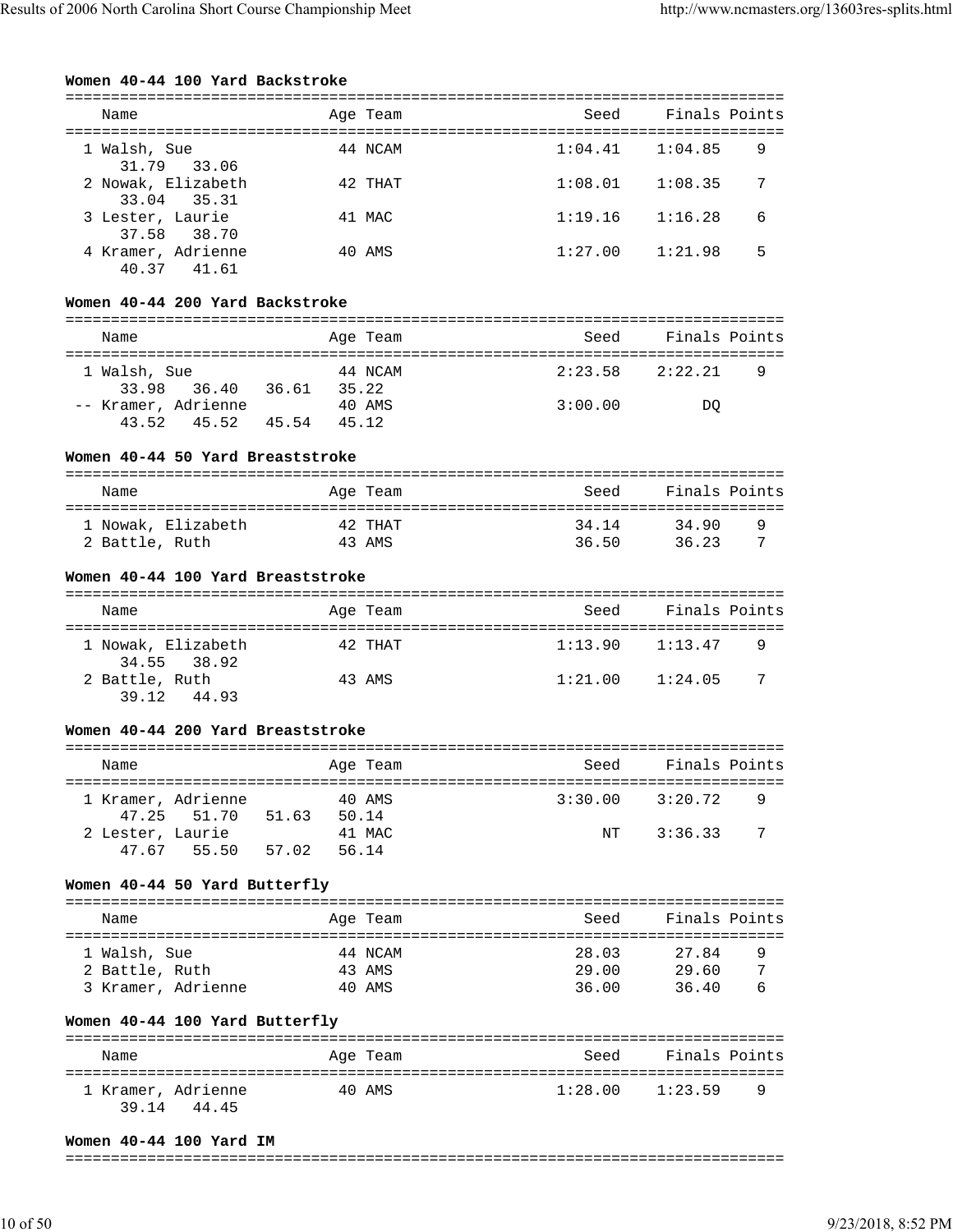| 1 Nowak, Elizabeth<br>29.87<br>36.00                    |        | 42 THAT  |  | 1:04.79        | 1:05.87                          | 9      |
|---------------------------------------------------------|--------|----------|--|----------------|----------------------------------|--------|
| 2 Walsh, Sue<br>30.08<br>35.99                          |        | 44 NCAM  |  | 1:04.16        | 1:06.07                          | 7      |
| 3 Battle, Ruth<br>35.15<br>41.21                        |        | 43 AMS   |  | 1:09.00        | 1:16.36                          | 6      |
| 4 Lester, Laurie<br>35.11 43.30                         |        | 41 MAC   |  | 1:18.28        | 1:18.41                          | 5      |
| 5 Kramer, Adrienne<br>38.66<br>42.80                    |        | 40 AMS   |  | 1:28.00        | 1:21.46                          | 4      |
| Women 40-44 200 Yard IM                                 |        |          |  |                |                                  |        |
|                                                         |        |          |  |                |                                  |        |
| Name                                                    |        | Age Team |  | Seed           | Finals Points                    |        |
|                                                         |        |          |  | 2:59.00        | 2:58.45                          | 9      |
| 1 Kramer, Adrienne 40 AMS<br>39.89  46.79  49.29  42.48 |        |          |  |                |                                  |        |
| Women 40-44 400 Yard IM                                 |        |          |  |                |                                  |        |
|                                                         |        |          |  | Seed           | Finals Points                    |        |
| Name                                                    |        | Age Team |  |                |                                  |        |
| 1 Kramer, Adrienne 40 AMS                               |        |          |  |                | $6:55.00$ $6:16.30$              | 9      |
| 46.66 48.15 48.00 50.62 52.24 45.30<br>41.38            |        |          |  |                | 43.95                            |        |
|                                                         |        |          |  |                |                                  |        |
| Women 45-49 50 Yard Freestyle                           |        |          |  |                |                                  |        |
|                                                         |        |          |  |                |                                  |        |
| Name                                                    |        | Age Team |  | Seed           | Finals Points                    |        |
|                                                         |        |          |  |                |                                  |        |
| 1 Woodard, Alis                                         | 45 MAC |          |  | 29.02          | 28.49                            | 9      |
| 2 Schindler Speight, Peggy 45 AMS                       |        |          |  | 29.00          | 28.92                            | 7      |
| 3 Salvaggio, Lynne                                      |        | 48 VMST  |  | 34.50          | 30.13                            | 6      |
| 4 Spencer, Constance 47 Unattached                      |        | 46 AMS   |  | 32.19<br>40.25 | 31.58                            | 5<br>4 |
| 5 Hart, Janet                                           |        |          |  |                | 33.24                            |        |
| Women 45-49 100 Yard Freestyle                          |        |          |  |                |                                  |        |
| Name                                                    |        | Age Team |  | Seed           | Finals Points                    |        |
| --------------------------------------                  |        |          |  |                | :=============================== |        |
| 1 Woodard, Alis<br>31.45<br>30.62                       |        | 45 MAC   |  | 1:05.05        | 1:02.07                          | 9      |
| 2 Schindler Speight, Peggy 45 AMS<br>33.15<br>30.33     |        |          |  | 1:04.00        | 1:03.48                          | 7      |
| 3 Alfieri, Anne<br>33.01<br>35.10                       |        | 46 VMST  |  | 1:06.09        | 1:08.11                          | 6      |
| 4 Salvaggio, Lynne<br>36.87<br>33.02                    |        | 48 VMST  |  | 1:15.00        | 1:09.89                          | 5      |
| 5 Satter, Jane<br>37.27 39.83                           |        | 49 THAT  |  | 1:30.00        | 1:17.10                          | 4      |
| 6 London, Stephanie<br>41.45<br>45.81                   |        | 48 THAT  |  | 1:25.55        | 1:27.26                          | 3      |
| Women 45-49 200 Yard Freestyle                          |        |          |  |                |                                  |        |
| Name                                                    |        |          |  | Seed           | Finals Points                    |        |
|                                                         |        | Age Team |  |                |                                  |        |
| 1 Woodard, Alis<br>35.81 36.68 37.42<br>32.13           |        | 45 MAC   |  | 2:25.83        | 2:22.04                          | 9      |
| 2 Schindler Speight, Peggy 45 AMS                       |        |          |  |                | $2:09.00$ $2:22.86$              | 7      |
| 35.89 37.35 37.60<br>32.02                              |        |          |  |                |                                  |        |
| 3 Salvaggio, Lynne                                      |        | 48 VMST  |  |                | NT<br>2:44.72                    | 6      |
| 41.85 44.64 42.03<br>36.20                              |        |          |  |                |                                  |        |
|                                                         |        |          |  |                |                                  |        |

Name Mage Team Age Team Seed Finals Points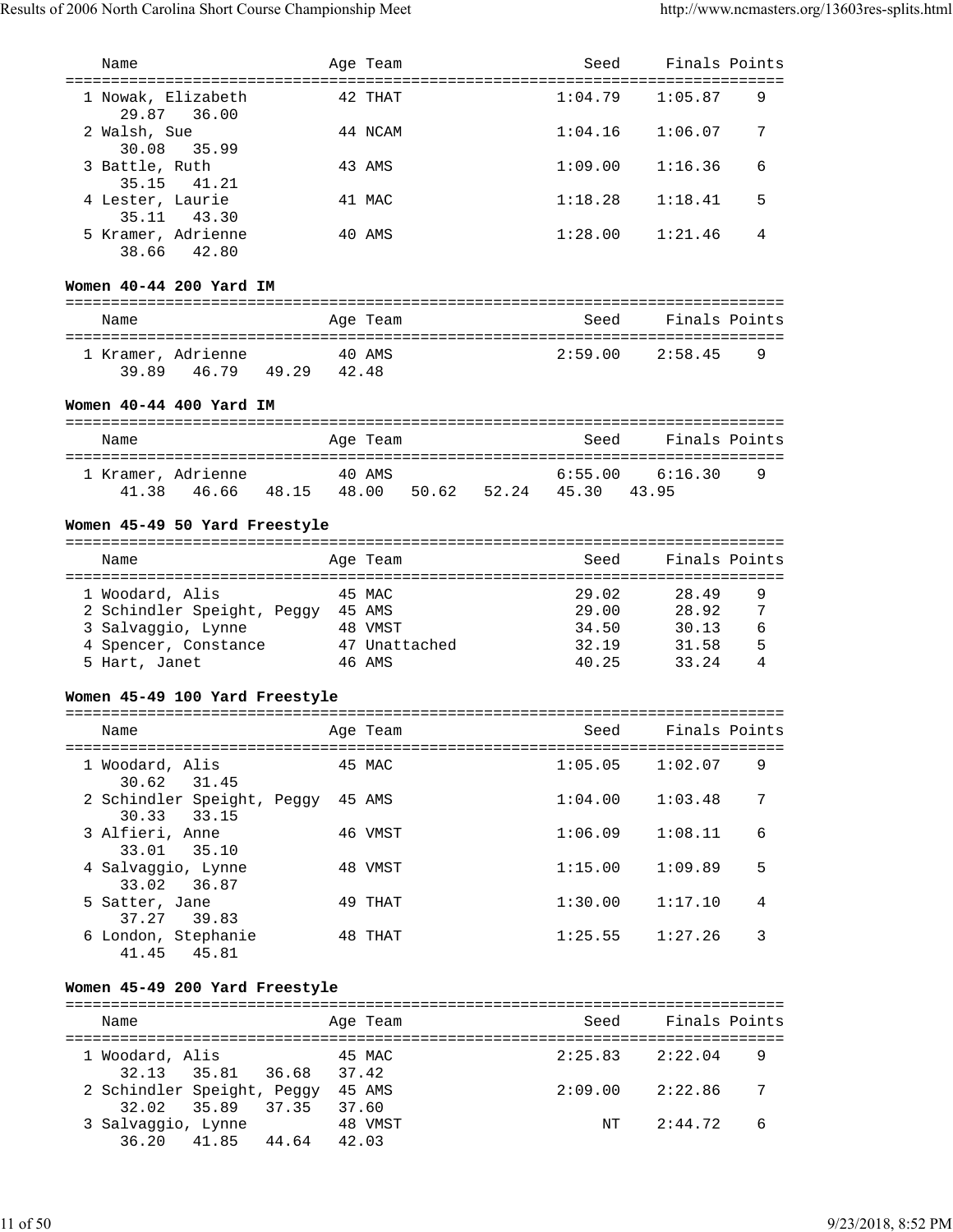#### **Women 45-49 500 Yard Freestyle**

| Name                    |                                               |       | Age Team         |       |             | Seed             | Finals Points    |   |
|-------------------------|-----------------------------------------------|-------|------------------|-------|-------------|------------------|------------------|---|
| 36.66                   | 1 Woodard, Alis<br>38.65                      | 39.54 | 45 MAC<br>39.71  |       | 39.46 39.67 | 6:38.36<br>39.34 | 6:28.88<br>40.24 | 9 |
| 39.77<br>35.33          | 35.84<br>2 Schindler Speight, Peggy<br>38.74  | 40.16 | 45 AMS<br>40.49  | 40.73 | 41.29       | 6:00.00<br>41.42 | 6:38.67<br>41.18 | 7 |
| 37.76                   | 40.37 38.96<br>3 Satter, Jane<br>42.21        | 43.61 | 49 THAT<br>44.80 | 44.93 | 44.82       | 7:00.00<br>44.90 | 7:18.85<br>46.45 | 6 |
| 44.88<br>38.96<br>47.33 | 44.49<br>4 Salvaggio, Lynne<br>44.39<br>44.23 | 47.61 | 48 VMST<br>48.11 | 47.88 | 48.53       | NT<br>47.67      | 7:42.79<br>48.08 | 5 |

# **Women 45-49 1000 Yard Freestyle**

| Name                              |       |       | Age Team |       |       | Seed  | Finals Points         |   |
|-----------------------------------|-------|-------|----------|-------|-------|-------|-----------------------|---|
| 1 Schindler Speight, Peggy 45 AMS |       |       |          |       |       |       | $13:20.00$ $13:23.59$ | 9 |
| 35.71                             | 39.02 | 40.67 | 40.25    | 40.67 | 40.76 | 41.12 | 40.84                 |   |
| 41 17                             | 41.56 | 41.33 | 41.25    | 41.15 | 40.81 | 40.67 | 40.91                 |   |
| 39 57                             | 39 41 | 39 07 | 37 65    |       |       |       |                       |   |

#### **Women 45-49 1650 Yard Freestyle**

| Name                        |                |                | Age Team        |                |                | Seed              | Finals Points     |   |
|-----------------------------|----------------|----------------|-----------------|----------------|----------------|-------------------|-------------------|---|
| 1 Springer, Margie<br>37.44 | 41.04          | 41.47          | 45 RAM<br>41.76 | 41.79          | 41.63          | 25:00.00<br>41.43 | 22:30.93<br>41.19 | 9 |
| 41.56<br>40.48              | 40.80<br>40.36 | 40.92<br>41.29 | 41.07<br>40.50  | 40.80<br>40.79 | 40.91<br>40.81 | 41.02<br>41.11    | 40.74<br>41.23    |   |
| 40.79<br>39.28              | 41.17          | 41.72          | 41.34           | 40.94          | 41.38          | 40.96             | 41.21             |   |

# **Women 45-49 50 Yard Backstroke**

| Name                                                                                      | Age Team                                     | Seed                             | Finals Points                    |             |
|-------------------------------------------------------------------------------------------|----------------------------------------------|----------------------------------|----------------------------------|-------------|
| 1 Salvaggio, Lynne<br>2 Schindler Speight, Peggy<br>3 Spencer, Constance<br>4 Hart, Janet | 48 VMST<br>45 AMS<br>47 Unattached<br>46 AMS | 38.00<br>41.00<br>37.08<br>41.66 | 35.96<br>36.66<br>37.85<br>43.68 | 9<br>6<br>5 |

# **Women 45-49 100 Yard Backstroke**

| Name                                      | Age Team | Seed    | Finals Points |   |
|-------------------------------------------|----------|---------|---------------|---|
| 1 Schindler Speight, Peggy<br>39.24 40.43 | 45 AMS   | 1:18.00 | 1:19.67       | 9 |
| 2 Salvaggio, Lynne<br>37.65 42.64         | 48 VMST  | 1:24.00 | 1:20.29       | 7 |
| 3 Robinson, Robin<br>39.70 41.40          | 49 THAT  | 1:20.91 | 1:21.10       | 6 |
| 4 Woodard, Alis<br>41.66 43.48            | 45 MAC   | 1:29.58 | 1:25.14       | 5 |
| 5 London, Stephanie<br>45.60<br>45.36     | 48 THAT  | 1:35.48 | 1:30.96       | 4 |

#### **Women 45-49 200 Yard Backstroke**

=============================================================================== Name Age Team Seed Finals Points

| wann | Can<br>ے سہ |  |
|------|-------------|--|
|      |             |  |
|      |             |  |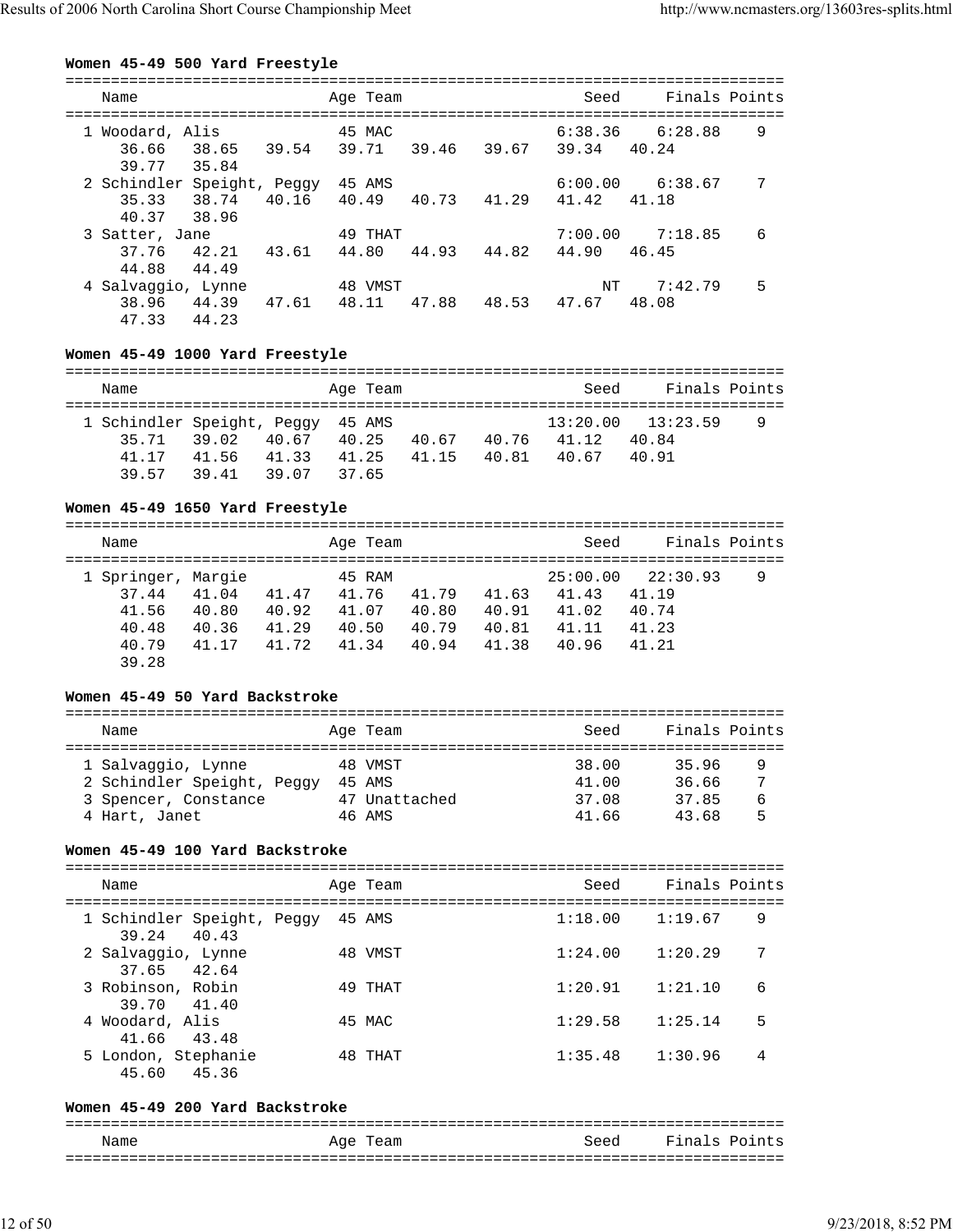| 1 Schindler Speight, Peggy 45 AMS |               |               | 2:38.00 2:49.67       |  |
|-----------------------------------|---------------|---------------|-----------------------|--|
| 40.65 43.41 43.46                 | 42.15         |               |                       |  |
| 2 Salvaggio, Lynne                | 48 VMST       | $\mathrm{NT}$ | $3:00.79$ 7           |  |
| 38.62 44.29 49.22                 | 48.66         |               |                       |  |
| 3 Spencer, Constance              | 47 Unattached |               | $3:03.50$ $3:04.05$ 6 |  |
| 46.21 48.75<br>41.77              | 47.32         |               |                       |  |

# **Women 45-49 50 Yard Breaststroke**

| Name              | Age Team | Seed  | Finals Points |   |
|-------------------|----------|-------|---------------|---|
|                   |          |       |               |   |
| 1 Robinson, Robin | 49 THAT  | 40.93 | 40.96         | 9 |
| 2 Alfieri, Anne   | 46 VMST  | 44.00 | 42 19         | 7 |
| 3 Hart, Janet     | 46 AMS   | 43.68 | 43 47         |   |

#### **Women 45-49 100 Yard Breaststroke**

| Name          |                      | Age Team      | Seed    | Finals Points |     |
|---------------|----------------------|---------------|---------|---------------|-----|
|               |                      |               |         |               |     |
| 1 Hart, Janet |                      | 46 AMS        | NT      | 1:35.77       | - 9 |
| 46.08 49.69   |                      |               |         |               |     |
|               | 2 Spencer, Constance | 47 Unattached | 1:39.80 | 1:38.71       | - 7 |
| 45.13 53.58   |                      |               |         |               |     |

# **Women 45-49 50 Yard Butterfly**

| Name                       | Age Team | Seed  | Finals Points |   |
|----------------------------|----------|-------|---------------|---|
|                            |          |       |               |   |
| 1 Robinson, Robin          | 49 THAT  | 36.51 | 33.00         | 9 |
| 2 Schindler Speight, Peggy | 45 AMS   | 41.00 | 35.36         |   |
| 3 Hart, Janet              | 46 AMS   | 43.68 | 39 15         | ь |

# **Women 45-49 100 Yard Butterfly**

| Name                              | Age Team | Finals Points<br>Seed      |  |
|-----------------------------------|----------|----------------------------|--|
| 1 Woodard, Alis<br>39 87<br>45.68 | 45 MAC   | $1:26.94$ $1:25.55$<br>- 9 |  |

#### **Women 45-49 100 Yard IM**

| Name                                         | Age Team | Seed    | Finals Points |  |
|----------------------------------------------|----------|---------|---------------|--|
| 1 Robinson, Robin<br>36.08 40.50             | 49 THAT  | 1:17.76 | 9<br>1:16.58  |  |
| 2 Schindler Speight, Peggy<br>36.12<br>40.76 | 45 AMS   | 1:25.00 | 7<br>1:16.88  |  |
| 3 Alfieri, Anne                              | 46 VMST  | 1:18.60 | 6<br>1:19.32  |  |
| 4 Salvaggio, Lynne<br>35.23 45.36            | 48 VMST  | 1:24.00 | 5<br>1:20.59  |  |
| 5 Woodard, Alis<br>36.89 46.49               | 45 MAC   | 1:30.50 | 4<br>1:23.38  |  |
| 6 Hart, Janet<br>44.38<br>43.55              | 46 AMS   | 1:28.62 | 3<br>1:27.93  |  |
| 7 London, Stephanie<br>44.68<br>52.14        | 48 THAT  | 1:51.63 | 2<br>1:36.82  |  |

# **Women 50-54 50 Yard Freestyle**

| Name                  | Age Team | Seed  | Finals Points |   |
|-----------------------|----------|-------|---------------|---|
| 1 Brown, Jann         | 51 VMST  | 34.15 | 34.14         | 9 |
| 2 Stetson, Margaret   | 54 THAT  | NΤ    | 35.74         | 7 |
| 3 Massengale, Susan   | 52 RAM   | 40.00 | 36.82         | 6 |
| 4 Williams, Catherine | 51 AMS   | NΤ    | 38.80         | 5 |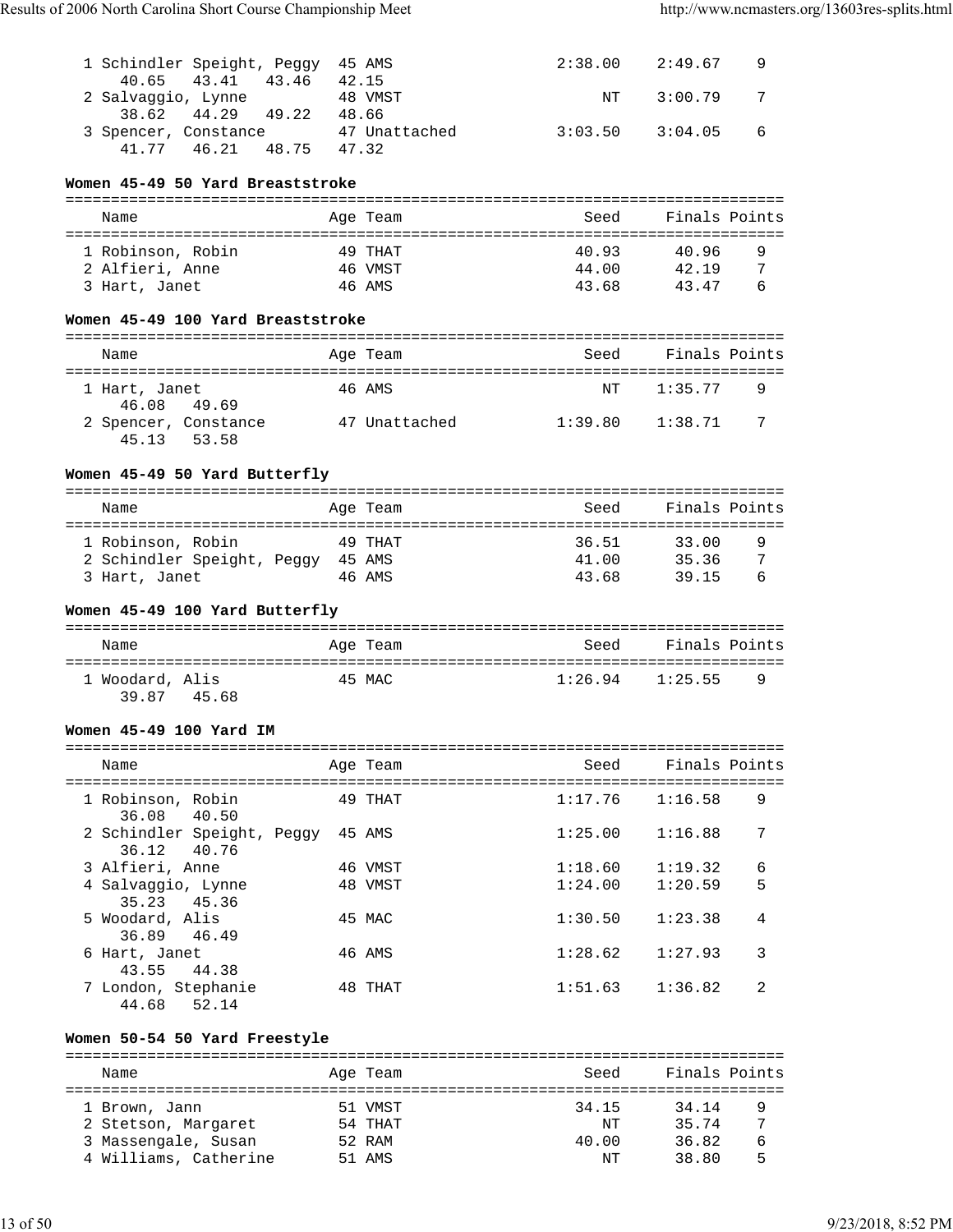| Women 50-54 100 Yard Freestyle                                                |                                           |                   |       |                  |       |                            |                        |                            |               |
|-------------------------------------------------------------------------------|-------------------------------------------|-------------------|-------|------------------|-------|----------------------------|------------------------|----------------------------|---------------|
| Name                                                                          |                                           |                   |       | Age Team         |       |                            | Seed                   |                            | Finals Points |
| 1 Brown, Jann<br>36.94                                                        | 40.66                                     |                   |       | 51 VMST          |       |                            | 1:20.50                | 1:17.60                    | 9             |
| 38.92                                                                         | 2 Stetson, Margaret<br>46.70              |                   |       | 54 THAT          |       |                            | ΝT                     | 1:25.62                    | 7             |
| Women 50-54 200 Yard Freestyle                                                |                                           |                   |       |                  |       |                            |                        |                            |               |
| Name                                                                          |                                           |                   |       | Age Team         |       |                            | Seed                   | Finals Points              |               |
| 1 Brown, Jann<br>38.76                                                        | 43.84 45.57                               |                   | 44.62 | 51 VMST          |       |                            | 2:57.00                | 2:52.79                    | 9             |
| 41.65                                                                         | 2 Williams, Catherine<br>45.59 46.40      |                   | 44.48 | 51 AMS           |       |                            | 3:10.00                | 2:58.12                    | 7             |
| Women 50-54 500 Yard Freestyle                                                |                                           |                   |       |                  |       |                            |                        |                            |               |
| Name                                                                          |                                           |                   |       | Age Team         |       |                            | Seed                   |                            | Finals Points |
| 1 Rogers, Jennie<br>41.21<br>43.40                                            | 44.84 45.29<br>41.39                      |                   |       | 53 AMS           |       | 45.39 45.17 44.96          | 7:15.00<br>43.71       | 7:19.39<br>44.03           | 9             |
| 2 Brown, Jann<br>42.33<br>48.26                                               | 46.63<br>44.98                            | 49.36             |       | 51 VMST<br>49.91 | 50.29 | 50.03                      | 8:10.00<br>50.81 49.11 | 8:01.71                    | 7             |
| 45.77<br>51.85                                                                | 3 Stetson, Margaret<br>50.26<br>48.85     | 52.82             |       | 54 THAT<br>53.54 | 52.98 | 52.99                      | ΝT<br>55.03            | 8:37.18<br>53.09           | 6             |
| 4 Andersen, Kathy<br>46.55<br>52.74                                           | 52.25<br>50.62                            | 53.04             |       | 50 MAC<br>53.81  | 54.36 | 54.75                      | 9:02.20<br>54.02       | 8:45.11<br>52.97           | 5             |
| Women 50-54 1000 Yard Freestyle                                               |                                           |                   |       |                  |       |                            |                        |                            |               |
| Name                                                                          |                                           |                   |       | Age Team         |       |                            | Seed                   |                            | Finals Points |
| 1 Rogers, Jennie<br>39.28<br>44.25<br>44.35<br>Women 50-54 50 Yard Backstroke | 43.25<br>44.37 44.35 44.64<br>43.81 43.61 | 44.67             | 41.78 | 53 AMS<br>44.87  | 44.46 | 44.24 44.44<br>44.48 43.67 | 14:23.00<br>44.13      | 14:37.47<br>44.56<br>44.26 | 9             |
| Name                                                                          |                                           |                   |       | Age Team         |       |                            | Seed                   |                            | Finals Points |
| 1 Rogers, Jennie                                                              |                                           |                   |       | 53 AMS           |       |                            | 38.30                  | 39.96                      | 9             |
| Women 50-54 100 Yard Backstroke                                               |                                           |                   |       |                  |       |                            |                        |                            |               |
| Name                                                                          |                                           |                   |       | Age Team         |       |                            |                        | Seed Finals Points         |               |
| 1 Rogers, Jennie                                                              | 42.97 43.52                               |                   |       | 53 AMS           |       |                            | 1:21.00                | 1:26.49                    | 9             |
| Women 50-54 200 Yard Backstroke                                               |                                           |                   |       |                  |       |                            |                        |                            |               |
| Name                                                                          |                                           |                   |       | Age Team         |       |                            | Seed                   | Finals Points              |               |
| l Rogers, Jennie<br>43.38                                                     |                                           | 45.64 46.53 45.78 |       | 53 AMS           |       |                            | 2:56.00                | 3:01.33                    | 9             |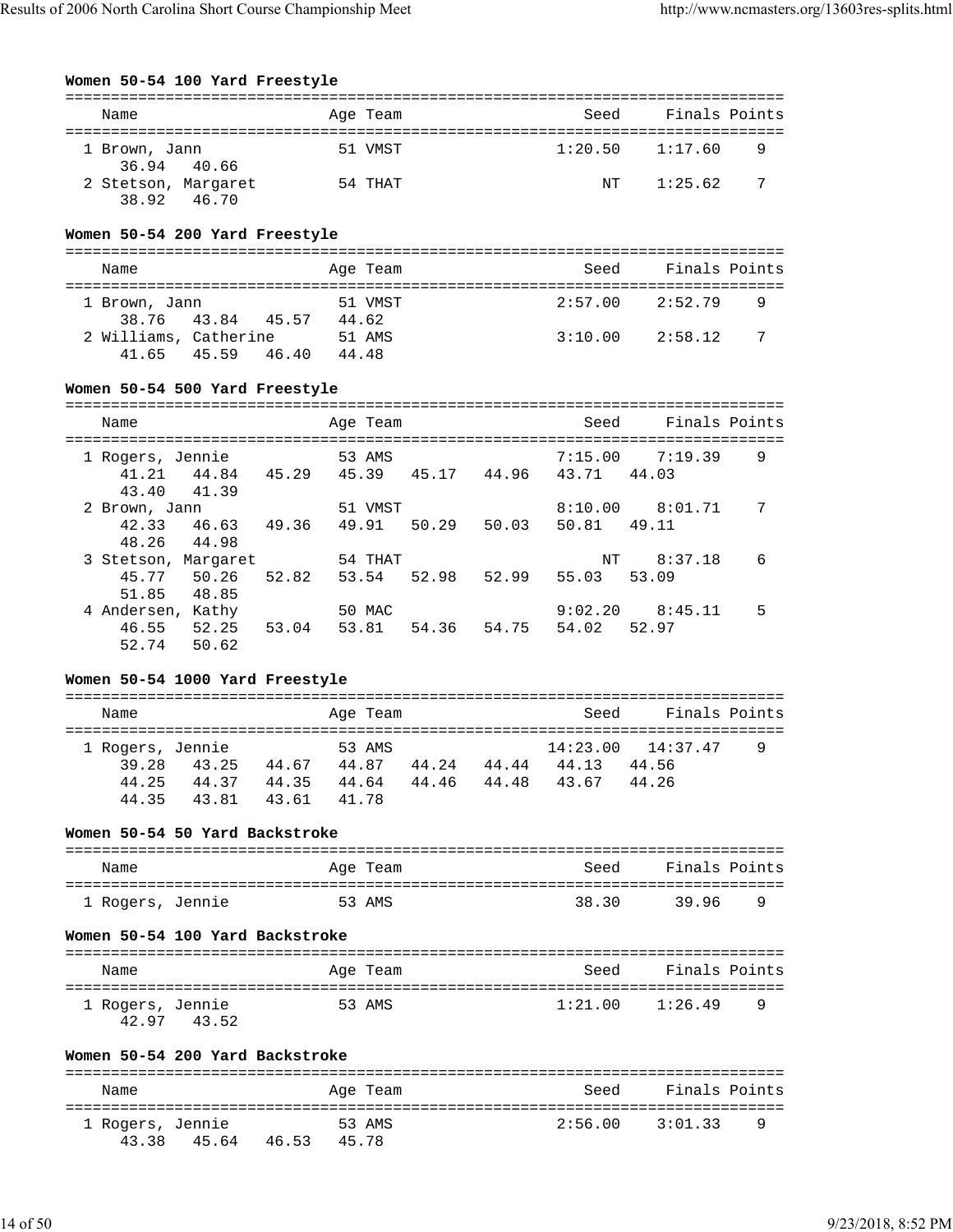| Women 50-54 50 Yard Breaststroke |
|----------------------------------|
|----------------------------------|

| Name                                  | Age Team | Seed    | Finals Points |
|---------------------------------------|----------|---------|---------------|
|                                       |          |         |               |
| 1 Brown, Jann                         | 51 VMST  | 44.50   | 43.83<br>9    |
| 54 THAT<br>2 Stetson, Margaret        |          | ΝT      | 44.41<br>7    |
| 3 Andersen, Kathy                     | 50 MAC   | 46.02   | 6<br>46.18    |
| Women 50-54 100 Yard Breaststroke     |          |         |               |
| Name                                  | Age Team | Seed    | Finals Points |
|                                       |          |         |               |
| 1 Brown, Jann<br>47.26<br>51.33       | 51 VMST  | 1:42.00 | 9<br>1:38.59  |
| 2 Stetson, Margaret<br>59.07<br>45.78 | 54 THAT  | ΝT      | 7<br>1:44.85  |
| Women 50-54 200 Yard Breaststroke     |          |         |               |
| Name                                  | Age Team | Seed    | Finals Points |
| 1 Andersen, Kathy                     | 50 MAC   | 3:52.15 | 3:42.98<br>9  |
| 51.74   57.47   57.84   55.93         |          |         |               |
|                                       |          |         |               |
| Women 50-54 50 Yard Butterfly         |          |         |               |
|                                       |          |         |               |
| Name                                  | Age Team | Seed    | Finals Points |
| 1 Rogers, Jennie                      | 53 AMS   | 38.40   | 9<br>41.41    |
| 2 Massengale, Susan                   | 52 RAM   | 47.50   | 44.20<br>7    |
|                                       |          |         |               |
| Women 50-54 100 Yard Butterfly        |          |         |               |
| Name                                  | Age Team | Seed    | Finals Points |
|                                       |          |         |               |
| 1 Rogers, Jennie<br>46.03<br>57.05    | 53 AMS   | ΝT      | 1:43.08<br>9  |
| Women 50-54 200 Yard Butterfly        |          |         |               |
| Name                                  | Age Team | Seed    | Finals Points |
| 1 Rogers, Jennie                      | 53 AMS   | 3:37.00 | 3:44.63<br>9  |
| 58.31 1:00.92 58.33<br>47.07          |          |         |               |
| Women 50-54 100 Yard IM               |          |         |               |
|                                       |          |         |               |
| Name                                  | Age Team | Seed    | Finals Points |
|                                       |          |         |               |
| 1 Rogers, Jennie<br>40.85<br>45.76    | 53 AMS   | NΤ      | 1:26.61<br>9  |
| 2 Brown, Jann<br>43.06<br>45.64       | 51 VMST  | 1:33.00 | 7<br>1:28.70  |
| 3 Stetson, Margaret<br>47.76<br>50.12 | 54 THAT  | ΝT      | 1:37.88<br>6  |
| 4 Andersen, Kathy                     | 50 MAC   | 1:41.80 | 5<br>1:42.76  |
| 49.38<br>53.38                        |          |         |               |
| Women 50-54 200 Yard IM               |          |         |               |
| Name                                  | Age Team | Seed    | Finals Points |
| 1 Rogers, Jennie                      | 53 AMS   | 2:58.00 | 3:09.28<br>9  |
| 43.61<br>47.83<br>55.07               | 42.77    |         |               |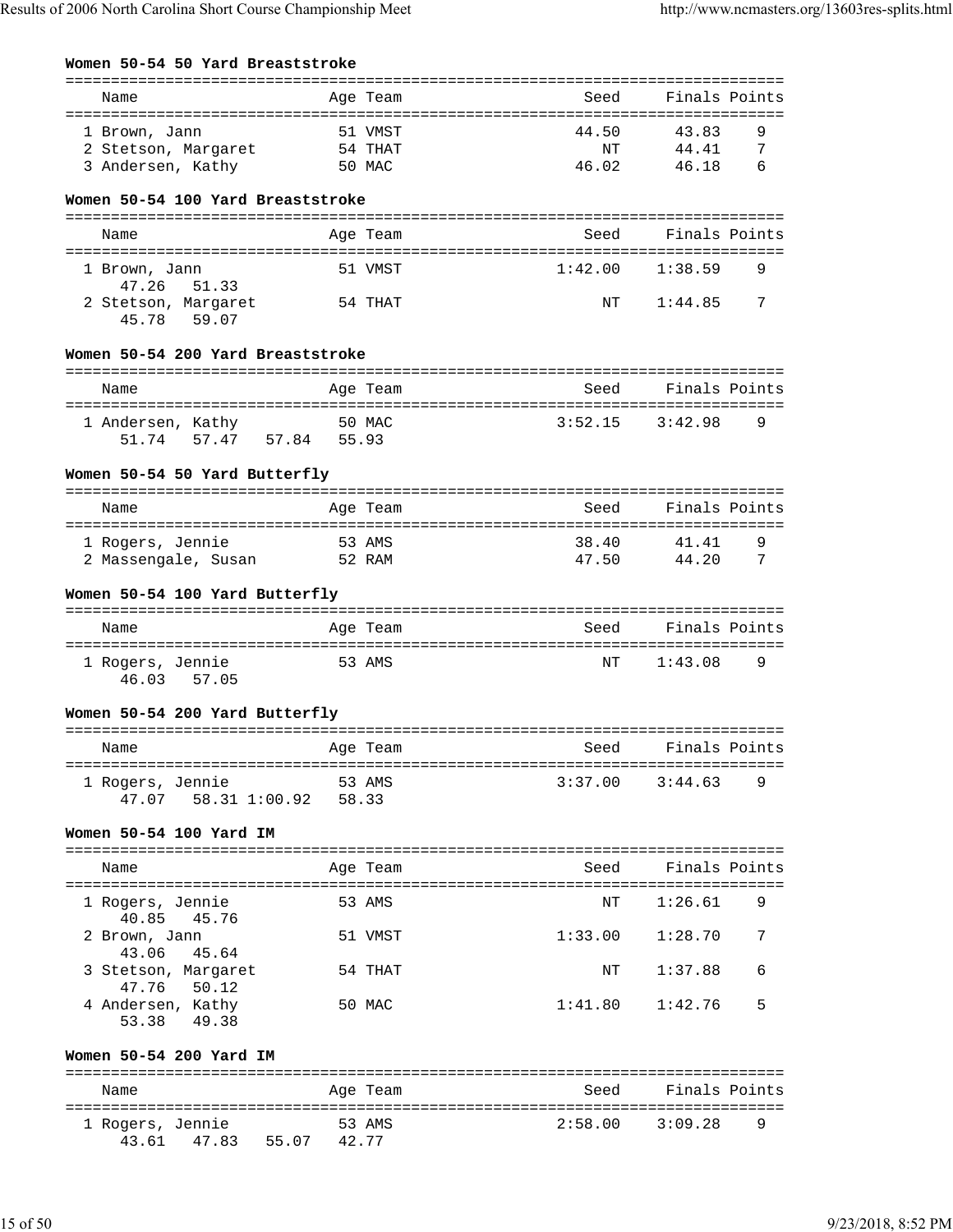| Women 60-64 50 Yard Freestyle                                              | =============            | -----------------------                 |                                      |
|----------------------------------------------------------------------------|--------------------------|-----------------------------------------|--------------------------------------|
| Name                                                                       | Age Team                 | Seed                                    | Finals Points                        |
| 1 Bruegmann, Heide                                                         | 64 RAM                   | NΤ                                      | 1:18.71<br>9                         |
| Women 60-64 50 Yard Backstroke                                             |                          |                                         |                                      |
| Name                                                                       | Age Team                 | Seed                                    | Finals Points                        |
| 1 Bruegmann, Heide                                                         | 64 RAM                   | NΤ                                      | 1:14.24<br>9                         |
| Women 60-64 50 Yard Breaststroke                                           |                          |                                         |                                      |
| Name                                                                       | Age Team                 | Seed                                    | Finals Points                        |
| 1 Bruegmann, Heide                                                         | 64 RAM                   | 59.00                                   | 1:00.19<br>9                         |
| Women 60-64 100 Yard Breaststroke                                          |                          |                                         |                                      |
| Name                                                                       | Age Team                 | Seed                                    | Finals Points                        |
| 1 Bruegmann, Heide<br>$1:00.23$ $1:12.58$                                  | 64 RAM                   | NΤ                                      | 2:12.81<br>9                         |
| Women 65-69 50 Yard Freestyle                                              |                          |                                         |                                      |
| Name                                                                       | Age Team                 | Seed                                    | Finals Points                        |
| 1 Newell, Sally<br>2 Blackwell, Ceil                                       | 68 THAT<br>65 RAM        | 35.10<br>40.00                          | 9<br>35.42<br>7<br>37.10             |
| Women 65-69 50 Yard Backstroke                                             |                          |                                         |                                      |
| Name                                                                       | Age Team                 | Seed                                    | Finals Points                        |
| 1 Blackwell, Ceil<br>2 Newell, Sally                                       | 65 RAM<br>68 THAT        | 49.00<br>44.03                          | 44.67<br>9<br>44.82<br>7             |
| Women 65-69 100 Yard Backstroke                                            |                          |                                         |                                      |
| ___________________________________<br>Name                                | Age Team                 | Seed                                    | -------------------<br>Finals Points |
| 1 Blackwell, Ceil<br>50.68<br>52.60                                        | 65 RAM                   | 1:43.00                                 | 1:43.28<br>9                         |
| Women 65-69 50 Yard Breaststroke                                           |                          |                                         |                                      |
| Name                                                                       | Age Team                 | Seed                                    | Finals Points                        |
| 1 Stroupe, Dawn                                                            | 67 RAM                   | 51.05                                   | 53.97<br>9                           |
| Women 65-69 200 Yard Breaststroke                                          |                          |                                         |                                      |
| Name                                                                       | Age Team                 | Seed                                    | Finals Points                        |
| =====================<br>-- Stroupe, Dawn<br>58.42 1:03.07 1:06.95 1:03.86 | ==============<br>67 RAM | ============================<br>4:01.72 | DQ                                   |
| Women 65-69 100 Yard IM                                                    |                          |                                         |                                      |
| Name                                                                       | Age Team                 | Seed                                    | Finals Points                        |
| 1 Blackwell, Ceil                                                          | 65 RAM                   | 1:40.00                                 | 1:39.43<br>9                         |

47.39 52.04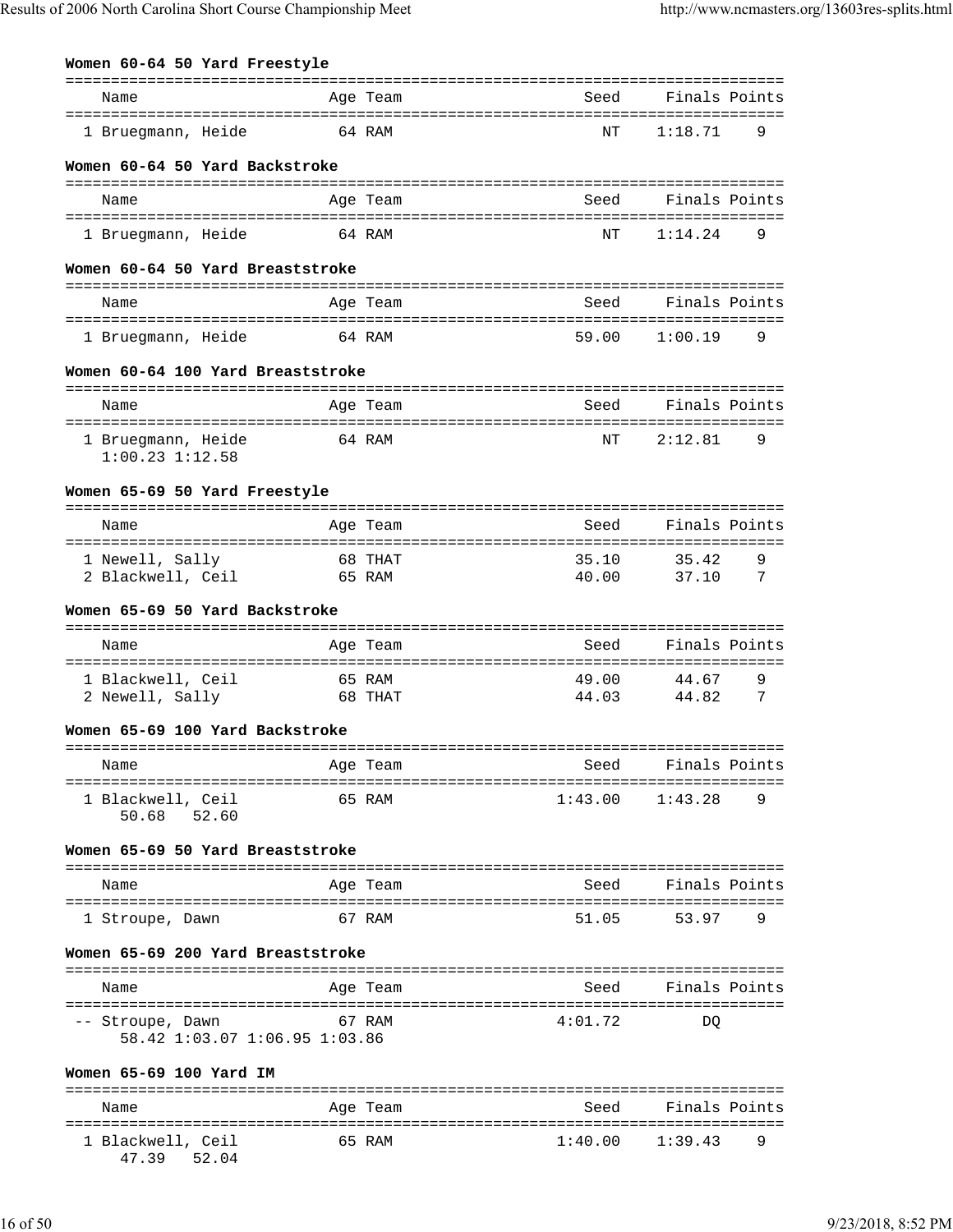| Women 65-69 200 Yard IM |  |  |
|-------------------------|--|--|

| Name                                                |                | Age Team | Seed                    | Finals Points                     |
|-----------------------------------------------------|----------------|----------|-------------------------|-----------------------------------|
| 1 Newell, Sally<br>54.52 55.45 47.36<br>52.60       |                | 68 THAT  | 3:25.37                 | 3:29.93<br>9                      |
| Women 70-74 50 Yard Freestyle                       |                |          |                         |                                   |
| Name                                                |                | Age Team | Seed                    | Finals Points                     |
|                                                     |                |          |                         |                                   |
| 1 Brown, Nancy                                      |                | 70 MARY  | 33.10                   | 32.57<br>9                        |
| 2 Robbins-Bonitz, Suzanne 72 THAT<br>3 Wright, Mary |                | 71 VMST  | 46.67<br>4:31.92        | 46.37<br>7<br>2:52.90<br>6        |
| Women 70-74 100 Yard Freestyle                      |                |          |                         |                                   |
|                                                     |                |          |                         |                                   |
| Name                                                |                | Age Team | Seed                    | Finals Points                     |
| 1 Robbins-Bonitz, Suzanne<br>50.26<br>57.20         |                | 72 THAT  | 1:43.98                 | 1:47.46<br>9                      |
| 2 Schaefer, Betty<br>$1:00.35$ $1:04.29$            |                | 74 VMST  | 2:10.20                 | 7<br>2:04.64                      |
| 3 Wright, Mary<br>$3:10.73$ $3:47.96$               |                | 71 VMST  | 4:31.93                 | 6:58.69<br>6                      |
| Women 70-74 50 Yard Backstroke                      |                |          |                         |                                   |
| Name                                                |                | Age Team | Seed                    | Finals Points                     |
| 1 Robbins-Bonitz, Suzanne                           |                | 72 THAT  | 45.80                   | 9<br>46.20                        |
| 2 Schaefer, Betty                                   |                | 74 VMST  |                         | 7<br>59.24 1:04.97                |
| 3 Wright, Mary                                      |                | 71 VMST  | 3:58.00                 | 2:28.80<br>6                      |
| Women 70-74 100 Yard Backstroke                     |                |          |                         |                                   |
| Name                                                |                | Age Team | Seed                    | Finals Points                     |
| 1 Robbins-Bonitz, Suzanne 72 THAT<br>50.83<br>56.19 |                |          | 1:43.81                 | 1:47.02<br>9                      |
| 2 Schaefer, Betty<br>$1:08.23$ $1:16.67$            |                | 74 VMST  | 2:20.63                 | 2:24.90<br>7                      |
| Women 70-74 200 Yard Backstroke                     |                |          |                         |                                   |
|                                                     |                |          | --------------------    |                                   |
| Name<br>================================            |                | Age Team | Seed<br>--------------- | Finals Points<br>---------------- |
| 1 Brown, Nancy                                      |                | 70 MARY  | 3:03.24                 | 2:59.07<br>9                      |
| 45.22<br>41.79                                      | 46.94<br>45.12 |          |                         |                                   |
| 2 Robbins-Bonitz, Suzanne<br>54.52 1:00.37 2:02.38  |                | 72 THAT  | 2:54.80                 | 3:57.27<br>7                      |
| Women 70-74 50 Yard Breaststroke                    |                |          |                         |                                   |
|                                                     |                |          |                         |                                   |
| Name                                                |                | Age Team | Seed                    | Finals Points                     |
| 1 Robbins-Bonitz, Suzanne                           |                | 72 THAT  | 57.30                   | 1:00.89<br>9                      |
| 2 Wright, Mary                                      |                | 71 VMST  | 4:31.00                 | 3:00.05<br>7                      |
| Women 70-74 200 Yard IM                             |                |          |                         |                                   |
| Name<br>----------------------                      |                | Age Team | Seed                    | Finals Points                     |
| 1 Brown, Nancy                                      |                | 70 MARY  | 3:09.08                 | 3:07.70<br>9                      |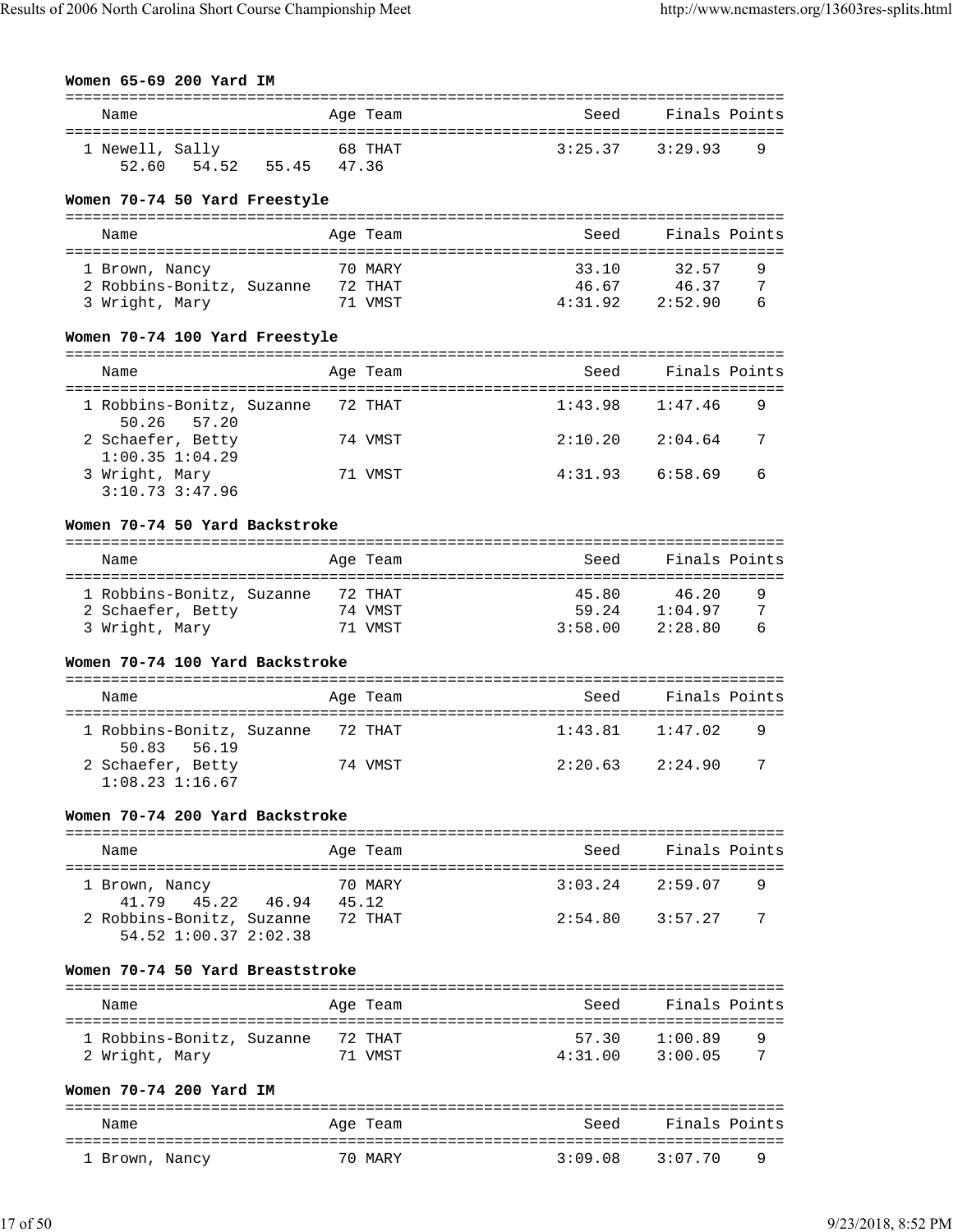43.91 45.67 56.34 41.78

| Men 18-24 50 Yard Freestyle                                                           |            |                            |                                   |         |                                       |   |
|---------------------------------------------------------------------------------------|------------|----------------------------|-----------------------------------|---------|---------------------------------------|---|
| Name                                                                                  |            | Age Team                   |                                   | Seed    | Finals Points                         |   |
| 1 Kulakov, Taras                                                                      | 19 AMS     |                            |                                   | 23.01   | 22.77                                 | 9 |
| 2 Smith, Justin<br>22 NCMS                                                            |            |                            |                                   | 22.87   | 23.14                                 | 7 |
| Men 18-24 100 Yard Freestyle                                                          |            |                            |                                   |         |                                       |   |
|                                                                                       |            |                            |                                   |         |                                       |   |
| Name                                                                                  |            | Age Team                   |                                   | Seed    | Finals Points                         |   |
| 1 Kulakov, Taras<br>24.26 26.13                                                       | 19 AMS     |                            |                                   | 52.00   | 50.39                                 | 9 |
| Men 18-24 200 Yard Freestyle                                                          |            |                            |                                   |         |                                       |   |
| Name                                                                                  |            | Age Team                   |                                   | Seed    | Finals Points                         |   |
|                                                                                       |            |                            |                                   |         |                                       |   |
| 1 Kulakov, Taras<br>25.59 27.93 29.99 30.25                                           |            | 19 AMS                     |                                   | 1:56.00 | 1:53.76                               | 9 |
| Men 18-24 500 Yard Freestyle                                                          |            |                            |                                   |         |                                       |   |
|                                                                                       |            |                            |                                   |         |                                       |   |
| Name                                                                                  |            | Age Team                   |                                   | Seed    | Finals Points                         |   |
| 1 Kulakov, Taras<br>27.03 30.16 31.02 30.94 30.59 30.78 31.05 30.93<br>29.87<br>31.43 |            | 19 AMS                     |                                   | 5:15.00 | 5:03.80                               | 9 |
| Men 18-24 50 Yard Backstroke                                                          |            |                            |                                   |         |                                       |   |
| Name                                                                                  |            | Age Team                   |                                   | Seed    | Finals Points                         |   |
| 1 Kulakov, Taras                                                                      | 19 AMS     |                            |                                   | 27.99   | 26.84                                 | 9 |
| Men 18-24 100 Yard Backstroke                                                         |            |                            |                                   |         |                                       |   |
| Name                                                                                  |            | Age Team                   |                                   |         | Seed Finals Points                    |   |
| 1 Kulakov, Taras<br>29.40 30.47                                                       |            | 19 AMS                     |                                   | 1:00.50 | 59.87                                 | 9 |
| Men 18-24 50 Yard Butterfly                                                           |            |                            |                                   |         |                                       |   |
| Name                                                                                  |            | Age Team                   |                                   | Seed    | Finals Points                         |   |
| =====================<br>1 Smith, Justin                                              | ---------- | 22 NCMS                    | . _ _ _ _ _ _ _ _ _ _ _ _ _ _ _ _ | 24.02   | -------<br>25.10                      | 9 |
| Men 18-24 100 Yard Butterfly                                                          |            |                            |                                   |         |                                       |   |
| Name                                                                                  |            | Age Team                   |                                   | Seed    | Finals Points                         |   |
| 1 Smith, Justin<br>26.27<br>29.52                                                     |            | 22 NCMS                    |                                   | 56.75   | 55.79                                 | 9 |
| Men 18-24 100 Yard IM                                                                 |            |                            |                                   |         | -------------------------------       |   |
| Name                                                                                  |            | Age Team                   |                                   | Seed    | Finals Points                         |   |
| ================<br>1 Kulakov, Taras<br>26.98<br>31.19                                |            | ================<br>19 AMS |                                   | 1:02.50 | ============================<br>58.17 | 9 |

# **Men 25-29 50 Yard Freestyle**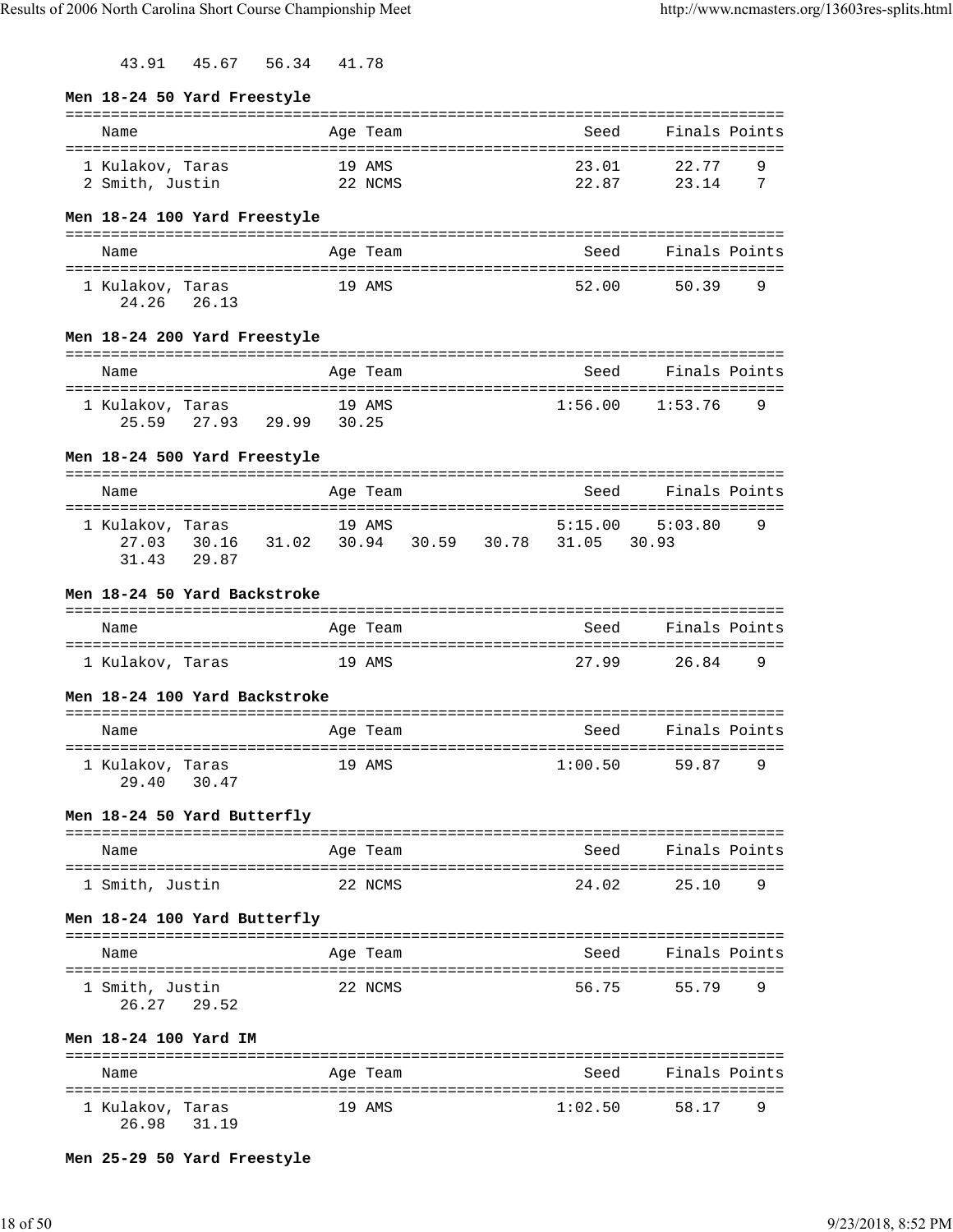| Name                                                      |       |                | Age Team                       | Seed                    |                         | Finals Points |
|-----------------------------------------------------------|-------|----------------|--------------------------------|-------------------------|-------------------------|---------------|
| 1 Pavlov, Ivo<br>2 Nikander, Robert<br>3 Johnson, Patrick |       |                | $29$ HHAC<br>29 DAMA<br>26 AMS | 22.40<br>24.00<br>24.20 | 22.40<br>22.85<br>24.18 | 9<br>7<br>6   |
| Men 25-29 100 Yard Freestyle                              |       |                |                                |                         |                         |               |
| Name                                                      |       |                | Age Team                       | Seed                    |                         | Finals Points |
| 1 Pavlov, Ivo<br>24.01 25.40                              |       |                | 29 HHAC                        | 49.50                   | 49.41                   | 9             |
| 2 Nikander, Robert<br>24.86                               | 27.50 |                | 29 DAMA                        | 53.50                   | 52.36                   | 7             |
| 3 Haberman, Brandon<br>26.44                              | 29.11 |                | 29 RAM                         | 57.00                   | 55.55                   | 6             |
| 4 McElwee, Matt<br>27.43                                  | 29.74 |                | 29 DAMA                        | NΤ                      | 57.17                   | 5             |
| Men 25-29 200 Yard Freestyle                              |       |                | -----------                    |                         |                         |               |
| Name                                                      |       |                | Age Team                       | Seed                    |                         | Finals Points |
| 1 Pavlov, Ivo<br>26.12                                    | 28.96 | 28.63          | 29 HHAC<br>26.63               | 1:50.00                 | 1:50.34                 | 9             |
| 2 Nikander, Robert<br>26.72                               | 30.03 | 30.97<br>30.52 | 29 DAMA                        | 1:57.00                 | 1:58.24                 | 7             |
| 3 Haberman, Brandon<br>28.47                              | 31.03 | 32.28<br>32.41 | 29 RAM                         | 2:06.00                 | 2:04.19                 | 6             |
| Men 25-29 500 Yard Freestyle                              |       | -------------  |                                |                         |                         |               |
| Name                                                      |       |                | Age Team                       | Seed                    |                         | Finals Points |

| 1 Nikander, Robert |             |       | 29 DAMA     |       |       | 5:30.00 | 5:38.20             | 9 |
|--------------------|-------------|-------|-------------|-------|-------|---------|---------------------|---|
|                    | 27.89 32.03 | 33.47 | 34.68 34.69 |       | 34.83 | 35.26   | 36.20               |   |
|                    | 35.51 33.64 |       |             |       |       |         |                     |   |
| 2 McElwee, Matt    |             |       | 29 DAMA     |       |       |         | $6:29.55$ $6:29.73$ |   |
|                    | 35.36 37.79 | 38.76 | 40.05       | 40.23 | 39.04 | 39.35   | 39.87               |   |
| 39.85              | 39.43       |       |             |       |       |         |                     |   |

# **Men 25-29 50 Yard Breaststroke**

| Name                | Age Team | Seed  | Finals Points |
|---------------------|----------|-------|---------------|
| 1 Johnson, Patrick  | 26 AMS   | 30.50 | 31.17<br>q    |
| 2 Haberman, Brandon | $29$ RAM | 35.00 | 34.86<br>7    |

# **Men 25-29 100 Yard Breaststroke**

| Name                                 | Age Team | Seed    | Finals Points |
|--------------------------------------|----------|---------|---------------|
| 1 Johnson, Patrick<br>31.98<br>36.36 | 26 AMS   | 1:07.00 | 1:08.34<br>-9 |

# **Men 25-29 200 Yard Breaststroke**

| Name                              | Age Team                 | Finals Points<br>Seed       |  |
|-----------------------------------|--------------------------|-----------------------------|--|
| 1 Johnson, Patrick<br>34.33 37.81 | 26 AMS<br>39.64<br>39.76 | 2:20.00 2:31.54<br><b>Q</b> |  |

# **Men 25-29 50 Yard Butterfly**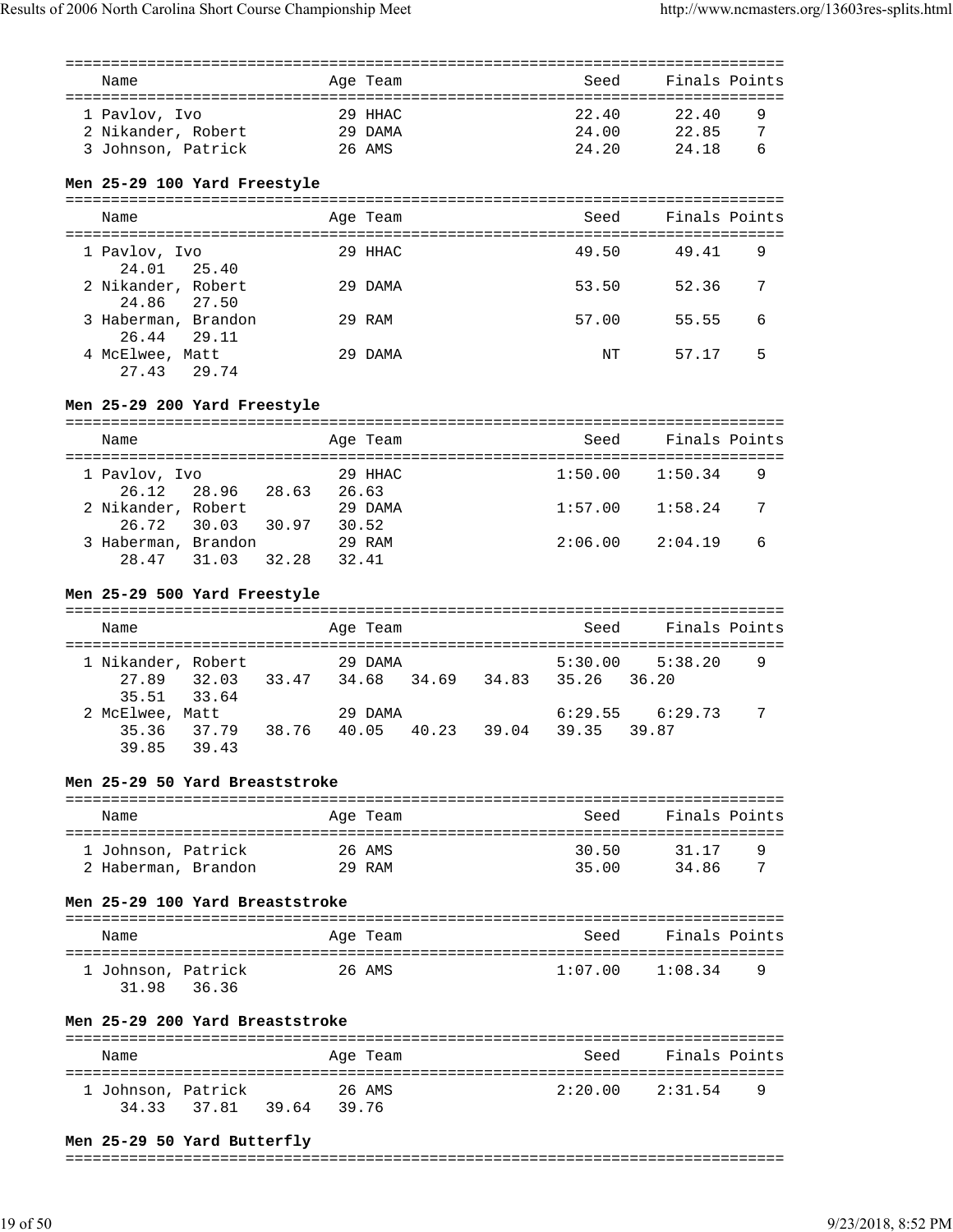| Name                                                         |        | Age Team          | Seed                | Finals Points            |  |
|--------------------------------------------------------------|--------|-------------------|---------------------|--------------------------|--|
| ======================================<br>1 Nikander, Robert |        | 29 DAMA           | 28.30               | 25.30<br>9               |  |
| 2 Johnson, Patrick                                           | 26 AMS |                   | 27.20               | 29.02<br>7               |  |
|                                                              |        |                   |                     |                          |  |
| Men 25-29 100 Yard Butterfly                                 |        |                   |                     |                          |  |
| Name                                                         |        | Age Team          | Seed                | Finals Points            |  |
|                                                              |        |                   |                     |                          |  |
| 1 Nikander, Robert                                           |        | 29 DAMA           | 1:05.00             | 1:00.97<br>9             |  |
| 31.84<br>29.13                                               |        |                   |                     |                          |  |
| Men 25-29 100 Yard IM                                        |        |                   |                     |                          |  |
|                                                              |        |                   |                     |                          |  |
| Name                                                         |        | Age Team          | Seed                | Finals Points            |  |
|                                                              |        |                   |                     |                          |  |
| 1 Pavlov, Ivo<br>26.04<br>30.66                              |        | 29 HHAC           | 55.00               | 56.70<br>9               |  |
| 2 Johnson, Patrick                                           |        | 26 AMS            | $1:02.50$ $1:02.77$ | 7                        |  |
| 29.68<br>33.09                                               |        |                   |                     |                          |  |
| Men 25-29 200 Yard IM                                        |        |                   |                     |                          |  |
|                                                              |        |                   |                     |                          |  |
| Name                                                         |        | Age Team          | Seed                | Finals Points            |  |
|                                                              |        |                   |                     |                          |  |
| 1 Pavlov, Ivo<br>25.63<br>33.49 36.95 29.96                  |        | 29 HHAC           | 2:03.33             | 2:06.03<br>9             |  |
| 2 Johnson, Patrick                                           |        | 26 AMS            | 2:12.00             | 2:22.35<br>7             |  |
| 36.32<br>41.43<br>28.34                                      | 36.26  |                   |                     |                          |  |
|                                                              |        |                   |                     |                          |  |
| Men 30-34 50 Yard Freestyle                                  |        |                   |                     |                          |  |
| Name                                                         |        | Age Team          | Seed                | Finals Points            |  |
|                                                              |        |                   |                     |                          |  |
|                                                              |        |                   |                     |                          |  |
| 1 Merino, Jose<br>2 Sacerio, Carlos                          |        | 33 NCMS<br>31 RAM | 21.90<br>22.30      | 22.19<br>9<br>23.52<br>7 |  |
| 3 Green, Marcus                                              |        | 31 NCMS           | 23.91               | 6<br>24.38               |  |
| 4 Parr, Derek                                                |        | 31 DAMA           | 25.18               | 5<br>25.23               |  |
| 5 Allen, Scott                                               |        | 34 RAM            | 24.50               | 4<br>25.30               |  |
| 6 Murphy, Jimmy                                              |        | 30 DAMA           | 24.88               | 3<br>25.46<br>2          |  |
| 7 Su, Billy                                                  |        | 32 RAM            | 28.01               | 26.56                    |  |
| Men 30-34 100 Yard Freestyle                                 |        |                   |                     |                          |  |
| Name                                                         |        | Age Team          | Seed                | Finals Points            |  |
|                                                              |        |                   |                     |                          |  |
| 1 Walker, Samuel                                             |        | 30 AMS            | 52.00               | 9<br>51.57               |  |
| 24.65<br>26.92                                               |        |                   |                     |                          |  |
| 2 Sacerio, Carlos<br>24.73<br>27.51                          |        | 31 RAM            | 52.00               | 7<br>52.24               |  |
| 3 Parr, Derek                                                |        | 31 DAMA           | 57.32               | 55.93<br>6               |  |
| 26.63<br>29.30                                               |        |                   |                     |                          |  |
| 4 Murphy, Jimmy                                              |        | 30 DAMA           | 56.43               | 58.29<br>5               |  |
| 27.20<br>31.09<br>5 Sevick, Chris                            |        | 31 DAMA           | 58.61               | 58.51<br>4               |  |
| 27.62<br>30.89                                               |        |                   |                     |                          |  |
|                                                              |        |                   |                     |                          |  |
| Men 30-34 200 Yard Freestyle                                 |        |                   |                     |                          |  |
| Name                                                         |        | Age Team          | Seed                | Finals Points            |  |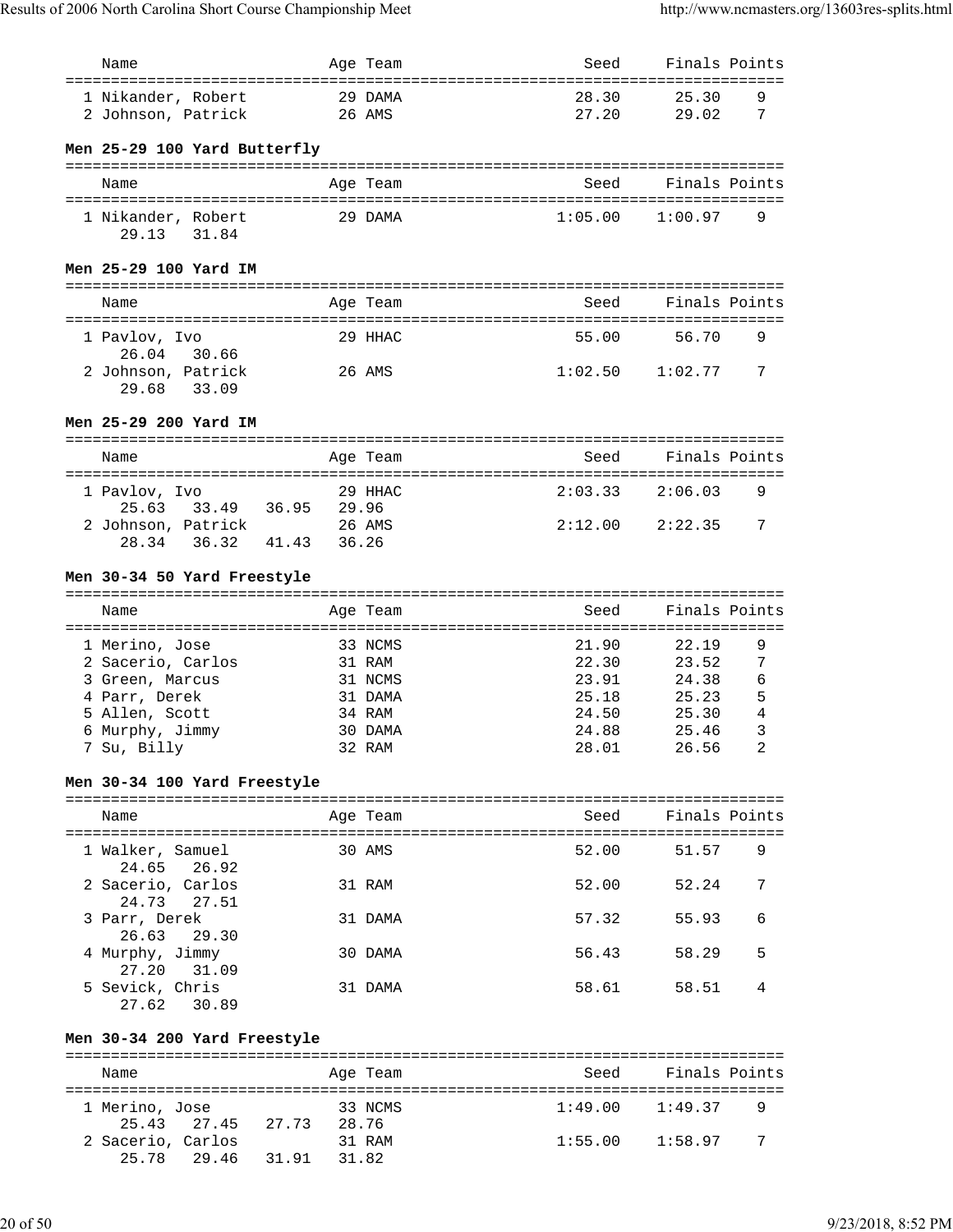| 3 Monast, Jonas |                         | 34 DAMA | 2:10.00 2:10.96     | - 6 |
|-----------------|-------------------------|---------|---------------------|-----|
|                 | 29.31 32.33 34.24 35.08 |         |                     |     |
| 4 Green, Marcus |                         | 31 NCMS | $2:12.65$ $2:11.06$ | 5   |
|                 | 29.98 33.40 34.14 33.54 |         |                     |     |

# **Men 30-34 500 Yard Freestyle**

| Name            |             |       | Age Team |             | Seed        | Finals Points       |   |
|-----------------|-------------|-------|----------|-------------|-------------|---------------------|---|
|                 |             |       |          |             |             |                     |   |
| 1 Murphy, Jimmy |             |       | 30 DAMA  |             |             | $5:54.86$ $6:02.78$ | 9 |
|                 | 30.01 33.76 | 36.31 | 37.50    | 37.61 37.97 | 38.09 37.81 |                     |   |
| 37.23           | 36.49       |       |          |             |             |                     |   |

# **Men 30-34 1000 Yard Freestyle**

| Name                                       |                         |                         | Age Team                           |                |                | Seed                       | Finals Points              |   |
|--------------------------------------------|-------------------------|-------------------------|------------------------------------|----------------|----------------|----------------------------|----------------------------|---|
| 1 Su, Billy<br>32.56<br>35.12              | 34.79<br>35.25          | 35.22<br>34.71          | 32 RAM<br>35.12<br>34.73           | 35.29<br>35.02 | 35.47<br>35.18 | 12:30.00<br>35.27<br>35.27 | 11:37.82<br>35.37<br>35.08 | 9 |
| 35.06<br>2 Murphy, Jimmy                   | 35.06                   | 34.77                   | 33.48<br>30 DAMA                   |                |                | NΤ                         | 12:13.90                   | 7 |
| 29.85<br>37.34<br>37.79                    | 33.70<br>37.64<br>37.65 | 35.49<br>38.23<br>36.80 | 36.33<br>38.69<br>35.26            | 37.15<br>37.94 | 36.70<br>38.06 | 37.49<br>37.45             | 37.56<br>36.78             |   |
| 3 Monast, Jonas<br>33.38<br>37.91<br>37.61 | 35.17<br>37.57<br>38.19 | 35.78<br>37.12<br>38.13 | 34 DAMA<br>36.47<br>37.59<br>37.82 | 36.75<br>37.67 | 37.50<br>37.77 | NΤ<br>37.56<br>37.75       | 12:23.51<br>37.88<br>37.89 | 6 |

# **Men 30-34 50 Yard Backstroke**

| Name            | Age Team | Seed  | Finals Points |   |
|-----------------|----------|-------|---------------|---|
|                 |          |       |               |   |
| 1 Sevick, Chris | 31 DAMA  | 30.30 | 29.93         | 9 |
| 2 Murphy, Jimmy | 30 DAMA  | 30.19 | 30.11         | 7 |
| 3 Su, Billy     | 32 RAM   | 35.01 | 32.40         | 6 |
| 4 Parr, Derek   | 31 DAMA  | 32.62 | 32.73         | 5 |

#### **Men 30-34 100 Yard Backstroke**

| Name |                                |  | Age Team | Seed    | Finals Points |    |  |  |
|------|--------------------------------|--|----------|---------|---------------|----|--|--|
|      | 1 Sevick, Chris<br>31.78 33.42 |  | 31 DAMA  | 1:05.05 | 1:05.20       | 9  |  |  |
|      | 2 Murphy, Jimmy<br>32.69 34.96 |  | 30 DAMA  | 1:04.28 | 1:07.65       | -7 |  |  |

# **Men 30-34 50 Yard Breaststroke**

| Name            | Age Team | Seed  | Finals Points |   |
|-----------------|----------|-------|---------------|---|
| 1 Parr, Derek   | 31 DAMA  | 30.46 | 31.45         | 9 |
| 2 Murphy, Jimmy | 30 DAMA  | 32.61 | 33.84         | ⇁ |
| 3 Su, Billy     | 32 RAM   | 36.01 | 35.58         | b |

# **Men 30-34 100 Yard Breaststroke**

| Name                            | Age Team | Seed    | Finals Points |  |  |  |  |
|---------------------------------|----------|---------|---------------|--|--|--|--|
| 1 Walker, Samuel<br>29.80 33.37 | 30 AMS   | 1:04.00 | 1:03.17<br>9  |  |  |  |  |
| 2 Parr, Derek<br>33.22 36.75    | 31 DAMA  | 1:05.57 | -7<br>1:09.97 |  |  |  |  |
| 3 Aber, Dan                     | 32 RAM   | NT      | 1:11.47<br>6  |  |  |  |  |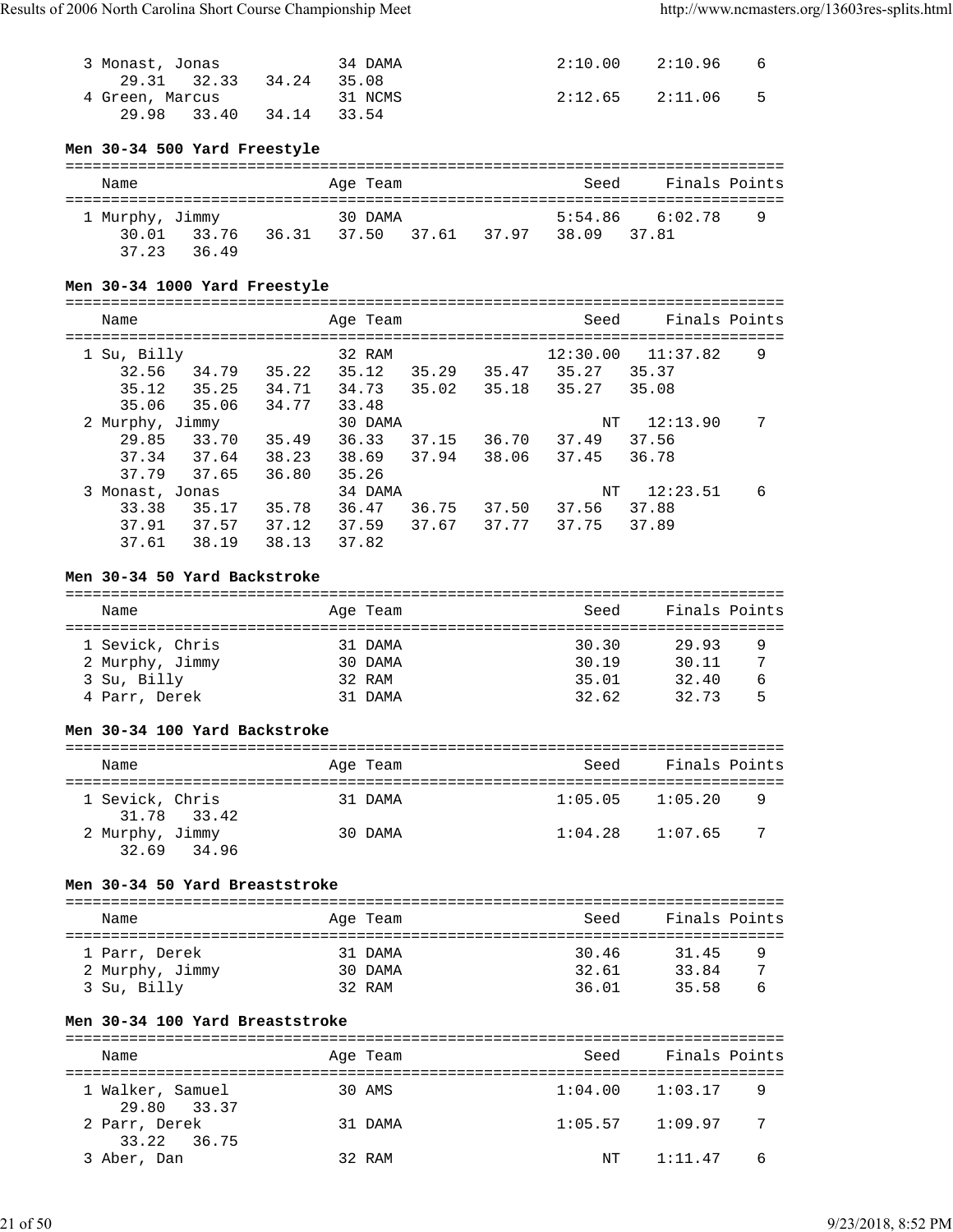| 34.27 37.20         |         |                     |                       |             |
|---------------------|---------|---------------------|-----------------------|-------------|
| 4 Murphy, Jimmy     | 30 DAMA | $1:10.76$ $1:12.14$ |                       | $5^{\circ}$ |
| 34.01 38.13         |         |                     |                       |             |
| 5 Monast, Jonas     | 34 DAMA | NT                  | $1:16.89$ 4           |             |
| 36.86 40.03         |         |                     |                       |             |
| 6 Stanley, Marshall | 32 DAMA |                     | $1:35.00$ $1:31.85$ 3 |             |
| 43.89 47.96         |         |                     |                       |             |

#### **Men 30-34 200 Yard Breaststroke**

| Name                |       | Age Team | Seed    | Finals Points             |
|---------------------|-------|----------|---------|---------------------------|
| 1 Walker, Samuel    |       | 30 AMS   | 2:23.00 | 2:21.77<br>-9             |
| 32.63 36.41         | 35.68 | 37.05    |         |                           |
| 2 Aber, Dan         |       | 32 RAM   | NT      | 2:33.62<br>$\overline{7}$ |
| 34.77 38.99         | 39.33 | 40.53    |         |                           |
| 3 Stanley, Marshall |       | 32 DAMA  | NT      | - 6<br>3:30.53            |
| 48.96 53.96         | 54.32 | 53.29    |         |                           |

# **Men 30-34 50 Yard Butterfly**

| Name              | Age Team | Seed  | Finals Points |  |  |  |  |  |
|-------------------|----------|-------|---------------|--|--|--|--|--|
|                   |          |       |               |  |  |  |  |  |
| 1 Sacerio, Carlos | 31 RAM   | 26.00 | 26.04<br>9    |  |  |  |  |  |
| 2 Sevick, Chris   | 31 DAMA  | 27.48 | 27.78<br>7    |  |  |  |  |  |
| 3 Parr, Derek     | 31 DAMA  | 30.49 | 27.95<br>6    |  |  |  |  |  |
| 4 Su, Billy       | 32 RAM   | 28.01 | 5<br>28.44    |  |  |  |  |  |
| 5 Allen, Scott    | 34 RAM   | 30.00 | 29.42         |  |  |  |  |  |

# **Men 30-34 100 Yard Butterfly**

| Name                             | Age Team | Seed    | Finals Points |  |
|----------------------------------|----------|---------|---------------|--|
| 1 Merino, Jose<br>24.19 27.59    | 33 NCMS  | 52.00   | 9<br>51.78    |  |
| 2 Sacerio, Carlos<br>27.43 31.66 | 31 RAM   | 56.15   | 7<br>59.09    |  |
| 3 Sevick, Chris<br>28.59 33.32   | 31 DAMA  | 1:02.38 | 1:01.91<br>6  |  |
| 4 Green, Marcus<br>28.85 33.42   | 31 NCMS  | 58.81   | 5<br>1:02.27  |  |

#### **Men 30-34 100 Yard IM**

| Name                               | Age Team | Seed    | Finals Points |
|------------------------------------|----------|---------|---------------|
| -- Murphy, Jimmy<br>29.94<br>36.35 | 30 DAMA  | 1:02.04 | DO            |

# **Men 30-34 200 Yard IM**

| Name                     |             |       | Age Team         | Seed    | Finals Points |    |  |  |
|--------------------------|-------------|-------|------------------|---------|---------------|----|--|--|
| 1 Murphy, Jimmy          | 29.76 36.81 | 40.81 | 30 DAMA<br>34.34 | 2:17.87 | 2:21.72       | 9  |  |  |
| 2 Monast, Jonas<br>30.46 | 38.61       | 43.93 | 34 DAMA<br>34.59 | NT      | 2:27.59       | -7 |  |  |

# **Men 35-39 50 Yard Freestyle**

| Name               | Age Team | Seed  | Finals Points |  |
|--------------------|----------|-------|---------------|--|
|                    |          |       |               |  |
| 1 Farrell, Andrew  | 35 RAM   | 22.41 | 23.39<br>q    |  |
| 2 Andersen, Morten | 35 MAC   | 23.76 | 23.48<br>7    |  |
| 3 Pletcher, Todd   | 36 WYM   | 22.91 | 2349<br>6     |  |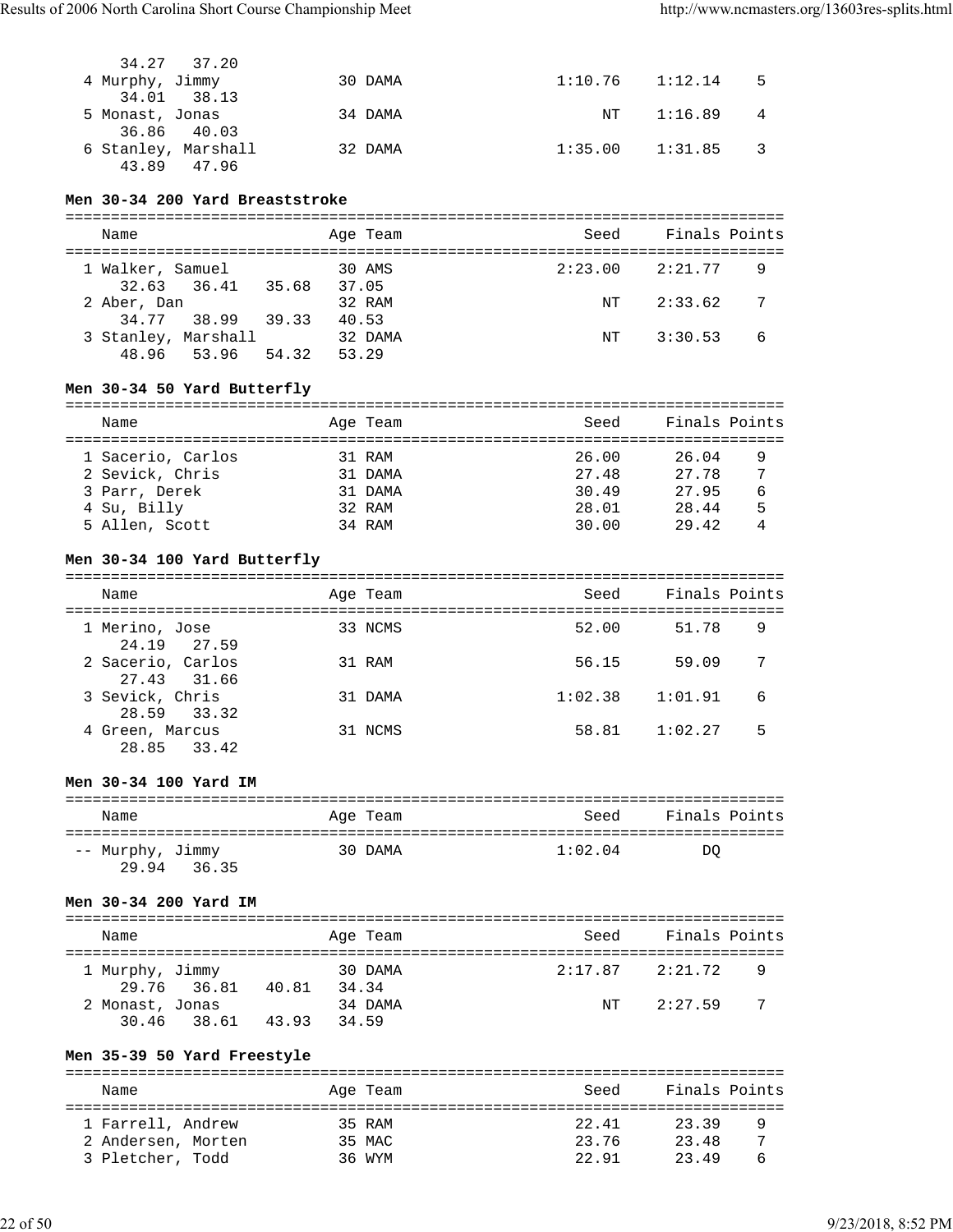| 4 Tuermoes, Nicolai | 35 DAMA | 23.90 | 23.50 | - 5 |
|---------------------|---------|-------|-------|-----|
| 5 Cook, Mathew      | 36 AMS  | 24.52 | 23.93 | 4   |
| 6 Lee, Larry        | 37 MAC  | 26.00 | 24.15 | 3   |
| 7 Newton, Robert    | 35 DAMA | 35.58 | 35.35 | 2   |

# **Men 35-39 100 Yard Freestyle**

| Name                                  | Age Team | Seed    | Finals Points |   |
|---------------------------------------|----------|---------|---------------|---|
| 1 Farrell, Andrew<br>23.69<br>26.82   | 35 RAM   | 48.37   | 50.51         | 9 |
| 2 Tuermoes, Nicolai<br>24.29<br>26.80 | 35 DAMA  | 49.50   | 51.09         | 7 |
| 3 Pletcher, Todd<br>24.47 26.83       | 36 WYM   | 49.87   | 51.30         | 6 |
| 4 Lane, Will<br>24.91 26.46           | 35 M3    | 52.90   | 51.37         | 5 |
| 5 Cook, Mathew<br>27.71<br>25.81      | 36 AMS   | 54.93   | 53.52         | 4 |
| 6 Newton, Robert<br>46.58<br>38.18    | 35 DAMA  | 1:35.32 | 1:24.76       | 3 |

# **Men 35-39 200 Yard Freestyle**

| Name                             |       | Age Team         | Seed    | Finals Points  |
|----------------------------------|-------|------------------|---------|----------------|
| 1 Farrell, Andrew<br>25.42 27.99 | 28.38 | 35 RAM<br>28.77  | 1:44.95 | 1:50.56<br>-9  |
| 2 Lee, Larry<br>27.47 29.66      | 30.79 | 37 MAC<br>29.92  | 2:01.25 | 1:57.84<br>7   |
| 3 Newton, Robert<br>40.56 52.00  | 55.88 | 35 DAMA<br>54.62 | 3:39.00 | 3:23.06<br>- 6 |

# **Men 35-39 500 Yard Freestyle**

| Name                               |                            |             | Age Team         |       |             | Seed                   | Finals Points       |   |
|------------------------------------|----------------------------|-------------|------------------|-------|-------------|------------------------|---------------------|---|
| 1 Farrell, Andrew                  | 27.43 30.23<br>32.12 31.75 | 31.05 31.99 | 35 RAM           |       | 31.96 31.82 | 4:52.84<br>31.88 32.33 | 5:12.56             | 9 |
| 2 Newton, Robert<br>42.99<br>58.99 | 52.72<br>52.33             | 55.13       | 35 DAMA<br>56.15 | 59.61 |             | 59.07 1:01.41 1:02.56  | $9:35.78$ $9:20.96$ | 7 |

# **Men 35-39 1650 Yard Freestyle**

| Name              |       |       | Age Team |       |       | Seed     | Finals Points |   |
|-------------------|-------|-------|----------|-------|-------|----------|---------------|---|
| 1 Farrell, Andrew |       |       | 35 RAM   |       |       | 17:34.77 | 18:55.17      | 9 |
| 29.84             | 33.04 | 34.86 | 34.78    | 34.60 | 34.44 | 34.09    | 34.72         |   |
| 34.84             | 34.85 | 34.08 | 34.73    | 35.27 | 35.76 | 35.66    | 34.40         |   |
| 34.34             | 34.49 | 33.92 | 35.15    | 34.45 | 34.88 | 34.59    | 34.06         |   |
| 34.67             | 35.80 | 35.26 | 34.94    | 33.86 | 33.97 | 33.84    | 35.01         |   |
| 31.98             |       |       |          |       |       |          |               |   |

# **Men 35-39 50 Yard Backstroke**

| Name              | Age Team | Seed  | Finals Points |   |
|-------------------|----------|-------|---------------|---|
|                   |          |       |               |   |
| 1 Lane, Will      | 35 M3    | 26.50 | 25.78         | 9 |
| 2 Pletcher, Todd  | 36 WYM   | 25.79 | 27.19         | 7 |
| 3 Farrell, Andrew | 35 RAM   | 26.48 | 27.41         | 6 |
| 4 Cook, Mathew    | 36 AMS   | 31.32 | 28.69         | 5 |
| 5 Lee, Larry      | 37 MAC   | 29.82 | 28.77         |   |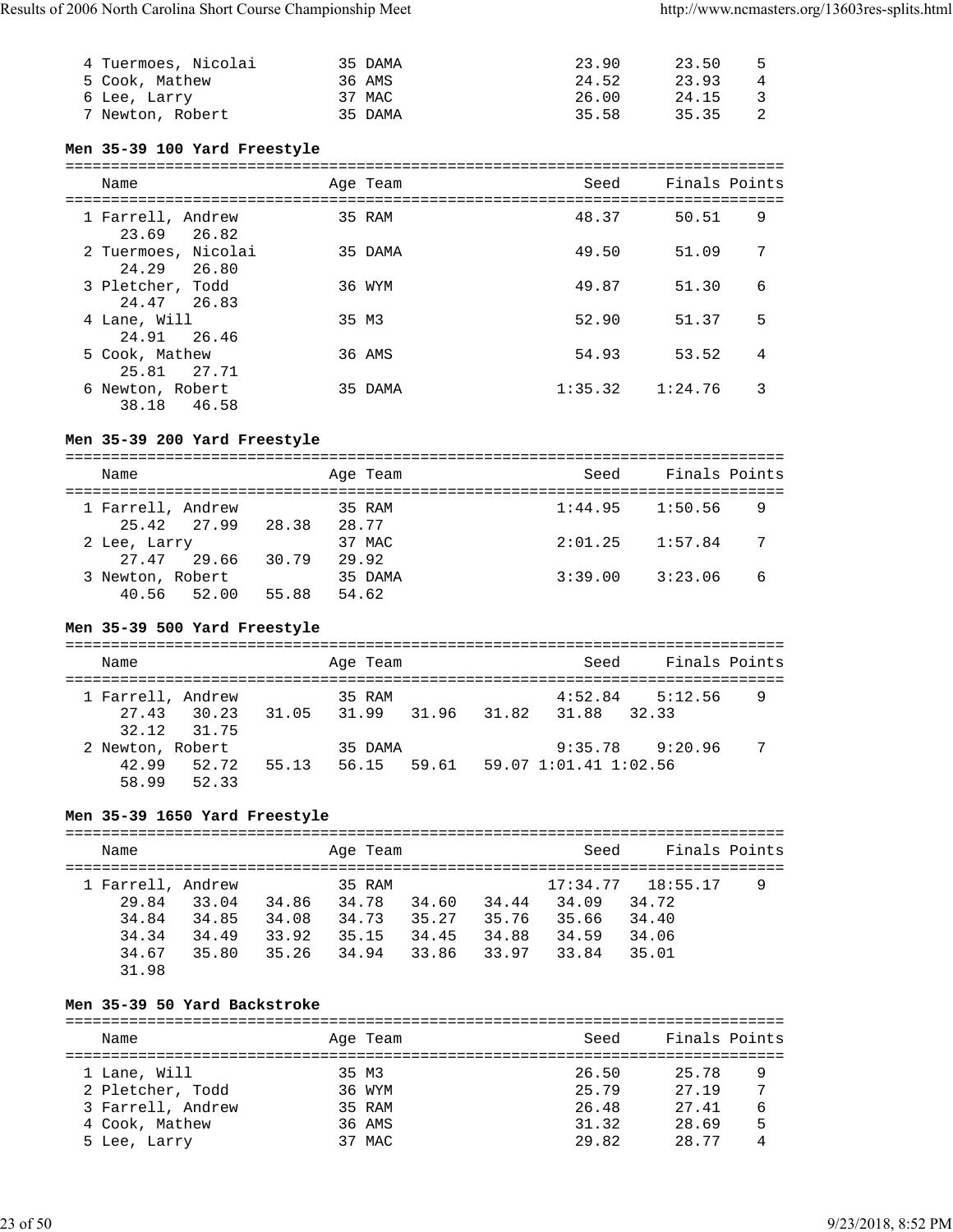|  |  |  | Men 35-39 100 Yard Backstroke |
|--|--|--|-------------------------------|
|--|--|--|-------------------------------|

| Name                                  |                  | Age Team | Seed           | Finals Points            |
|---------------------------------------|------------------|----------|----------------|--------------------------|
| 1 Farrell, Andrew<br>27.63<br>29.02   |                  | 35 RAM   | 55.94          | 56.65<br>9               |
| 2 Lane, Will<br>27.32<br>30.23        |                  | 35 M3    | 56.90          | 57.55<br>7               |
| 3 Pletcher, Todd<br>28.44<br>30.44    |                  | 36 WYM   | 59.03          | 58.88<br>6               |
| 4 Cook, Mathew<br>30.39<br>31.56      |                  | 36 AMS   | 1:07.08        | 5<br>1:01.95             |
| Men 35-39 50 Yard Breaststroke        |                  |          |                |                          |
| Name                                  |                  | Age Team | Seed           | Finals Points            |
|                                       |                  |          |                |                          |
| 1 Andersen, Morten<br>2 Cook, Mathew  | 35 MAC<br>36 AMS |          | 29.48<br>32.03 | 29.83<br>9<br>7<br>32.25 |
| Men 35-39 100 Yard Breaststroke       |                  |          |                |                          |
| Name                                  |                  | Age Team | Seed           | Finals Points            |
| 1 Cook, Mathew<br>32.95<br>34.54      |                  | 36 AMS   | 1:14.73        | 1:07.49<br>9             |
| Men 35-39 50 Yard Butterfly           |                  |          |                |                          |
| Name                                  |                  | Age Team | Seed           | Finals Points            |
| 1 Cook, Mathew<br>2 Pletcher, Todd    | 36 AMS           | 36 WYM   | 27.33<br>NT    | 9<br>27.06<br>27.98<br>7 |
| Men 35-39 100 Yard Butterfly          |                  |          |                |                          |
| Name                                  |                  | Age Team | Seed           | Finals Points            |
| 1 Andersen, Morten<br>25.60<br>29.33  |                  | 35 MAC   | 54.60          | 54.93<br>9               |
| 2 Lane, Will<br>25.53 29.92           | 35 M3            |          | 56.90          | 55.45<br>7               |
| 3 Tuermoes, Nicolai<br>26.00<br>30.10 |                  | 35 DAMA  | 55.80          | 56.10<br>6               |
| 4 Cook, Mathew<br>27.77 31.32         |                  | 36 AMS   | 1:01.25        | 59.09<br>5               |
| 5 Lee, Larry<br>28.91<br>31.68        |                  | 37 MAC   | 59.65          | 1:00.59<br>4             |
| Men 35-39 200 Yard Butterfly          |                  |          |                |                          |
| Name                                  |                  | Age Team | Seed           | Finals Points            |
| 1 Andersen, Morten                    | 35 MAC           |          | 2:04.80        | 2:06.41<br>9             |
| 27.74 31.94 32.40 34.33               |                  |          |                |                          |
| Men 35-39 100 Yard IM                 |                  |          |                |                          |
| Name                                  |                  | Age Team | Seed           | Finals Points            |
| 1 Andersen, Morten<br>26.52<br>30.87  | 35 MAC           |          | 57.60          | 57.39<br>9               |
| 2 Tuermoes, Nicolai<br>26.71 31.03    | 35 DAMA          |          | 58.00          | 57.74<br>7               |

3 Pletcher, Todd 36 WYM 57.10 59.66 6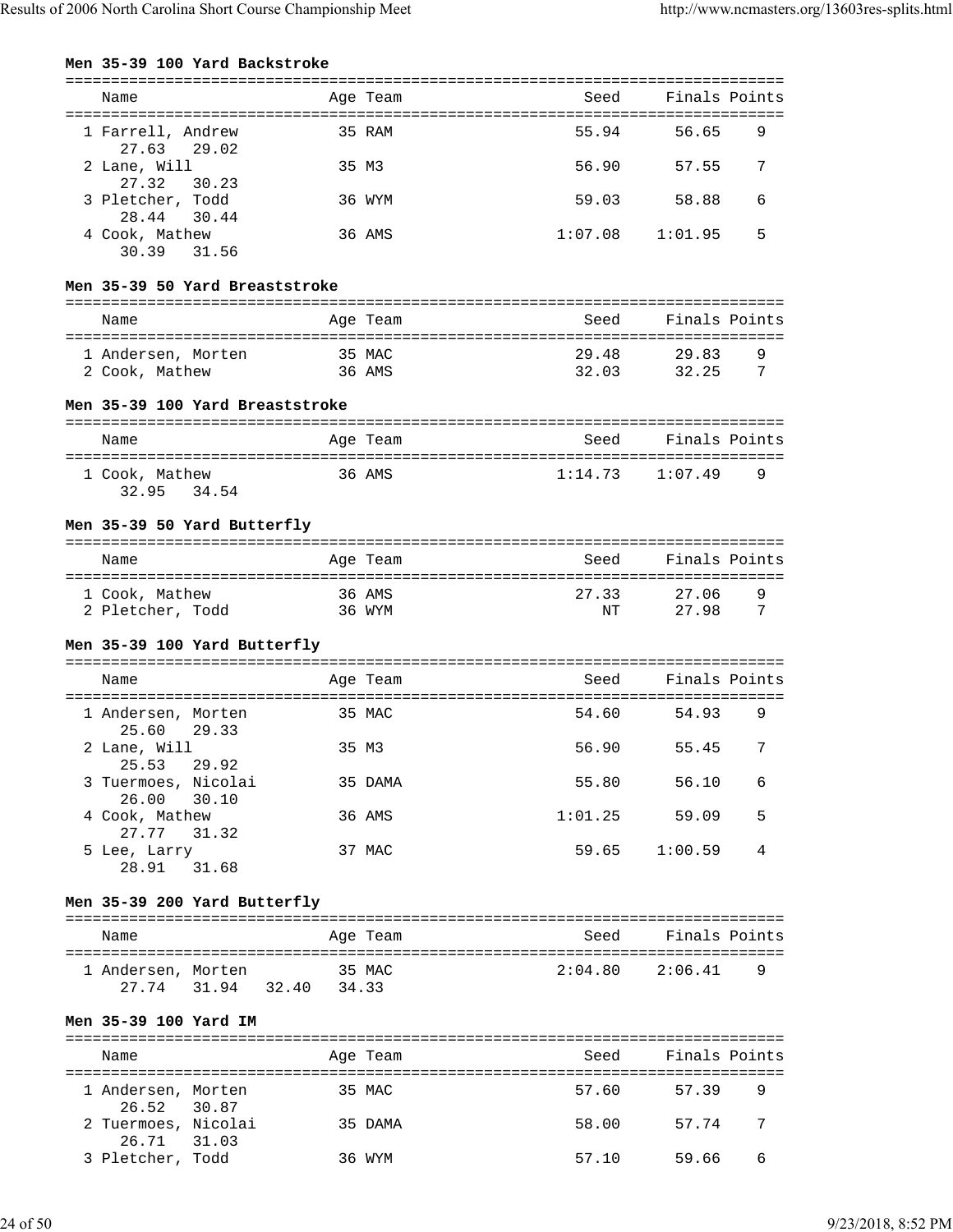| 27.02<br>32.64                       |       |               |         |                     |                |
|--------------------------------------|-------|---------------|---------|---------------------|----------------|
| 4 Cook, Mathew                       |       | 36 AMS        |         | $1:01.67$ $1:00.14$ | 5              |
| 28.38<br>31.76                       |       |               |         |                     |                |
|                                      |       |               |         |                     |                |
| Men 35-39 200 Yard IM                |       |               |         |                     |                |
|                                      |       |               |         |                     |                |
| Name                                 |       | Age Team      | Seed    | Finals Points       |                |
|                                      |       |               |         |                     |                |
| 1 Tuermoes, Nicolai                  |       | 35 DAMA       | 2:04.30 | 2:06.37             | 9              |
| 32.70<br>26.69                       | 37.80 | 29.18         |         |                     |                |
| 2 Andersen, Morten                   |       | 35 MAC        | 2:04.50 | 2:09.49             | 7              |
| 26.77<br>34.16                       | 38.18 | 30.38         |         |                     |                |
| 3 Pletcher, Todd                     |       | 36 WYM        | NT      | 2:11.16             | 6              |
| 26.43<br>33.53                       | 41.07 | 30.13         |         |                     |                |
| 4 Cook, Mathew                       |       | 36 AMS        | 2:17.39 | 2:11.98             | 5              |
| 29.18<br>32.85                       | 38.80 | 31.15         |         |                     |                |
| 5 Lee, Larry                         |       | 37 MAC        | 2:25.51 | 2:14.12             | 4              |
| 33.20<br>28.16                       | 41.33 | 31.43         |         |                     |                |
|                                      |       |               |         |                     |                |
| Men 40-44 50 Yard Freestyle          |       |               |         |                     |                |
|                                      |       |               |         |                     |                |
| Name                                 |       | Age Team      | Seed    | Finals Points       |                |
|                                      |       | 42 RAM        | 22.10   | 22.24               | 9              |
| 1 Stewart, Henry<br>2 Goldman, Brian |       | 41 RAM        | 24.20   | 23.68               | 7              |
| 3 Fritsch, Dan                       |       | 41 THAT       | 25.00   | 24.39               | 6              |
| 4 Bacon, David                       |       |               |         |                     |                |
|                                      |       |               |         |                     |                |
|                                      |       | 42 TYRA       | 25.00   | 24.60               | 5              |
| 5 Slocum, Christopher                |       | 40 THAT       | 25.00   | 24.63               | 4              |
| 6 Fary, Robert                       |       | 41 CSM        | 25.00   | 25.63               | 3              |
| 7 Parker, Lee                        |       | 44 Unattached | NΤ      | 26.05               | $\overline{2}$ |
| 8 Smith, Christopher                 |       | 40 NCMS       | 28.50   | 26.15               | $\mathbf{1}$   |
| 9 Mangrum, John                      |       | 43 RAM        | 26.17   | 26.16               |                |
| 10 Dickerman, Dwight                 |       | 44 MAC        | 27.09   | 27.79               |                |
| 11 Roerden, Jeffery                  |       | 44 RAM        | 31.00   | 31.79               |                |
| 12 Gilmore, John                     |       | 42 NCMS       | 30.80   | 31.80               |                |
| Men 40-44 100 Yard Freestyle         |       |               |         |                     |                |
|                                      |       |               |         |                     |                |
| Name                                 |       | Age Team      | Seed    | Finals Points       |                |
|                                      |       |               |         |                     |                |

| 1 Stewart, Henry<br>23.77 25.25      | 42 RAM  | 49.50   | 49.02   | 9              |
|--------------------------------------|---------|---------|---------|----------------|
| 2 Goldman, Brian<br>24.98 27.07      | 41 RAM  | 53.00   | 52.05   | 7              |
| 3 Fritsch, Dan<br>26.15 27.73        | 41 THAT | 57.00   | 53.88   | 6              |
| 4 Bacon, David<br>26.45 28.40        | 42 TYRA | 55.00   | 54.85   | 5              |
| 5 DeWitt, Martin<br>27.38 31.39      | 41 THAT | 1:10.00 | 58.77   | 4              |
| 6 Dickerman, Dwight<br>29.33 32.49   | 44 MAC  | NΤ      | 1:01.82 | 3              |
| 7 Love, Robert<br>30.92<br>33.18     | 43 DAMA | 1:08.00 | 1:04.10 | $\mathfrak{D}$ |
| 8 Gilmore, John<br>35.36<br>32.83    | 42 NCMS | 1:10.00 | 1:08.19 | 1              |
| 9 Roerden, Jeffery<br>36.75<br>35.08 | 44 RAM  | 1:14.00 | 1:11.83 |                |

# **Men 40-44 200 Yard Freestyle**

| Name             |             |       | Age Team | Seed | Finals Points             |
|------------------|-------------|-------|----------|------|---------------------------|
| 1 Goldman, Brian |             |       | 41 RAM   |      | $1:57.00$ $1:56.67$<br>-9 |
|                  | 26.88 29.89 | 30.22 | 29.68    |      |                           |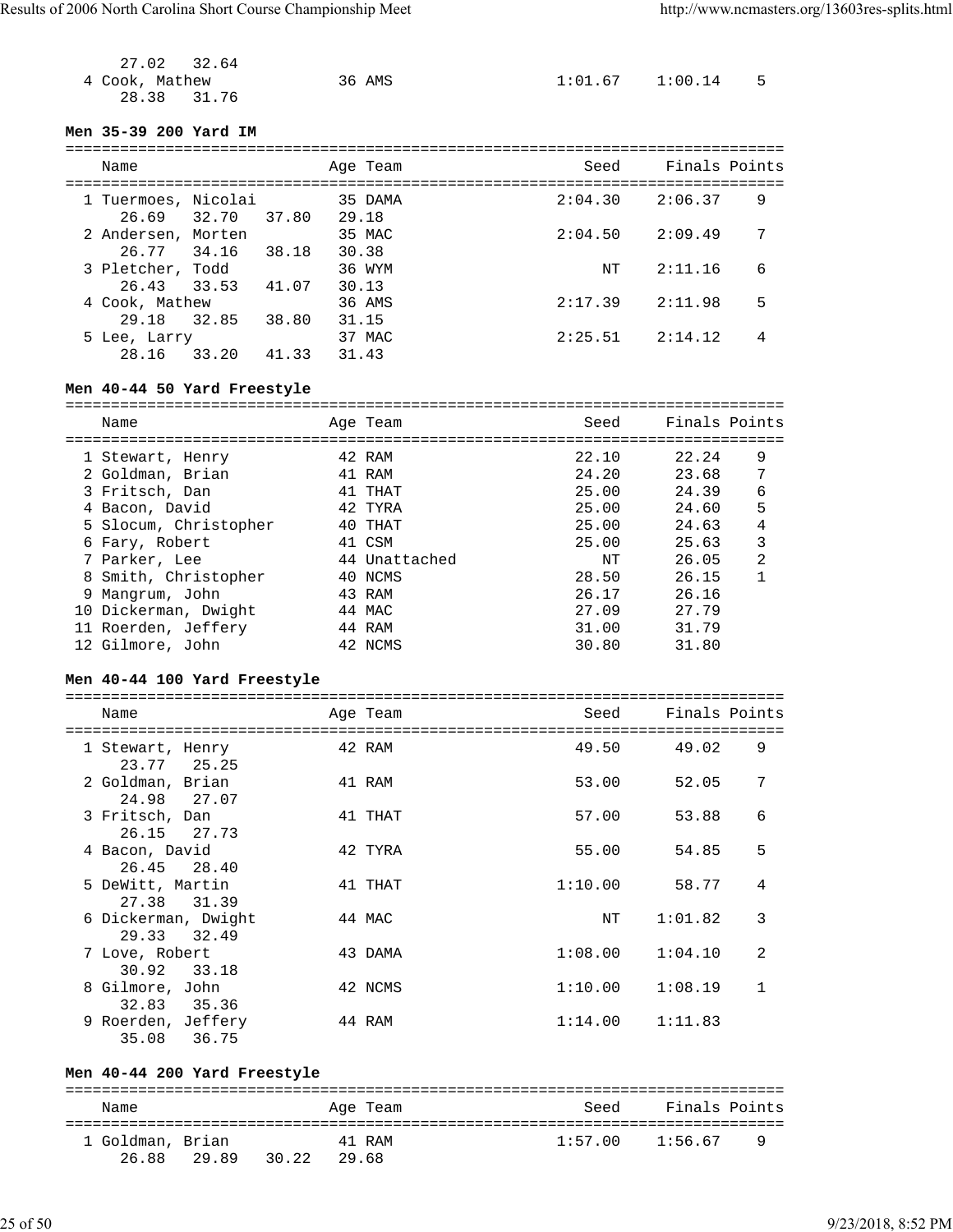| 2 Fary, Robert        |       | 41 CSM  | 2:03.00 | 2:00.73 | 7  |
|-----------------------|-------|---------|---------|---------|----|
| 28.77 30.87 30.96     |       | 30.13   |         |         |    |
| 3 Slocum, Christopher |       | 40 THAT | 1:57.00 | 2:01.34 | 6  |
| 30.41<br>27.21        | 32.05 | 31.67   |         |         |    |
| 4 Bacon, David        |       | 42 TYRA | 2:06.00 | 2:05.87 | -5 |
| 28.04 31.33           | 33.13 | 33.37   |         |         |    |
| 5 DeWitt, Martin      |       | 41 THAT | NΤ      | 2:13.84 | 4  |
| 33.43<br>28.58        | 35.97 | 35.86   |         |         |    |
| 6 Roerden, Jeffery    |       | 44 RAM  | 2:45.00 | 2:40.58 |    |
| 36.88<br>40.64        | 42.19 | 40.87   |         |         |    |

#### **Men 40-44 500 Yard Freestyle**

| Name                             |       | Age Team |       |       | Seed        | Finals Points |   |  |  |
|----------------------------------|-------|----------|-------|-------|-------------|---------------|---|--|--|
| 1 Bacon, David                   |       | 42 TYRA  |       |       | 6:15.00     | 5:58.82       | 9 |  |  |
| 31.77 34.50<br>37.24 35.67       | 35.42 | 36.42    | 36.56 | 36.91 | 37.12 37.21 |               |   |  |  |
| 2 Roerden, Jeffery               |       | 44 RAM   |       |       | 7:20.00     | 7:07.41       | 7 |  |  |
| 38.83<br>41.45<br>43.92<br>41.14 | 42.65 | 43.74    | 43.50 | 44.40 | 43.63       | 44.15         |   |  |  |

#### **Men 40-44 1650 Yard Freestyle**

=============================================================================== Name and Age Team Seed Finals Points =============================================================================== 1 Fary, Robert 41 CSM 19:08.00 18:57.06 9 32.53 33.88 34.31 34.51 34.41 34.67 34.31 34.37 34.34 33.92 34.15 34.29 34.42 34.78 34.55 34.13 34.56 34.77 34.94 34.99 35.05 35.06 35.13 34.87 34.97 34.85 34.91 35.06 35.05 34.47 34.18 34.31 32.32 2 Roerden, Jeffery 44 RAM 24:28.00 24:20.35 7 40.98 42.68 43.13 43.45 43.92 43.95 44.28 44.49 44.38 43.84 44.33 44.76 44.18 43.91 43.93 44.53 44.68 44.84 44.88 44.76 45.11 44.65 44.34 45.20 45.45 45.18 45.00 44.64 45.25 44.86 44.67 44.06 42.04

#### **Men 40-44 50 Yard Backstroke**

| Name                | Age Team | Seed  | Finals Points |   |
|---------------------|----------|-------|---------------|---|
| 1 Stewart, Henry    | 42 RAM   | 30.00 | 27.23         | 9 |
| 2 Fritsch, Dan      | 41 THAT  | 31.00 | 28.44         | 7 |
| 3 DeWitt, Martin    | 41 THAT  | 35.00 | 30.61         | 6 |
| 4 Mangrum, John     | 43 RAM   | 31.21 | 32.61         | 5 |
| 5 Dickerman, Dwight | 44 MAC   | 36.50 | 35.27         |   |
| 6 Roerden, Jeffery  | 44 RAM   | 40.00 | 42.00         |   |

#### **Men 40-44 100 Yard Backstroke**

| Name                               | Age Team | Finals Points<br>Seed   |  |
|------------------------------------|----------|-------------------------|--|
| 1 DeWitt, Martin<br>32.26 35.00    | 41 THAT  | 1:07.26<br>9<br>1:20.00 |  |
| 2 Mangrum, John<br>33.63 34.03     | 43 RAM   | 7<br>1:07.66<br>1:07.66 |  |
| 3 Bacon, David<br>33.83 34.23      | 42 TYRA  | 6<br>1:09.00<br>1:08.06 |  |
| 4 Love, Robert<br>36.12 39.09      | 43 DAMA  | 5<br>1:15.00<br>1:15.21 |  |
| 5 Dickerman, Dwight<br>38.62 39.60 | 44 MAC   | 1:18.22<br>1:16.95<br>4 |  |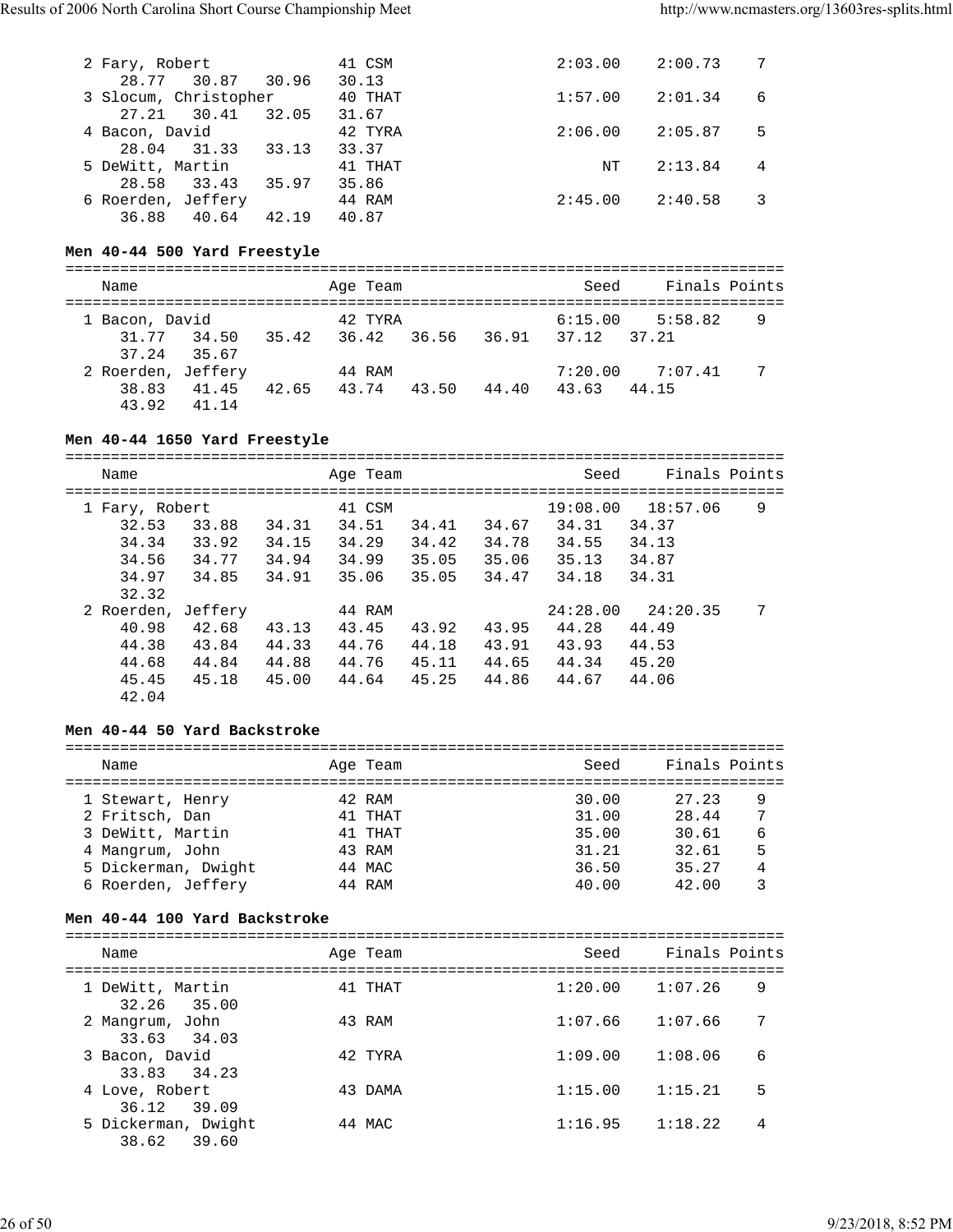#### **Men 40-44 200 Yard Backstroke**

| Name             |                       |       |       | Age Team | Seed    |         | Finals Points  |  |  |
|------------------|-----------------------|-------|-------|----------|---------|---------|----------------|--|--|
|                  | 1 Slocum, Christopher |       |       | 40 THAT  | 2:13.00 | 2:15.53 | 9              |  |  |
|                  | 31.27 33.97 35.02     |       | 35.27 | 41 THAT  | NT      | 2:24.71 | $\overline{7}$ |  |  |
| 2 DeWitt, Martin | 31.86 35.38           | 38.53 | 38.94 |          |         |         |                |  |  |
| 3 Mangrum, John  |                       |       |       | 43 RAM   | 2:26.64 | 2:27.00 | 6              |  |  |
|                  | 35.44 36.92           | 37.65 |       | 36.99    |         |         |                |  |  |

#### **Men 40-44 50 Yard Breaststroke**

===============================================================================

| Name               |  | Age Team | Seed  | Finals Points |   |
|--------------------|--|----------|-------|---------------|---|
| 1 Stewart, Henry   |  | 42 RAM   | 31.00 | 31.66         | 9 |
| 2 Goldman, Brian   |  | 41 RAM   | 33.20 | 31.93         | 7 |
| 3 Colvard, John    |  | 43 RAM   | 31.97 | 32.37         | 6 |
| 4 Fritsch, Dan     |  | 41 THAT  | 32.00 | 32.75         | 5 |
| 5 Gilmore, John    |  | 42 NCMS  | 38.50 | 37.95         | 4 |
| 6 Roerden, Jeffery |  | 44 RAM   | 43.00 | 43.21         |   |

#### **Men 40-44 100 Yard Breaststroke**

=============================================================================== Name **Age Team** Age Team Seed Finals Points =============================================================================== 1 Goldman, Brian 41 RAM 1:11.00 1:08.80 9 32.48 36.32<br>2 Celii, Michael 42 RAM NT 1:15.96 7 37.19 38.77<br>3 Roerden, Jeffery 44 RAM 1:35.00 1:31.24 6 43.74 47.50 -- Gilmore, John 42 NCMS 1:20.00 DQ 40.73 43.15

#### **Men 40-44 200 Yard Breaststroke**

| Name             |       | Age Team | Seed | Finals Points |     |
|------------------|-------|----------|------|---------------|-----|
| 1 Celii, Michael |       | 42 RAM   | NT   | 2:41.69       | ∣ Q |
| 37.25 40.84      | 41.99 | 41 61    |      |               |     |

#### **Men 40-44 50 Yard Butterfly**

| Name                | Age Team | Seed  | Finals Points |   |
|---------------------|----------|-------|---------------|---|
| 1 Stewart, Henry    | 42 RAM   | 24.50 | 24.57         | 9 |
| 2 Fritsch, Dan      | 41 THAT  | 26.50 | 26.51         | 7 |
| 3 Goldman, Brian    | 41 RAM   | 27.50 | 27.07         | 6 |
| 4 Colvard, John     | 43 RAM   | 27.08 | 27.23         | 5 |
| 5 Mangrum, John     | 43 RAM   | 29.47 | 30.03         | 4 |
| 6 Dickerman, Dwight | 44 MAC   | 33.75 | 31.66         | 3 |
| 7 Roerden, Jeffery  | 44 RAM   | 41.00 | 37.48         | 2 |

#### **Men 40-44 100 Yard Butterfly**

| Name                                | Age Team | Seed    | Finals Points |   |
|-------------------------------------|----------|---------|---------------|---|
| 1 Stewart, Henry<br>26.26 28.97     | 42 RAM   | 54.50   | 55.23         | 9 |
| 2 Fritsch, Dan<br>27.56 30.38       | 41 THAT  | 1:02.00 | 57.94         | 7 |
| 3 Smith, Christopher<br>30.05 33.78 | 40 NCMS  | 1:12.00 | 1:03.83       | 6 |
| Mangrum, John                       | 43 RAM   | 1:06.68 | 1:13.52       | 5 |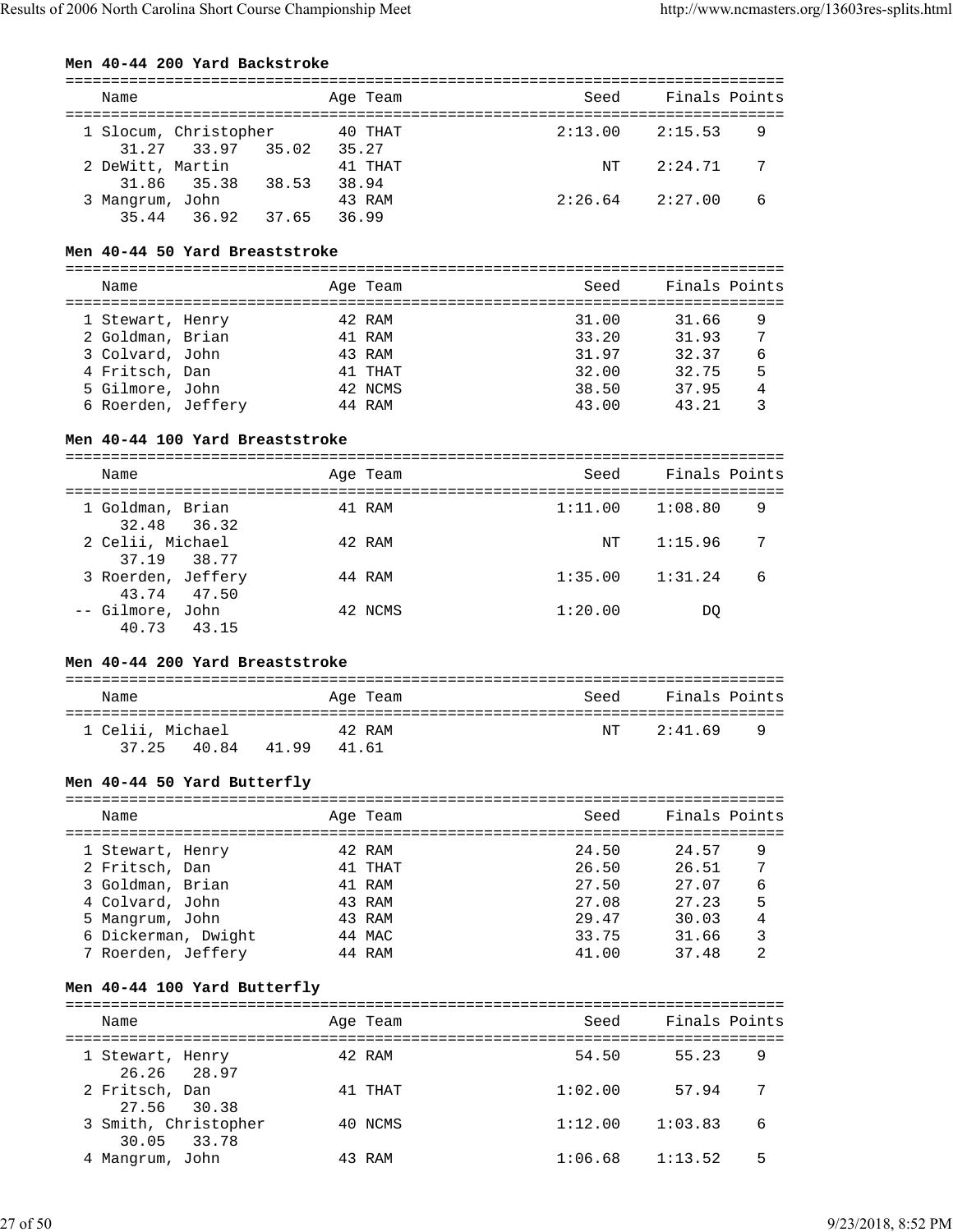33.00 40.52

| Seed Finals Points<br>Age Team<br>Name<br>43 RAM<br>$2:37.28$ $2:36.98$<br>9<br>1 Mangrum, John<br>33.20 37.79 40.87 45.12<br>Men 40-44 100 Yard IM<br>Seed Finals Points<br>Age Team<br>Name<br>41 THAT<br>1:02.00<br>9<br>1 Fritsch, Dan<br>1:00.91<br>28.04 32.87<br>2 Goldman, Brian<br>7<br>41 RAM<br>1:03.00<br>1:02.42<br>30.24 32.18<br>3 Mangrum, John<br>1:07.76<br>1:07.23<br>6<br>43 RAM<br>31.00<br>36.23<br>4 Love, Robert<br>43 DAMA<br>1:11.98<br>5<br>NΤ<br>33.43<br>38.55<br>5 Celii, Michael<br>42 RAM<br>4<br>ΝT<br>1:13.51<br>35.81 37.70<br>6 Roerden, Jeffery<br>1:32.00<br>44 RAM<br>1:22.58<br>3<br>39.15 43.43<br>Men 40-44 200 Yard IM<br>Seed<br>Finals Points<br>Age Team<br>Name<br>40 THAT<br>9<br>1 Slocum, Christopher<br>$2:13.00$ $2:18.60$<br>35.14 41.54 31.94<br>29.98<br>2:26.81<br>2:25.37<br>7<br>2 Mangrum, John<br>43 RAM<br>37.54 43.21 33.28<br>31.34<br>3 Celii, Michael<br>42 RAM<br>2:42.02<br>6<br>NT<br>47.12 44.93 36.43<br>33.54<br>Men 40-44 400 Yard IM<br>Finals Points<br>Age Team<br>Seed<br>Name<br>43 RAM<br>5:15.61<br>9<br>1 Mangrum, John<br>5:19.34<br>32.32 37.77 42.20 40.44 46.05 46.97 37.77 35.82<br>Men 45-49 50 Yard Freestyle<br>Seed<br>Finals Points<br>Name<br>Age Team<br>23.50<br>9<br>1 Lechner, Chris<br>45 AMS<br>23.19<br>2 Bowser, Walt<br>25.00<br>45 AMS<br>23.77<br>7<br>23.79<br>3 Klein, Jon<br>48 THAT<br>24.00<br>6<br>5<br>4 Kennedy, Gene<br>46 NEM<br>25.01<br>ΝT<br>4<br>49 MAC<br>25.50<br>5 Shields, Larry<br>25.63<br>3<br>25.50<br>6 McFarland, Jim<br>48 VMST<br>26.12<br>2<br>7 Hartley, Larry<br>46 AMS<br>26.54<br>26.59<br>8 Weller, Jeffery<br>46 AMS<br>27.00<br>26.67<br>1<br>9 Waldbauer, Eric<br>47 RAM<br>27.50<br>27.08<br>10 Ivarsson, Carl<br>46 NCMS<br>30.80<br>30.00<br>11 Chiswell, David<br>45 RAM<br>NΤ<br>31.60<br>Men 45-49 100 Yard Freestyle<br>Finals Points<br>Seed<br>Name<br>Age Team | Men 40-44 200 Yard Butterfly |  |  |  |  |
|-------------------------------------------------------------------------------------------------------------------------------------------------------------------------------------------------------------------------------------------------------------------------------------------------------------------------------------------------------------------------------------------------------------------------------------------------------------------------------------------------------------------------------------------------------------------------------------------------------------------------------------------------------------------------------------------------------------------------------------------------------------------------------------------------------------------------------------------------------------------------------------------------------------------------------------------------------------------------------------------------------------------------------------------------------------------------------------------------------------------------------------------------------------------------------------------------------------------------------------------------------------------------------------------------------------------------------------------------------------------------------------------------------------------------------------------------------------------------------------------------------------------------------------------------------------------------------------------------------------------------------------------------------------------------------------------------------------------------------------------------------------------------------------------------------------------------------------------------------------------------------------------------------------------|------------------------------|--|--|--|--|
|                                                                                                                                                                                                                                                                                                                                                                                                                                                                                                                                                                                                                                                                                                                                                                                                                                                                                                                                                                                                                                                                                                                                                                                                                                                                                                                                                                                                                                                                                                                                                                                                                                                                                                                                                                                                                                                                                                                   |                              |  |  |  |  |
|                                                                                                                                                                                                                                                                                                                                                                                                                                                                                                                                                                                                                                                                                                                                                                                                                                                                                                                                                                                                                                                                                                                                                                                                                                                                                                                                                                                                                                                                                                                                                                                                                                                                                                                                                                                                                                                                                                                   |                              |  |  |  |  |
|                                                                                                                                                                                                                                                                                                                                                                                                                                                                                                                                                                                                                                                                                                                                                                                                                                                                                                                                                                                                                                                                                                                                                                                                                                                                                                                                                                                                                                                                                                                                                                                                                                                                                                                                                                                                                                                                                                                   |                              |  |  |  |  |
|                                                                                                                                                                                                                                                                                                                                                                                                                                                                                                                                                                                                                                                                                                                                                                                                                                                                                                                                                                                                                                                                                                                                                                                                                                                                                                                                                                                                                                                                                                                                                                                                                                                                                                                                                                                                                                                                                                                   |                              |  |  |  |  |
|                                                                                                                                                                                                                                                                                                                                                                                                                                                                                                                                                                                                                                                                                                                                                                                                                                                                                                                                                                                                                                                                                                                                                                                                                                                                                                                                                                                                                                                                                                                                                                                                                                                                                                                                                                                                                                                                                                                   |                              |  |  |  |  |
|                                                                                                                                                                                                                                                                                                                                                                                                                                                                                                                                                                                                                                                                                                                                                                                                                                                                                                                                                                                                                                                                                                                                                                                                                                                                                                                                                                                                                                                                                                                                                                                                                                                                                                                                                                                                                                                                                                                   |                              |  |  |  |  |
|                                                                                                                                                                                                                                                                                                                                                                                                                                                                                                                                                                                                                                                                                                                                                                                                                                                                                                                                                                                                                                                                                                                                                                                                                                                                                                                                                                                                                                                                                                                                                                                                                                                                                                                                                                                                                                                                                                                   |                              |  |  |  |  |
|                                                                                                                                                                                                                                                                                                                                                                                                                                                                                                                                                                                                                                                                                                                                                                                                                                                                                                                                                                                                                                                                                                                                                                                                                                                                                                                                                                                                                                                                                                                                                                                                                                                                                                                                                                                                                                                                                                                   |                              |  |  |  |  |
|                                                                                                                                                                                                                                                                                                                                                                                                                                                                                                                                                                                                                                                                                                                                                                                                                                                                                                                                                                                                                                                                                                                                                                                                                                                                                                                                                                                                                                                                                                                                                                                                                                                                                                                                                                                                                                                                                                                   |                              |  |  |  |  |
|                                                                                                                                                                                                                                                                                                                                                                                                                                                                                                                                                                                                                                                                                                                                                                                                                                                                                                                                                                                                                                                                                                                                                                                                                                                                                                                                                                                                                                                                                                                                                                                                                                                                                                                                                                                                                                                                                                                   |                              |  |  |  |  |
|                                                                                                                                                                                                                                                                                                                                                                                                                                                                                                                                                                                                                                                                                                                                                                                                                                                                                                                                                                                                                                                                                                                                                                                                                                                                                                                                                                                                                                                                                                                                                                                                                                                                                                                                                                                                                                                                                                                   |                              |  |  |  |  |
|                                                                                                                                                                                                                                                                                                                                                                                                                                                                                                                                                                                                                                                                                                                                                                                                                                                                                                                                                                                                                                                                                                                                                                                                                                                                                                                                                                                                                                                                                                                                                                                                                                                                                                                                                                                                                                                                                                                   |                              |  |  |  |  |
|                                                                                                                                                                                                                                                                                                                                                                                                                                                                                                                                                                                                                                                                                                                                                                                                                                                                                                                                                                                                                                                                                                                                                                                                                                                                                                                                                                                                                                                                                                                                                                                                                                                                                                                                                                                                                                                                                                                   |                              |  |  |  |  |
|                                                                                                                                                                                                                                                                                                                                                                                                                                                                                                                                                                                                                                                                                                                                                                                                                                                                                                                                                                                                                                                                                                                                                                                                                                                                                                                                                                                                                                                                                                                                                                                                                                                                                                                                                                                                                                                                                                                   |                              |  |  |  |  |
|                                                                                                                                                                                                                                                                                                                                                                                                                                                                                                                                                                                                                                                                                                                                                                                                                                                                                                                                                                                                                                                                                                                                                                                                                                                                                                                                                                                                                                                                                                                                                                                                                                                                                                                                                                                                                                                                                                                   |                              |  |  |  |  |
|                                                                                                                                                                                                                                                                                                                                                                                                                                                                                                                                                                                                                                                                                                                                                                                                                                                                                                                                                                                                                                                                                                                                                                                                                                                                                                                                                                                                                                                                                                                                                                                                                                                                                                                                                                                                                                                                                                                   |                              |  |  |  |  |
|                                                                                                                                                                                                                                                                                                                                                                                                                                                                                                                                                                                                                                                                                                                                                                                                                                                                                                                                                                                                                                                                                                                                                                                                                                                                                                                                                                                                                                                                                                                                                                                                                                                                                                                                                                                                                                                                                                                   |                              |  |  |  |  |
|                                                                                                                                                                                                                                                                                                                                                                                                                                                                                                                                                                                                                                                                                                                                                                                                                                                                                                                                                                                                                                                                                                                                                                                                                                                                                                                                                                                                                                                                                                                                                                                                                                                                                                                                                                                                                                                                                                                   |                              |  |  |  |  |
|                                                                                                                                                                                                                                                                                                                                                                                                                                                                                                                                                                                                                                                                                                                                                                                                                                                                                                                                                                                                                                                                                                                                                                                                                                                                                                                                                                                                                                                                                                                                                                                                                                                                                                                                                                                                                                                                                                                   |                              |  |  |  |  |
|                                                                                                                                                                                                                                                                                                                                                                                                                                                                                                                                                                                                                                                                                                                                                                                                                                                                                                                                                                                                                                                                                                                                                                                                                                                                                                                                                                                                                                                                                                                                                                                                                                                                                                                                                                                                                                                                                                                   |                              |  |  |  |  |
|                                                                                                                                                                                                                                                                                                                                                                                                                                                                                                                                                                                                                                                                                                                                                                                                                                                                                                                                                                                                                                                                                                                                                                                                                                                                                                                                                                                                                                                                                                                                                                                                                                                                                                                                                                                                                                                                                                                   |                              |  |  |  |  |
|                                                                                                                                                                                                                                                                                                                                                                                                                                                                                                                                                                                                                                                                                                                                                                                                                                                                                                                                                                                                                                                                                                                                                                                                                                                                                                                                                                                                                                                                                                                                                                                                                                                                                                                                                                                                                                                                                                                   |                              |  |  |  |  |
|                                                                                                                                                                                                                                                                                                                                                                                                                                                                                                                                                                                                                                                                                                                                                                                                                                                                                                                                                                                                                                                                                                                                                                                                                                                                                                                                                                                                                                                                                                                                                                                                                                                                                                                                                                                                                                                                                                                   |                              |  |  |  |  |
|                                                                                                                                                                                                                                                                                                                                                                                                                                                                                                                                                                                                                                                                                                                                                                                                                                                                                                                                                                                                                                                                                                                                                                                                                                                                                                                                                                                                                                                                                                                                                                                                                                                                                                                                                                                                                                                                                                                   |                              |  |  |  |  |
|                                                                                                                                                                                                                                                                                                                                                                                                                                                                                                                                                                                                                                                                                                                                                                                                                                                                                                                                                                                                                                                                                                                                                                                                                                                                                                                                                                                                                                                                                                                                                                                                                                                                                                                                                                                                                                                                                                                   |                              |  |  |  |  |
|                                                                                                                                                                                                                                                                                                                                                                                                                                                                                                                                                                                                                                                                                                                                                                                                                                                                                                                                                                                                                                                                                                                                                                                                                                                                                                                                                                                                                                                                                                                                                                                                                                                                                                                                                                                                                                                                                                                   |                              |  |  |  |  |
|                                                                                                                                                                                                                                                                                                                                                                                                                                                                                                                                                                                                                                                                                                                                                                                                                                                                                                                                                                                                                                                                                                                                                                                                                                                                                                                                                                                                                                                                                                                                                                                                                                                                                                                                                                                                                                                                                                                   |                              |  |  |  |  |
|                                                                                                                                                                                                                                                                                                                                                                                                                                                                                                                                                                                                                                                                                                                                                                                                                                                                                                                                                                                                                                                                                                                                                                                                                                                                                                                                                                                                                                                                                                                                                                                                                                                                                                                                                                                                                                                                                                                   |                              |  |  |  |  |
|                                                                                                                                                                                                                                                                                                                                                                                                                                                                                                                                                                                                                                                                                                                                                                                                                                                                                                                                                                                                                                                                                                                                                                                                                                                                                                                                                                                                                                                                                                                                                                                                                                                                                                                                                                                                                                                                                                                   |                              |  |  |  |  |
|                                                                                                                                                                                                                                                                                                                                                                                                                                                                                                                                                                                                                                                                                                                                                                                                                                                                                                                                                                                                                                                                                                                                                                                                                                                                                                                                                                                                                                                                                                                                                                                                                                                                                                                                                                                                                                                                                                                   |                              |  |  |  |  |
|                                                                                                                                                                                                                                                                                                                                                                                                                                                                                                                                                                                                                                                                                                                                                                                                                                                                                                                                                                                                                                                                                                                                                                                                                                                                                                                                                                                                                                                                                                                                                                                                                                                                                                                                                                                                                                                                                                                   |                              |  |  |  |  |
|                                                                                                                                                                                                                                                                                                                                                                                                                                                                                                                                                                                                                                                                                                                                                                                                                                                                                                                                                                                                                                                                                                                                                                                                                                                                                                                                                                                                                                                                                                                                                                                                                                                                                                                                                                                                                                                                                                                   |                              |  |  |  |  |
|                                                                                                                                                                                                                                                                                                                                                                                                                                                                                                                                                                                                                                                                                                                                                                                                                                                                                                                                                                                                                                                                                                                                                                                                                                                                                                                                                                                                                                                                                                                                                                                                                                                                                                                                                                                                                                                                                                                   |                              |  |  |  |  |
|                                                                                                                                                                                                                                                                                                                                                                                                                                                                                                                                                                                                                                                                                                                                                                                                                                                                                                                                                                                                                                                                                                                                                                                                                                                                                                                                                                                                                                                                                                                                                                                                                                                                                                                                                                                                                                                                                                                   |                              |  |  |  |  |
|                                                                                                                                                                                                                                                                                                                                                                                                                                                                                                                                                                                                                                                                                                                                                                                                                                                                                                                                                                                                                                                                                                                                                                                                                                                                                                                                                                                                                                                                                                                                                                                                                                                                                                                                                                                                                                                                                                                   |                              |  |  |  |  |
|                                                                                                                                                                                                                                                                                                                                                                                                                                                                                                                                                                                                                                                                                                                                                                                                                                                                                                                                                                                                                                                                                                                                                                                                                                                                                                                                                                                                                                                                                                                                                                                                                                                                                                                                                                                                                                                                                                                   |                              |  |  |  |  |
|                                                                                                                                                                                                                                                                                                                                                                                                                                                                                                                                                                                                                                                                                                                                                                                                                                                                                                                                                                                                                                                                                                                                                                                                                                                                                                                                                                                                                                                                                                                                                                                                                                                                                                                                                                                                                                                                                                                   |                              |  |  |  |  |
|                                                                                                                                                                                                                                                                                                                                                                                                                                                                                                                                                                                                                                                                                                                                                                                                                                                                                                                                                                                                                                                                                                                                                                                                                                                                                                                                                                                                                                                                                                                                                                                                                                                                                                                                                                                                                                                                                                                   |                              |  |  |  |  |
|                                                                                                                                                                                                                                                                                                                                                                                                                                                                                                                                                                                                                                                                                                                                                                                                                                                                                                                                                                                                                                                                                                                                                                                                                                                                                                                                                                                                                                                                                                                                                                                                                                                                                                                                                                                                                                                                                                                   |                              |  |  |  |  |
|                                                                                                                                                                                                                                                                                                                                                                                                                                                                                                                                                                                                                                                                                                                                                                                                                                                                                                                                                                                                                                                                                                                                                                                                                                                                                                                                                                                                                                                                                                                                                                                                                                                                                                                                                                                                                                                                                                                   |                              |  |  |  |  |
|                                                                                                                                                                                                                                                                                                                                                                                                                                                                                                                                                                                                                                                                                                                                                                                                                                                                                                                                                                                                                                                                                                                                                                                                                                                                                                                                                                                                                                                                                                                                                                                                                                                                                                                                                                                                                                                                                                                   |                              |  |  |  |  |
|                                                                                                                                                                                                                                                                                                                                                                                                                                                                                                                                                                                                                                                                                                                                                                                                                                                                                                                                                                                                                                                                                                                                                                                                                                                                                                                                                                                                                                                                                                                                                                                                                                                                                                                                                                                                                                                                                                                   |                              |  |  |  |  |
|                                                                                                                                                                                                                                                                                                                                                                                                                                                                                                                                                                                                                                                                                                                                                                                                                                                                                                                                                                                                                                                                                                                                                                                                                                                                                                                                                                                                                                                                                                                                                                                                                                                                                                                                                                                                                                                                                                                   |                              |  |  |  |  |
| 52.00<br>51.56<br>9<br>1 Klein, Jon<br>48 THAT                                                                                                                                                                                                                                                                                                                                                                                                                                                                                                                                                                                                                                                                                                                                                                                                                                                                                                                                                                                                                                                                                                                                                                                                                                                                                                                                                                                                                                                                                                                                                                                                                                                                                                                                                                                                                                                                    |                              |  |  |  |  |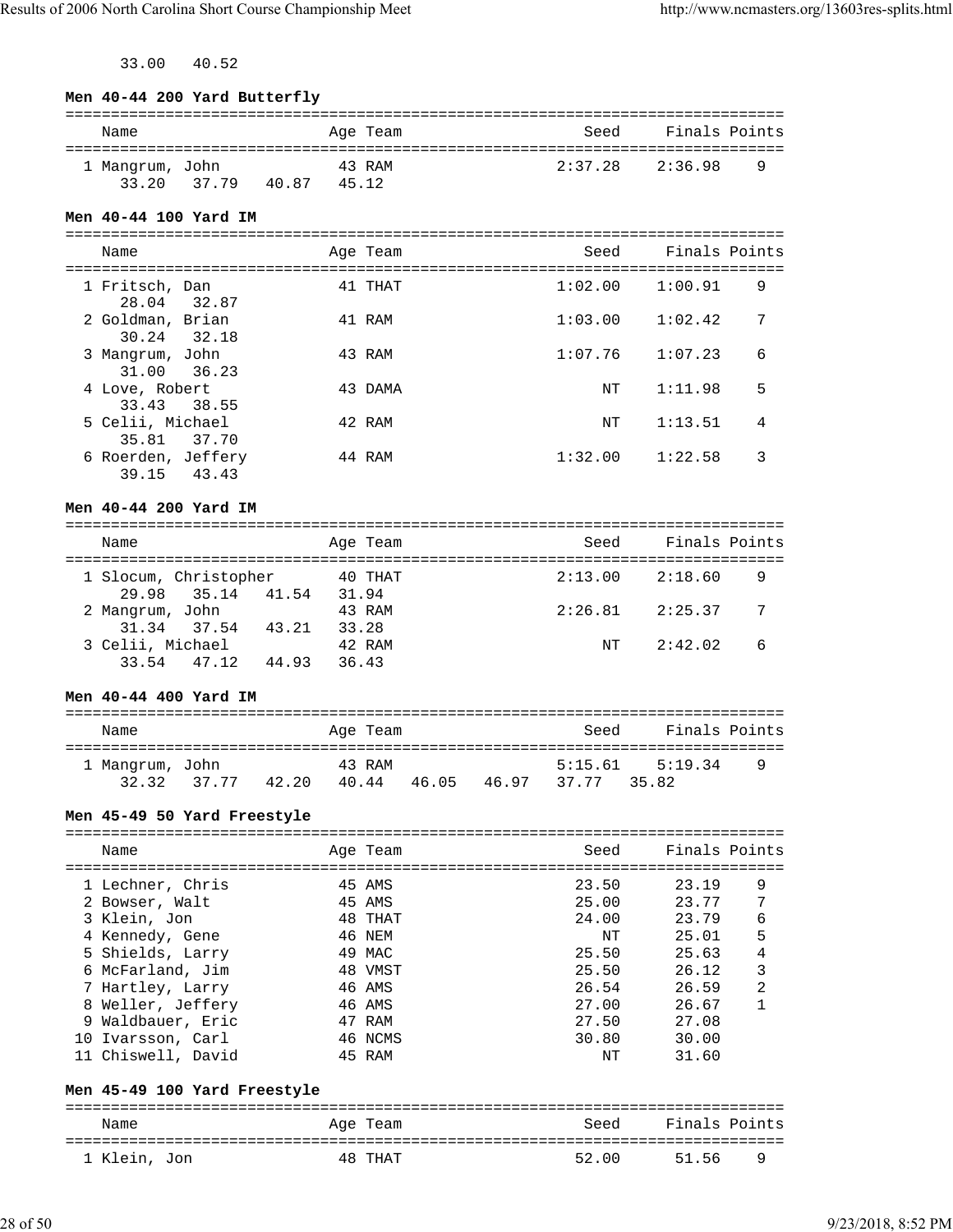| 24.97 26.59                      |         |         |       |   |
|----------------------------------|---------|---------|-------|---|
| 2 Lechner, Chris<br>24.31 27.27  | 45 AMS  | 51.90   | 51.58 |   |
| 3 Bowser, Walt<br>25.15 27.13    | 45 AMS  | 53.20   | 52.28 | 6 |
| 4 McFarland, Jim                 | 48 VMST | 55.00   | 57.25 | 5 |
| 28.23 29.02<br>5 Weller, Jeffery | 46 AMS  | 1:01.00 | 59.91 | 4 |
| 29.20<br>30.71                   |         |         |       |   |

# **Men 45-49 200 Yard Freestyle**

|   | Name                                |       | Age Team         | Seed    | Finals Points |                |
|---|-------------------------------------|-------|------------------|---------|---------------|----------------|
|   | 1 Lechner, Chris<br>28.99<br>26.33  | 29.61 | 45 AMS<br>29.43  | 1:56.00 | 1:54.36       | 9              |
|   | 2 Hollett, Peter<br>29.43<br>27.99  | 30.03 | 46 NCMS<br>28.45 | 1:54.50 | 1:55.90       | 7              |
|   | 3 Klein, Jon<br>30.02<br>26.94      | 30.57 | 48 THAT<br>29.53 | ΝT      | 1:57.06       | 6              |
|   | 4 Kennedy, Gene<br>30.55<br>28.34   | 30.86 | 46 NEM<br>29.82  | ΝT      | 1:59.57       | 5              |
|   | 5 Siegel, Craig<br>30.88<br>29.59   | 31.56 | 48 TRYM<br>31.92 | 2:02.65 | 2:03.95       | 4              |
|   | 6 Hartley, Larry<br>29.07<br>33.33  | 34.55 | 46 AMS<br>33.06  | 2:12.96 | 2:10.01       | 3              |
|   | 7 Weller, Jeffery<br>33.81<br>31.38 | 33.31 | 46 AMS<br>34.07  | 2:15.00 | 2:12.57       | $\mathfrak{D}$ |
| 8 | Ivarsson, Carl<br>31.84<br>37.49    | 41.23 | 46 NCMS<br>40.60 | 2:31.00 | 2:31.16       |                |

# **Men 45-49 500 Yard Freestyle**

| Name              |                          |       | Age Team<br>-----------------------       |  |                   | -------------------------------- | Seed Finals Points  |   |
|-------------------|--------------------------|-------|-------------------------------------------|--|-------------------|----------------------------------|---------------------|---|
|                   | 1 McFarland, Jim         |       | 48 VMST                                   |  |                   |                                  | $5:24.00$ $5:31.11$ | 9 |
|                   | 30.68 32.39 32.93        |       |                                           |  |                   | 32.97 32.96 33.05 33.75          | 33.86               |   |
|                   | 34.37 34.15              |       |                                           |  |                   |                                  |                     |   |
| 2 Bowser, Walt    |                          |       | 45 AMS                                    |  |                   |                                  | $6:00.00$ $5:47.37$ | 7 |
|                   |                          |       | 34.24 37.38 36.71 36.61 35.49 35.00       |  |                   | 34.53                            | 32.04               |   |
|                   | 32.95 32.42              |       |                                           |  |                   |                                  |                     |   |
|                   | 3 Hartley, Larry 546 AMS |       |                                           |  |                   |                                  | $6:06.69$ $5:57.47$ | 6 |
|                   | 32.88 35.58              |       | 37.46 35.94 36.96 35.89 37.93 36.43       |  |                   |                                  |                     |   |
|                   | 36.31 32.09              |       |                                           |  |                   |                                  |                     |   |
| 4 Weller, Jeffery |                          |       | 46 AMS                                    |  |                   |                                  | $6:15.00$ $6:05.99$ | 5 |
|                   |                          |       | 34.48 36.68 37.34 37.25 37.71 37.61 36.28 |  |                   |                                  | 35.99               |   |
|                   | 36.09 36.56              |       |                                           |  |                   |                                  |                     |   |
|                   | 5 Adamson, Kevin         |       | 47 AMS                                    |  |                   |                                  | $6:30.00$ $6:38.07$ | 4 |
|                   | 35.67 39.00              | 40.90 |                                           |  | 40.58             |                                  |                     |   |
|                   | 39.92 38.56              |       |                                           |  |                   |                                  |                     |   |
|                   | 6 Narter, Erdem 19 TYRA  |       |                                           |  |                   |                                  | $9:00.00$ $8:00.34$ | 3 |
|                   | 38.02 42.83              | 46.95 |                                           |  | 48.51 49.70 50.86 | 51.56 51.42                      |                     |   |
|                   | 51.41 49.08              |       |                                           |  |                   |                                  |                     |   |

# **Men 45-49 1000 Yard Freestyle**

| Name             |       |       | Age Team |       |       | Seed     | Finals Points |   |
|------------------|-------|-------|----------|-------|-------|----------|---------------|---|
| 1 Hollett, Peter |       |       | 46 NCMS  |       |       | 10:38.00 | 10:59.31      | 9 |
| 30.94            | 33.63 | 33.94 | 34.50    | 33.52 | 33.84 | 33.51    | 33.76         |   |
| 33.66            | 33.73 | 33.33 | 33.27    | 33.38 | 33.45 | 35.40    | 32.48         |   |
| 31.76            | 31.26 | 31.43 | 28.52    |       |       |          |               |   |
| 2 Siegel, Craig  |       |       | 48 TRYM  |       |       | 12:11.89 | 11:47.32      | 7 |
| 33.28            | 35.45 | 36.08 | 36.52    | 36.23 | 35.99 | 35.73    | 35.65         |   |
| 35.63            | 36.02 | 35.61 | 35.41    | 35.70 | 35.56 | 35.53    | 35.26         |   |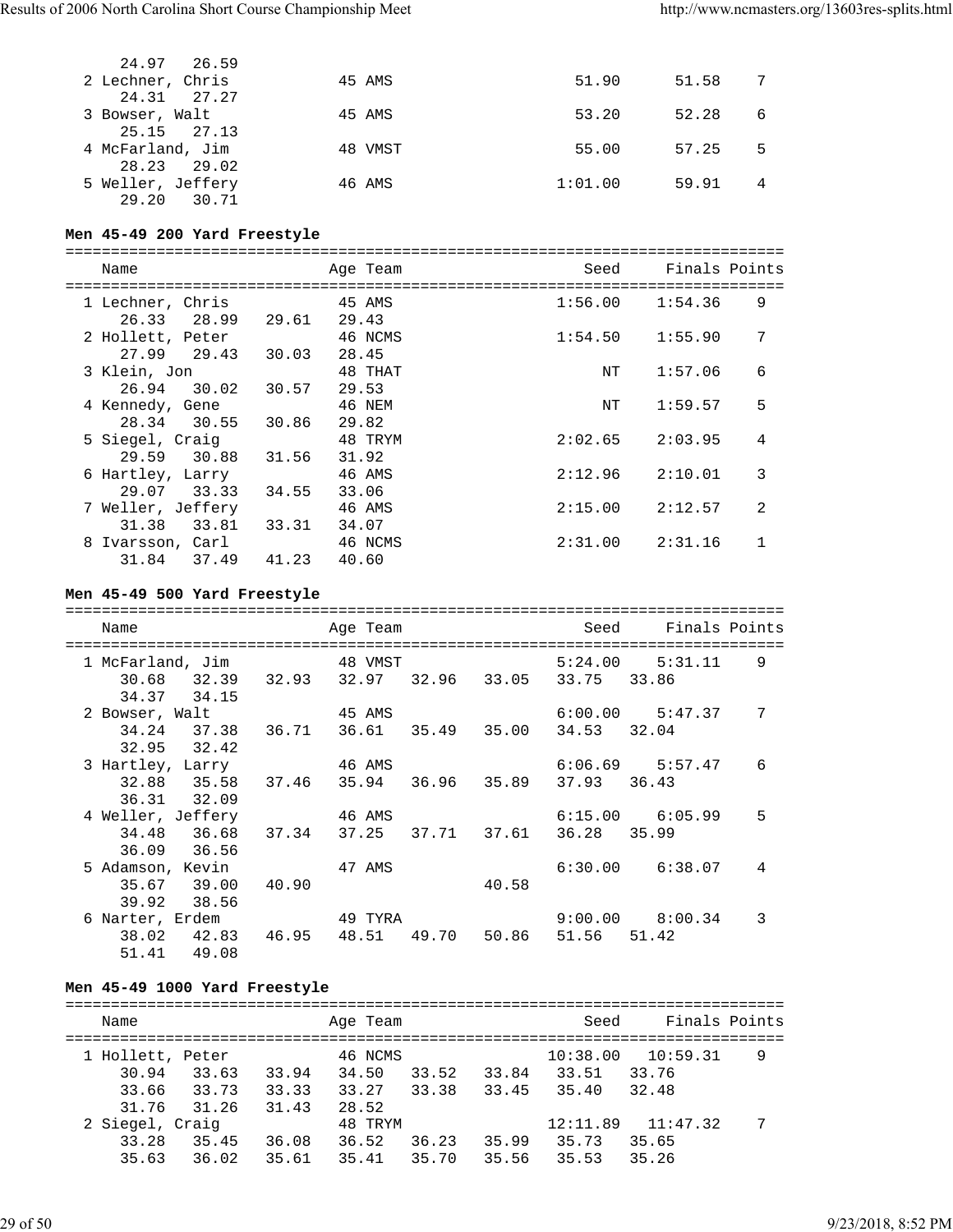| 34.75           | 34.93            | 34.52 | 33.47  |       |       |          |          |   |
|-----------------|------------------|-------|--------|-------|-------|----------|----------|---|
|                 | 3 McNichols, Jim |       | 45 AMS |       |       | 12:21.00 | 12:10.54 | 6 |
| 33.12           | 35.46            | 36.05 | 36.30  | 36.35 | 36.38 | 36.43    | 37.21    |   |
| 36.44           | 36.44            | 36.54 | 36.71  | 36.90 | 36.99 | 37.09    | 37.15    |   |
| 37.36           | 37.90            | 37.50 | 36.22  |       |       |          |          |   |
| 4 Kennedy, Gene |                  |       | 46 NEM |       |       | NT       | 12:25.62 | 5 |
| 34.06           | 37.69            | 37.69 | 38.20  | 37.64 | 37.61 | 37.17    | 37.11    |   |
| 38.14           | 37.01            | 37.47 | 37.64  | 37.59 | 37.41 | 37.73    | 37.19    |   |
| 37.59           | 37.53            | 37.03 | 36.12  |       |       |          |          |   |

#### **Men 45-49 1650 Yard Freestyle**

===============================================================================

| Name               | Age Team       |       |       | Seed     | Finals Points         |   |
|--------------------|----------------|-------|-------|----------|-----------------------|---|
| 1 McFarland, Jim   | 48 VMST        |       |       |          | $19:34.00$ $19:25.47$ | 9 |
| 32.37<br>34.09     | 34.90<br>35.25 | 35.72 | 35.21 | 35.66    | 35.89                 |   |
| 35.03<br>35.16     | 35.25<br>35.42 | 35.19 | 35.44 | 36.21    | 35.70                 |   |
| 35.64<br>35.56     | 35.64<br>35.33 | 35.32 | 35.96 | 35.59    | 35.40                 |   |
| 35.59<br>35.44     | 35.56<br>35.47 | 35.85 | 35.69 | 36.37    | 34.98                 |   |
| 33.59              |                |       |       |          |                       |   |
| 2 Hartley, Larry   | 46 AMS         |       |       | 23:06.00 | 20:42.36              | 7 |
| 30.51<br>34.68     | 35.92<br>36.21 | 36.75 | 36.79 | 36.90    | 37.23                 |   |
| 37.24<br>37.46     | 37.73<br>37.41 | 37.21 | 37.46 | 38.22    | 38.46                 |   |
| 38.85<br>38.02     | 37.99<br>38.35 | 38.97 | 38.44 | 39.16    | 38.24                 |   |
| 40.32<br>39.00     | 39.34<br>38.70 | 39.04 | 39.44 | 39.46    | 37.95                 |   |
| 34.91              |                |       |       |          |                       |   |
| Narter, Erdem<br>3 | 49 TYRA        |       |       | 30:00.00 | 27:20.05              | 6 |
| 41.86<br>44.42     | 47.59<br>46.14 | 48.29 | 49.22 | 50.41    | 49.24                 |   |
| 50.08<br>49.51     | 50.27<br>51.52 | 49.09 | 50.71 | 50.24    | 51.02                 |   |
| 50.53<br>49.51     | 49.66<br>51.25 | 50.45 | 51.42 | 51.96    | 49.34                 |   |
| 50.71<br>50.61     | 50.90<br>51.11 | 51.90 | 51.10 | 51.55    | 50.51                 |   |
| 47.93              |                |       |       |          |                       |   |

#### **Men 45-49 50 Yard Backstroke**

| Name             |  | Age Team | Seed  | Finals Points |   |  |  |
|------------------|--|----------|-------|---------------|---|--|--|
|                  |  |          |       |               |   |  |  |
| 1 Lehman, Fritz  |  | 47 RAM   | 26.50 | 26.70         | 9 |  |  |
| 2 Klein, Jon     |  | 48 THAT  | 27.20 | 27.11         |   |  |  |
| 3 McNichols, Jim |  | 45 AMS   | 32.80 | 31.40         | 6 |  |  |
| 4 Hartley, Larry |  | 46 AMS   | 32.10 | 32.07         |   |  |  |

#### **Men 45-49 100 Yard Backstroke**

| Name                            | Age Team | Seed    | Finals Points             |
|---------------------------------|----------|---------|---------------------------|
| 1 Klein, Jon<br>27.96 29.37     | 48 THAT  | 58.50   | 57.33<br>9                |
| 2 Bowser, Walt<br>33.65 32.68   | 45 AMS   | 1:15.00 | $\overline{7}$<br>1:06.33 |
| 3 Hartley, Larry<br>37.76 37.72 | 46 AMS   | 1:12.00 | 6<br>1:15.48              |

#### **Men 45-49 200 Yard Backstroke**

| Name             |             |       | Age Team        | Seed    | Finals Points |
|------------------|-------------|-------|-----------------|---------|---------------|
| 1 Klein, Jon     |             |       | 48 THAT         | 2:10.00 | 2:07.99<br>9  |
|                  | 29.71 32.24 | 33.15 | 32.89           |         | -7            |
| 2 Shields, Larry | 33.64 35.84 | 37.00 | 49 MAC<br>37.15 | 2:25.81 | 2:23.63       |
| 3 Hartley, Larry | 38.18 41.64 | 43.24 | 46 AMS<br>37.90 | 2:40.00 | 6<br>2:40.96  |

**Men 45-49 50 Yard Breaststroke**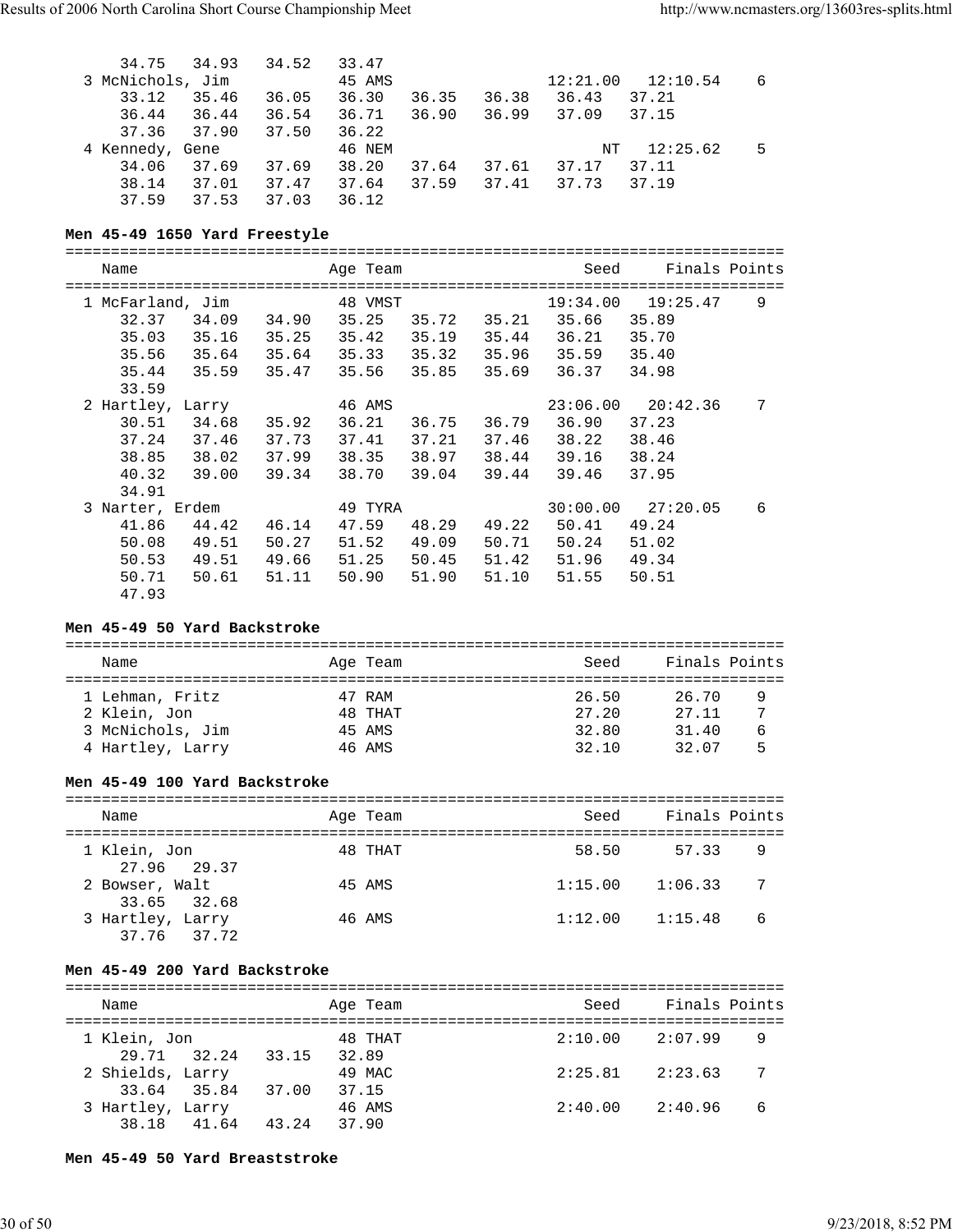| Name              | Age Team | Seed  | Finals Points |   |
|-------------------|----------|-------|---------------|---|
| 1 Blank, Jon      | 45 RAM   | 28.40 | 28.89         | 9 |
| 2 Waldbauer, Eric | 47 RAM   | 34.70 | 33.82         | 7 |
| 3 Weller, Jeffery | 46 AMS   | 35.00 | 34.91         | 6 |
| 4 Adamson, Kevin  | 47 AMS   | 35.75 | 35 93         | 5 |

#### **Men 45-49 100 Yard Breaststroke**

| Name                                | Age Team | Seed    | Finals Points |   |
|-------------------------------------|----------|---------|---------------|---|
| 1 Blank, Jon<br>28.97 32.28         | 45 RAM   | 1:00.90 | 1:01.25       | 9 |
| 2 Waldbauer, Eric<br>35.47 38.34    | 47 RAM   | 1:14.50 | 1:13.81       | 7 |
| 3 Weller, Jeffery<br>40.60<br>35.59 | 46 AMS   | 1:21.00 | 1:16.19       | 6 |
| 4 Adamson, Kevin<br>36.25 40.58     | 47 AMS   | 1:19.60 | 1:16.83       | 5 |

#### **Men 45-49 200 Yard Breaststroke**

===============================================================================

| Name                               |       | Age Team        | Seed    | Finals Points |   |
|------------------------------------|-------|-----------------|---------|---------------|---|
| 1 Blank, Jon<br>32.27<br>35.45     | 33.62 | 45 RAM<br>35.30 | 2:18.00 | 2:16.64       | 9 |
| 2 Waldbauer, Eric                  |       | 47 RAM          | 2:45.00 | 2:41.94       | 7 |
| 41.20<br>36.75<br>3 Adamson, Kevin | 42.15 | 41.84<br>47 AMS | 2:52:30 | 2:50.09       | 6 |
| 38.42 43.67<br>4 Weller, Jeffery   | 45.21 | 42.79<br>46 AMS | NT      | 2:53.91       | 5 |
| 43.67<br>38.16<br>5 Hartley, Larry | 45.37 | 46.71<br>46 AMS | 3:00.00 | 2:59.51       | 4 |
| 39.40<br>46.08                     | 47.28 | 46.75           |         |               |   |

#### **Men 45-49 50 Yard Butterfly**

#### =============================================================================== Name Team Age Team Seed Finals Points =============================================================================== 1 Blank, Jon 45 RAM 25.10 25.30 9 2 Klein, Jon 48 THAT 25.50 25.38 7 3 Lechner, Chris 45 AMS 25.90 25.64 6 4 Bowser, Walt 45 AMS 28.00 25.88 5 5 Adamson, Kevin 47 AMS 30.41 30.47 4 6 Hartley, Larry 46 AMS 33.50 32.37 3

#### **Men 45-49 100 Yard Butterfly**

| Name                               | Age Team | Seed    | Finals Points |   |
|------------------------------------|----------|---------|---------------|---|
| 1 Blank, Jon<br>26.26 29.89        | 45 RAM   | 56.90   | 56.15         | 9 |
| 2 Lechner, Chris<br>26.58 30.28    | 45 AMS   | 57.50   | 56.86         | 7 |
| 3 Bowser, Walt<br>27.02 31.69      | 45 AMS   | 1:05.00 | 58.71         | 6 |
| 4 Hollett, Peter<br>27.52 31.21    | 46 NCMS  | 57.00   | 58.73         | 5 |
| 5 McNichols, Jim<br>29.38<br>34.02 | 45 AMS   | 1:06.10 | 1:03.40       | 4 |
| 6 Adamson, Kevin<br>39.30<br>33.90 | 47 AMS   | 1:16.85 | 1:13.20       | 3 |

**Men 45-49 100 Yard IM**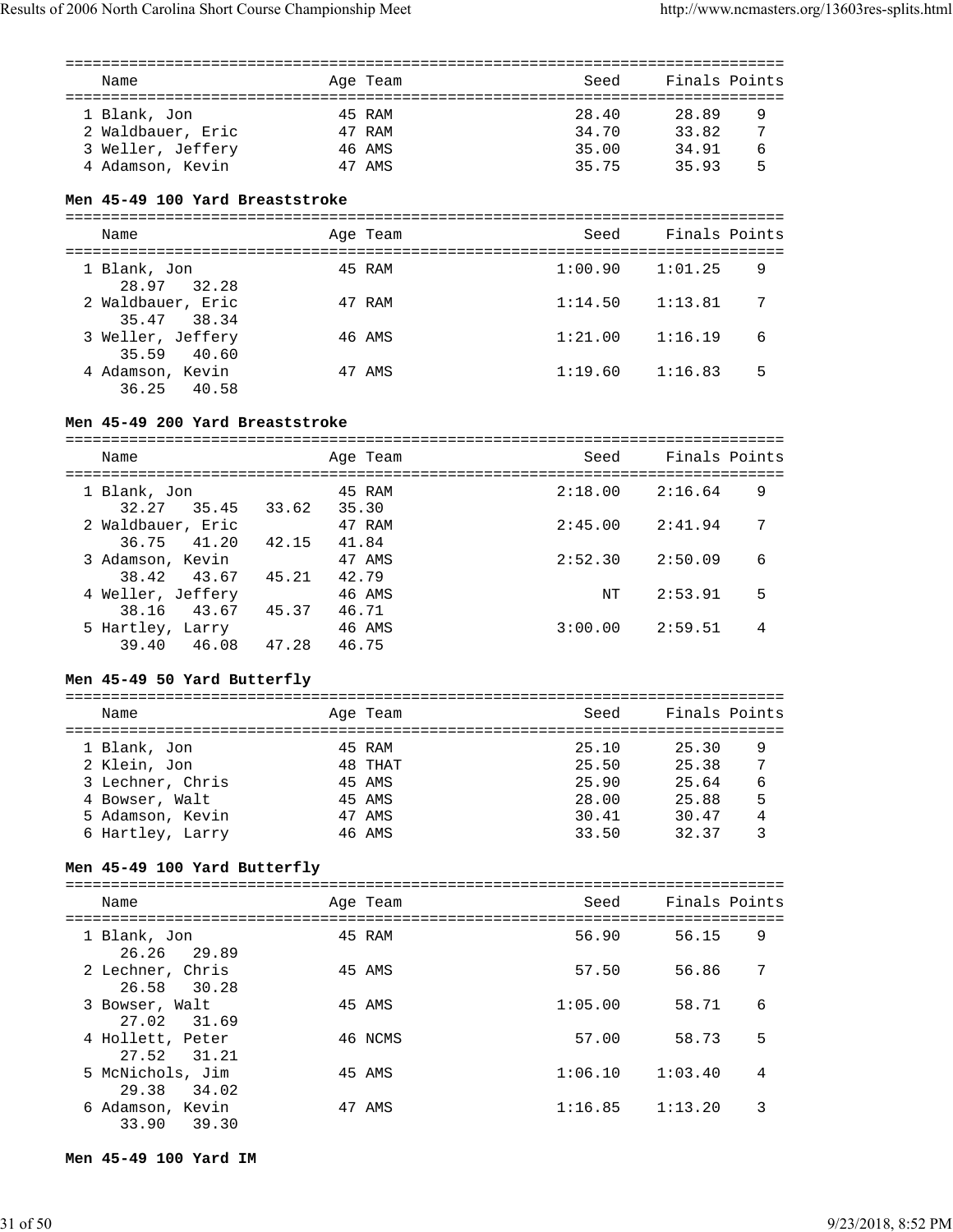| Name                            | Age Team | Seed    | Finals Points |
|---------------------------------|----------|---------|---------------|
| 1 Blank, Jon<br>28.00 29.42     | 45 RAM   | 58.00   | 57.42<br>9    |
| 2 Adamson, Kevin<br>34.37 37.93 | 47 AMS   | 1:13.00 | -7<br>1:12.30 |

#### **Men 45-49 200 Yard IM**

| Name                               | Age Team                 | Seed    | Finals Points |
|------------------------------------|--------------------------|---------|---------------|
| 1 Blank, Jon                       | 45 RAM                   | 2:05.90 | 9<br>2:08.66  |
| 27.05 35.65<br>2 Bowser, Walt      | 36.29<br>29.67<br>45 AMS | 2:22.00 | 2:16.50<br>7  |
| 29.35 35.61<br>3 Shields, Larry    | 31.30<br>40.24<br>49 MAC | 2:24.18 | 6<br>2:25.37  |
| 37.72<br>31.23<br>4 Adamson, Kevin | 44.71<br>31.71<br>47 AMS | 2:43.70 | 5<br>2:37.35  |
| 42.59<br>32.75                     | 45.59<br>36.42           |         |               |

# **Men 45-49 400 Yard IM**

| Name              |             |       | Age Team |       |       | Seed    | Finals Points |   |
|-------------------|-------------|-------|----------|-------|-------|---------|---------------|---|
| 1 Shields, Larry  |             |       | 49 MAC   |       |       | NT      | 5:16.05       | 9 |
|                   | 33.18 37.96 | 40.72 | 41.09    | 46.26 | 47.38 | 35.13   | 3433          |   |
| -- Adamson, Kevin |             |       | 47 AMS   |       |       | 6:02.57 | DO            |   |
| 35.93             | 48.28       | 46.55 | 46.56    | 45.70 | 45.92 | 39.43   | 38 N 1        |   |

# **Men 50-54 50 Yard Freestyle**

| Name                     | Age Team | Seed  | Finals Points |   |
|--------------------------|----------|-------|---------------|---|
| 1 Trevisan, Paul         | 54 1776  | 23.50 | 22.27         | 9 |
| 2 Schmitz, Robert        | 53 THAT  | NT    | 25.27         | 7 |
| 3 Davis, Craik           | 54 AMS   | 26.70 | 25.92         | 6 |
| 4 Corrigan, George       | 53 RAM   | 30.00 | 26.06         | 5 |
| 5 Van der Horst, Charles | 54 THAT  | 26.73 | 27.30         | 4 |
| 6 Sibley, Lenoard        | 51 NCMS  | 28.26 | 28.13         | 3 |
| -- Gilchrist, Donald     | 52 THAT  | 24.00 | DO            |   |

# **Men 50-54 100 Yard Freestyle**

| Name                                       | Age Team | Seed    | Finals Points |  |
|--------------------------------------------|----------|---------|---------------|--|
| 1 Gilchrist, Donald<br>26.34 27.58         | 52 THAT  | 53.50   | 9<br>53.92    |  |
| 2 Corrigan, George<br>27.23 27.95          | 53 RAM   | 1:00.00 | 7<br>55.18    |  |
| 3 Van der Horst, Charles<br>30.27<br>28.59 | 54 THAT  | 57.88   | 6<br>58.86    |  |
| 4 Davis, Craik<br>29.38 30.99              | 54 AMS   | 59.99   | 5<br>1:00.37  |  |
| 5 Sibley, Lenoard<br>31.49<br>34.95        | 51 NCMS  | 1:10.00 | 4<br>1:06.44  |  |
| 6 Schmitz, Robert<br>34.90<br>37.05        | 53 THAT  | 57.68   | 3<br>1:11.95  |  |

# **Men 50-54 200 Yard Freestyle**

| Name                |                | Age Team | Seed    | Finals Points |  |  |  |
|---------------------|----------------|----------|---------|---------------|--|--|--|
| 1 Ferroggiaro, Fred |                | 52 NCMS  | 2:00.00 | 1:58.09<br>q  |  |  |  |
| 28.29<br>30.26      | 30.64<br>28.90 |          |         |               |  |  |  |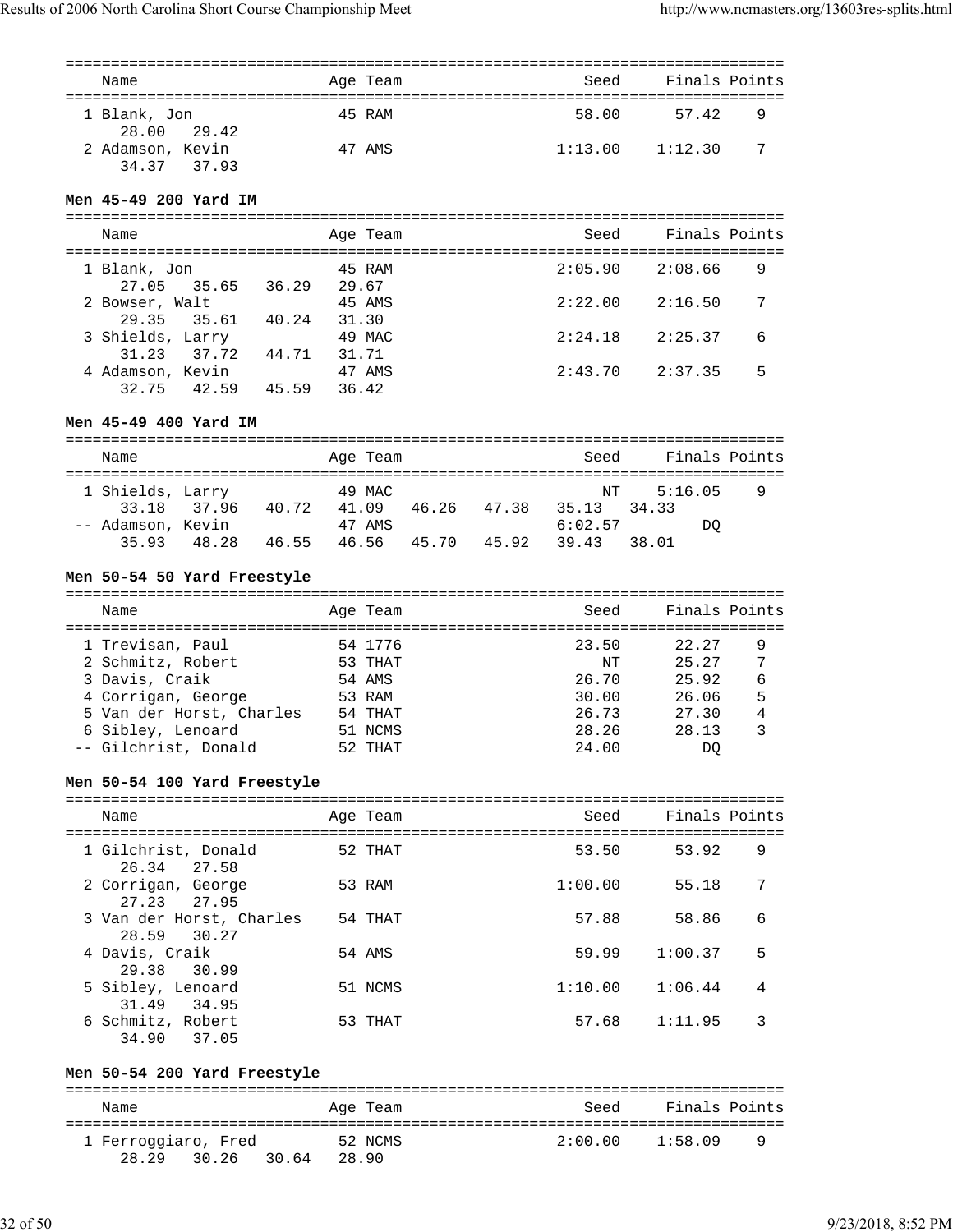| 2 Schmitz, Robert        | 53 THAT |                     | $2:02.63$ $2:00.58$   |      |
|--------------------------|---------|---------------------|-----------------------|------|
| 27.64 30.08 31.25        | 31.61   |                     |                       |      |
| 3 Corrigan, George       | 53 RAM  |                     | $2:07.00$ $2:01.82$ 6 |      |
| 28.99 30.55 31.58        | 30.70   |                     |                       |      |
| 4 Van der Horst, Charles | 54 THAT | $2:10.00$ $2:17.15$ |                       | $-5$ |
| 31.26 34.85 36.08        | 34.96   |                     |                       |      |

#### **Men 50-54 500 Yard Freestyle**

| Name                         |                |       | Age Team         |       |       | Seed             | Finals Points    |   |
|------------------------------|----------------|-------|------------------|-------|-------|------------------|------------------|---|
| 1 Ferroggiaro, Fred<br>29.61 | 32.05          | 32.70 | 52 NCMS<br>33.27 | 32.75 | 32.68 | 5:20.00<br>32.43 | 5:21.93<br>32.91 | 9 |
| 32.45                        | 31.08          |       |                  |       |       |                  |                  |   |
| 2 Corrigan, George           |                |       | 53 RAM           |       |       | 5:50.00          | 5:36.06          |   |
| 31.43<br>33.82               | 33.29<br>33.05 | 33.48 | 33.99            | 34.02 | 34.25 | 34.50            | 34.23            |   |
| 3 Van der Horst, Charles     |                |       | 54 THAT          |       |       | 5:59.00          | 6:08.21          | 6 |
| 32.36<br>37.39               | 36.09<br>35.24 | 37.35 | 38.11            | 38.12 | 37.91 | 37.86            | 37.78            |   |

**Men 50-54 1000 Yard Freestyle** =============================================================================== Name and Age Team Seed Finals Points =============================================================================== 1 Ferroggiaro, Fred 52 NCMS 11:00.00 10:59.22 9 31.28 33.78 33.92 33.98 33.81 33.92 33.46 33.57 33.67 33.82 33.36 33.28 33.44 33.29 33.08 32.43 32.26 32.22 31.61 29.04 2 Corrigan, George 53 RAM 11:39.00 11:35.67 7 33.25 34.94 34.15 35.07 35.43 34.34 34.86 35.14 35.14 35.01 34.94 34.95 34.68 34.86 34.54 34.81 34.97 35.05 35.26 34.28 3 Van der Horst, Charles 54 THAT 12:00.00 12:36.58 6 31.68 34.79 36.11 36.66 36.63 37.19 37.20 37.57 38.18 38.23 38.50 39.01 39.29 39.30 39.55 39.46 39.32 39.68 39.60 38.63<br>4 Chapman, Gerry 54 TMS 54 TMS 12:00.00 12:39.22 5 33.46 36.89 36.83 37.57 37.57 37.43 1:16.84 38.50 39.26 1:17.49 1:17.92 39.51 38.88 38.80 38.57 38.57 35.28

#### **Men 50-54 50 Yard Backstroke**

| Name                     | Age Team | Seed  | Finals Points |   |
|--------------------------|----------|-------|---------------|---|
| 2 Schmitz, Robert        | 53 THAT  | 32.10 | 31.93         |   |
| 3 Davis, Craik           | 54 AMS   | 34.35 | 34.67         | 6 |
| 4 Sibley, Lenoard        | 51 NCMS  | 36.36 | 36.30         | 5 |
| 5 Van der Horst, Charles | 54 THAT  | 34.92 | 3736          |   |

#### **Men 50-54 100 Yard Backstroke**

| Name                               | Age Team | Seed    | Finals Points |   |
|------------------------------------|----------|---------|---------------|---|
|                                    |          |         |               |   |
| 1 Ferroggiaro, Fred<br>29.57 30.37 | 52 NCMS  | 1:00.00 | 59.94         | 9 |
| 2 Gilchrist, Donald<br>31.48 33.69 | 52 THAT  | 1:04.00 | 1:05.17       | 7 |
| 3 Corrigan, George<br>34.94 34.53  | 53 RAM   | 1:20.00 | 1:09.47       | 6 |

#### **Men 50-54 200 Yard Backstroke**

| ---- |                   |      |                           |
|------|-------------------|------|---------------------------|
| Name | ില<br>Team<br>age | Seed | سا¤ Tina<br>∵ints<br>് റ- |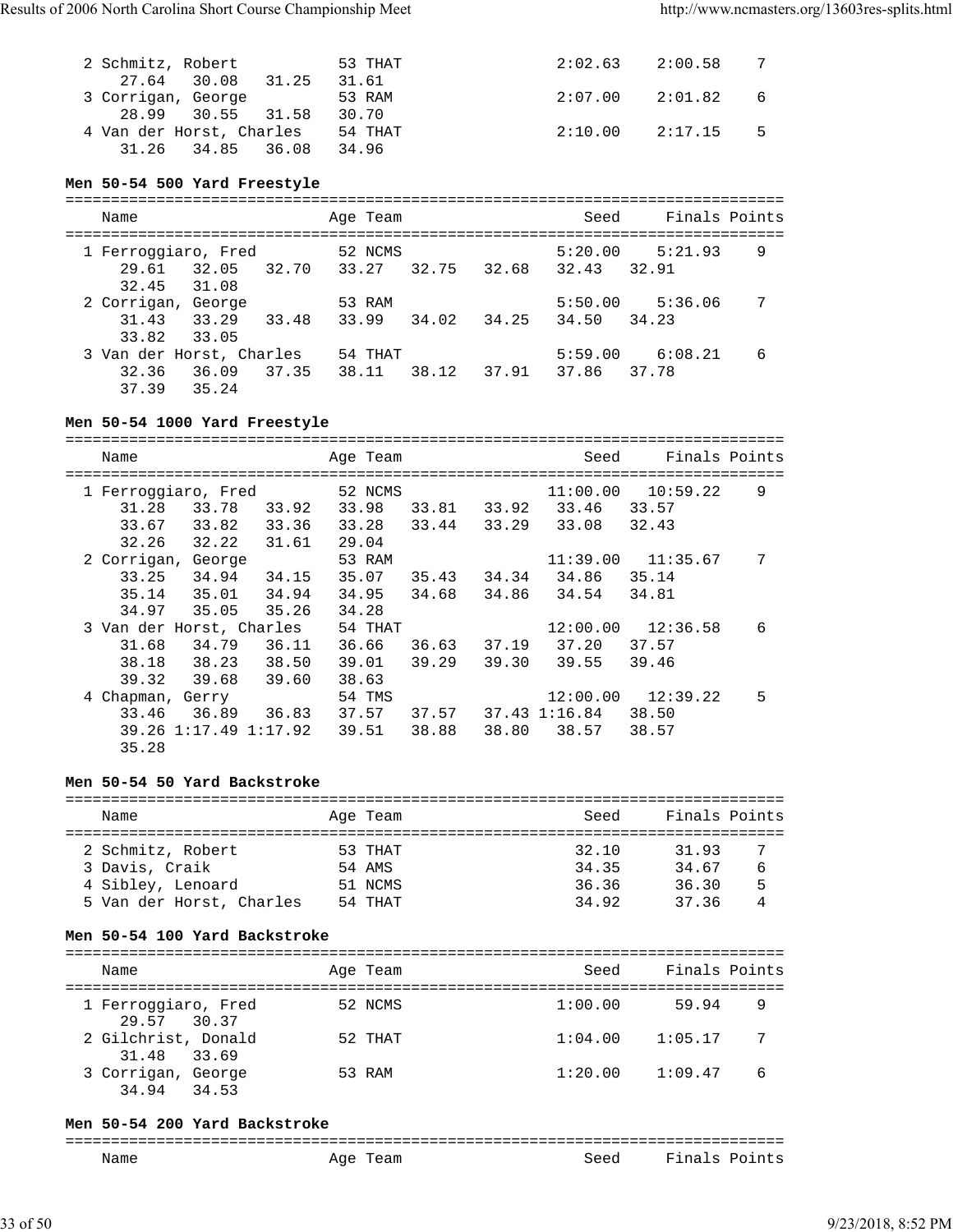|                                                           |       |                       | ========================= |                    |                |
|-----------------------------------------------------------|-------|-----------------------|---------------------------|--------------------|----------------|
| 1 Ferroggiaro, Fred<br>30.74 32.66 33.15                  | 32.22 | 52 NCMS               | 2:10.00                   | 2:08.77            | 9              |
| Men 50-54 50 Yard Breaststroke                            |       |                       |                           |                    |                |
|                                                           |       |                       |                           |                    |                |
| Name                                                      |       | Age Team              | Seed                      | Finals Points      |                |
| 1 Schmitz, Robert                                         |       | 53 THAT               | 32.36                     | 31.82              | 9              |
| 52 THAT<br>2 Gilchrist, Donald                            |       |                       | 31.50                     | 32.11              | 7              |
| 3 Davis, Craik                                            |       | 54 AMS                | 35.00                     | 35.00              | 6              |
|                                                           |       |                       | 35.70                     | 38.10              | 5              |
| 4 Van der Horst, Charles 54 THAT<br>5 Cuker, Benjamin     |       | 52 Unattached         | 40.00                     | 38.15              | $\overline{4}$ |
|                                                           |       |                       |                           |                    | 3              |
| 6 Sibley, Lenoard                                         |       | 51 NCMS               | 38.69                     | 38.39              |                |
| Men 50-54 100 Yard Breaststroke                           |       |                       |                           |                    |                |
| Name                                                      |       | Age Team              | Seed                      | Finals Points      |                |
|                                                           |       |                       |                           |                    |                |
| 1 Schmitz, Robert<br>32.31 36.54                          |       | 53 THAT               | 1:09.86                   | 1:08.85            | 9              |
| 2 Gilchrist, Donald<br>33.05<br>37.12                     |       | 52 THAT               | 1:08.00                   | 1:10.17            | 7              |
| 3 Cuker, Benjamin<br>38.88<br>43.50                       |       | 52 Unattached         | 1:22.00                   | 1:22.38            | 6              |
| 4 Sibley, Lenoard<br>39.37 46.76                          |       | 51 NCMS               | 1:26.26                   | 1:26.13            | 5              |
| Men 50-54 200 Yard Breaststroke                           |       |                       |                           |                    |                |
| Name                                                      |       | Age Team              | Seed                      | Finals Points      |                |
|                                                           |       |                       |                           |                    |                |
| 1 Cuker, Benjamin<br>39.71 44.05 45.52 44.38              |       | 52 Unattached 3:02.00 |                           | 2:53.66            | 9              |
| Men 50-54 50 Yard Butterfly                               |       |                       |                           |                    |                |
|                                                           |       |                       |                           | Finals Points      |                |
| Name                                                      |       | Age Team              | Seed                      |                    |                |
| 1 Gilchrist, Donald                                       |       | 52 THAT               | 27.00                     | 26.99              | 9              |
| 2 Schmitz, Robert                                         |       | 53 THAT               |                           | 28.74 29.18 7      |                |
| 3 Van der Horst, Charles                                  |       |                       | 28.45                     | 29.24              | 6              |
| 4 Davis, Craik                                            |       | 54 THAT<br>54 AMS     | 31.50                     | 32.04              | 5              |
| 5 Sibley, Lenoard                                         |       | 51 NCMS               | 33.10                     | 35.67              | 4              |
|                                                           |       |                       |                           |                    |                |
| Men 50-54 100 Yard Butterfly                              |       |                       |                           |                    |                |
| Name                                                      |       | Age Team              | Seed                      | Finals Points      |                |
| 1 Trevisan, Paul                                          |       | 54 1776               | 1:01.00                   | 1:00.88            | 9              |
| 28.27 32.61<br>2 Gilchrist, Donald                        |       | 52 THAT               | 1:00.00                   | 1:03.35            | 7              |
| 29.81 33.54                                               |       |                       |                           |                    |                |
| Men 50-54 200 Yard Butterfly                              |       |                       |                           |                    |                |
| Name                                                      |       | Age Team              |                           | Seed Finals Points |                |
|                                                           |       |                       |                           |                    |                |
| 52 NCMS<br>1 Ferroggiaro, Fred<br>30.86 35.56 36.99 36.75 |       |                       | 2:20.00 2:20.16           |                    | 9              |
| Men 50-54 100 Yard IM                                     |       |                       |                           |                    |                |
|                                                           |       |                       |                           |                    |                |
| Name                                                      |       | Age Team              |                           | Seed Finals Points |                |

| Name | $\overline{\phantom{0}}$<br>54<br>$\sim$<br>- | −−<br>$\sim$<br>- ---- |
|------|-----------------------------------------------|------------------------|
| ___  |                                               |                        |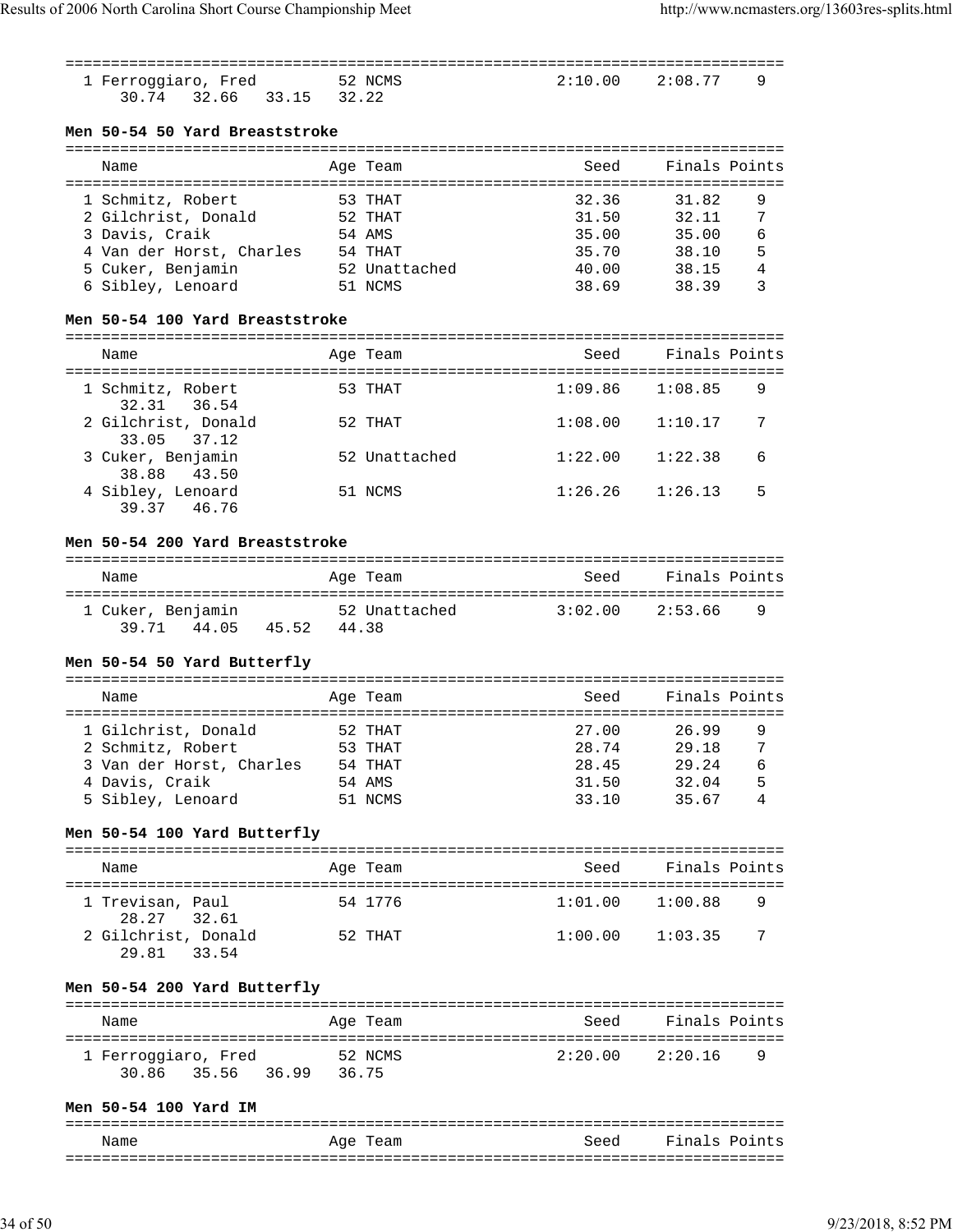| 1 Trevisan, Paul         | 54 1776       | 1:02.00 | 1:00.88 | 9 |
|--------------------------|---------------|---------|---------|---|
| 28.84<br>32.04           |               |         |         |   |
| 2 Schmitz, Robert        | 53 THAT       | NΤ      | 1:05.14 | 7 |
| 30.20<br>34.94           |               |         |         |   |
| 3 Corrigan, George       | 53 RAM        | 1:10.00 | 1:07.00 | 6 |
| 31.20<br>35.80           |               |         |         |   |
| 4 Van der Horst, Charles | 54 THAT       | 1:10.00 | 1:10.17 | 5 |
| 32.68<br>37.49           |               |         |         |   |
| 5 Davis, Craik           | 54 AMS        | 1:13.00 | 1:11.14 | 4 |
| 33.25 37.89              |               |         |         |   |
| 6 Cuker, Benjamin        | 52 Unattached | 1:16.00 | 1:13.43 | 3 |
| 33.91<br>39.52           |               |         |         |   |
| 7 Sibley, Lenoard        | 51 NCMS       | 1:25.00 | 1:15.08 | 2 |
| 40.54<br>34.54           |               |         |         |   |

# **Men 50-54 200 Yard IM**

| Name                                    |       | Age Team               | Seed    | Finals Points |
|-----------------------------------------|-------|------------------------|---------|---------------|
| 1 Corrigan, George<br>30.57 37.09       | 43.97 | 53 RAM<br>32.76        | 2:28.00 | 9<br>2:24.39  |
| 2 Chapman, Gerry<br>33.34 37.89         | 46.98 | 54 TMS<br>36.09        | 2:30.00 | 2:34.30<br>7  |
| 3 Van der Horst, Charles<br>32.16 43.19 | 46.04 | 54 THAT<br>34.24       | 2:30.00 | 6<br>2:35.63  |
| 4 Cuker, Benjamin<br>35.39 44.02        | 48.10 | 52 Unattached<br>42.44 | 2:48.00 | 5<br>2:49.95  |

# **Men 50-54 400 Yard IM**

| Name                       |       |       | Age Team |                        |      | Seed             | Finals Points    |   |
|----------------------------|-------|-------|----------|------------------------|------|------------------|------------------|---|
| 1 Cuker, Benjamin<br>36.06 | 44.86 | 50.17 | 4796     | 52 Unattached<br>49.74 | 4976 | 5:55.00<br>47 14 | 6:10.78<br>45.09 | 9 |

# **Men 55-59 50 Yard Freestyle**

| Name                |  | Age Team | Seed  | Finals Points |   |  |  |  |  |
|---------------------|--|----------|-------|---------------|---|--|--|--|--|
|                     |  |          |       |               |   |  |  |  |  |
| 1 Glass, Ernie      |  | 56 CSM   | 25.90 | 24.86         | 9 |  |  |  |  |
| 2 Richelson, Andrew |  | 58 TMS   | 27.80 | 27.32         | 7 |  |  |  |  |
| 3 Glotzer, Robert   |  | 55 RAM   | 32.50 | 28.15         | 6 |  |  |  |  |
| 4 Haywood Jr, Henry |  | 57 RAM   | 26.50 | 29.37         | 5 |  |  |  |  |
| 5 Singer, Gregory   |  | 55 THAT  | 30.00 | 29.55         | 4 |  |  |  |  |

#### **Men 55-59 100 Yard Freestyle**

| Name                             | Age Team | Seed    | Finals Points |  |  |  |  |  |  |
|----------------------------------|----------|---------|---------------|--|--|--|--|--|--|
| 1 Glass, Ernie<br>26.65 28.68    | 56 CSM   | 58.50   | 55.33<br>9    |  |  |  |  |  |  |
| 2 Singer, Gregory<br>30.91 36.04 | 55 THAT  | 1:10.00 | 7<br>1:06.95  |  |  |  |  |  |  |

# **Men 55-59 200 Yard Freestyle**

| Name            |       | Seed<br>Age Team | Finals Points |  |  |  |  |  |  |
|-----------------|-------|------------------|---------------|--|--|--|--|--|--|
| 1 Glass, Ernie  | 33.54 | 2:13.00          | 2:08.08       |  |  |  |  |  |  |
| 29.01 32.68     | 32.85 | 56 CSM           | 9             |  |  |  |  |  |  |
| 2 Lee, Terrence | 33.87 | 56 THAT          | - 7           |  |  |  |  |  |  |
| 31.26 33.05     | 31.85 | NT               | 2:10.03       |  |  |  |  |  |  |

#### **Men 55-59 500 Yard Freestyle**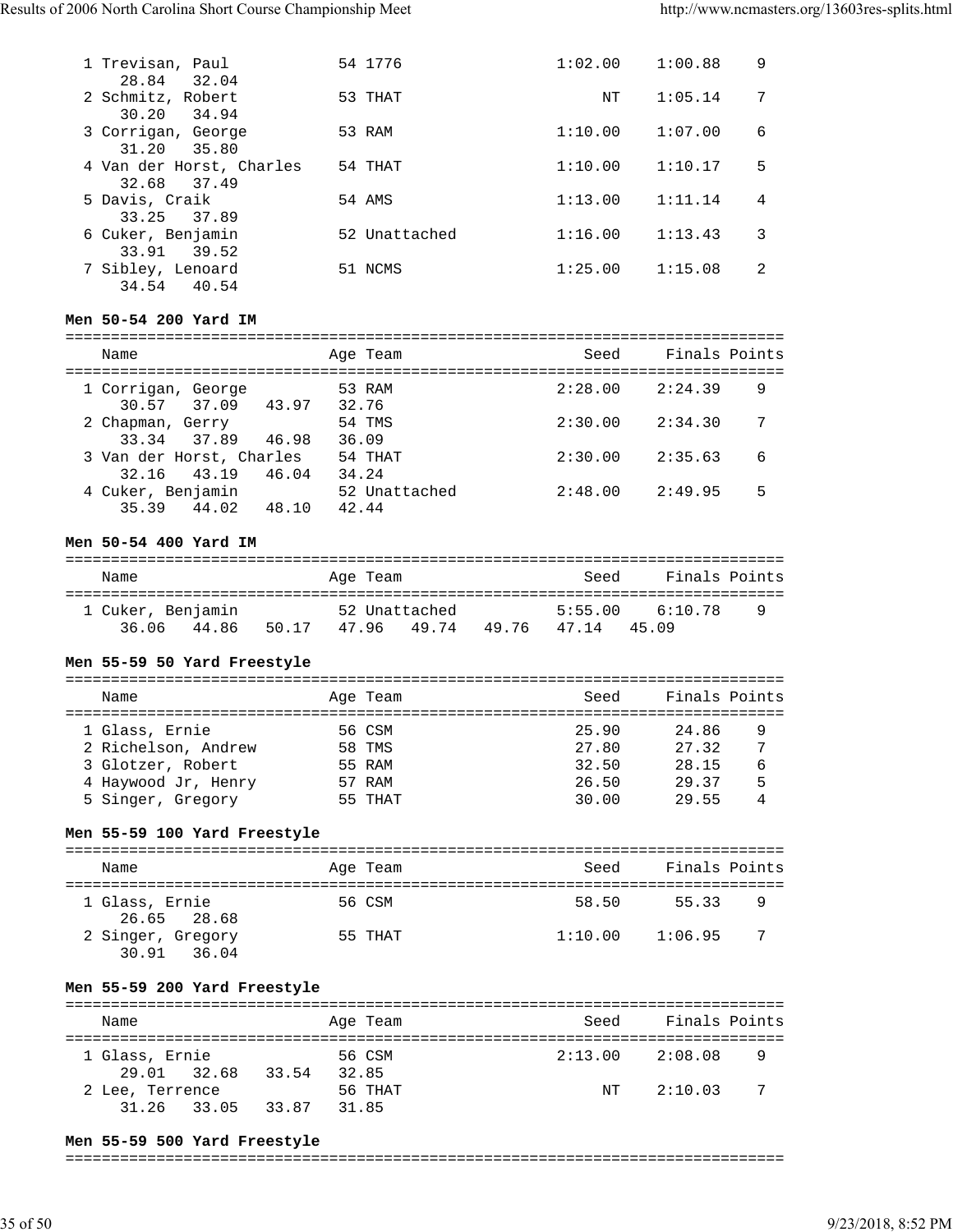| Name                                                                                                                             |                                  | Age Team          |                |                                                    | Seed                                | Finals Points                                | ============ |
|----------------------------------------------------------------------------------------------------------------------------------|----------------------------------|-------------------|----------------|----------------------------------------------------|-------------------------------------|----------------------------------------------|--------------|
| 1 Lee, Terrence<br>34.02<br>31.75<br>34.69<br>35.79<br>33.89                                                                     | 34.58                            | 56 THAT           |                | 34.92 34.61 35.37                                  | 6:20.00                             | 5:45.29<br>35.67                             | 9            |
| 2 Glass, Ernie<br>35.11<br>36.24<br>31.66<br>34.21<br>36.31                                                                      |                                  | 56 CSM<br>36.92   | 37.22          | 37.39                                              | 6:20.00<br>37.21                    | 5:59.43<br>37.16                             | 7            |
| Men 55-59 1650 Yard Freestyle                                                                                                    |                                  |                   |                |                                                    |                                     |                                              |              |
| Name                                                                                                                             |                                  | Age Team          |                |                                                    | Seed                                | Finals Points                                |              |
| 1 McLaughlin, Dan<br>49.69<br>45.93<br>51.26<br>53.72<br>54.56 54.34<br>54.82<br>55.07 53.76<br>55.94<br>56.11<br>55.52<br>50.66 | 52.00<br>54.70<br>56.42<br>56.06 | 59 RAM            | 52.62<br>54.71 | 53.79 54.30<br>55.10<br>56.08 56.22<br>54.83 55.12 | 26:00.00<br>54.47<br>55.37<br>52.93 | 29:45.76<br>54.29<br>54.28<br>55.60<br>55.49 | 9            |
| Men 55-59 50 Yard Backstroke                                                                                                     |                                  |                   |                |                                                    |                                     |                                              |              |
| Name                                                                                                                             |                                  | Age Team          |                |                                                    | Seed                                | Finals Points                                |              |
| 1 Bober, Richard<br>1 Lee, Terrence                                                                                              |                                  | 55 CSM<br>56 THAT |                |                                                    | 30.00<br>34.80                      | 29.62<br>31.81                               | 9<br>9       |
| Men 55-59 200 Yard Backstroke                                                                                                    |                                  |                   |                |                                                    |                                     |                                              |              |
| Name                                                                                                                             |                                  | Age Team          |                |                                                    | Seed                                | Finals Points                                |              |
| 2 Bober, Richard<br>35.04 36.74 38.45<br>32.08<br>Men 55-59 50 Yard Breaststroke                                                 |                                  | 55 CSM            |                |                                                    | 2:20.00                             | 2:22.31                                      | 7            |
|                                                                                                                                  |                                  |                   |                |                                                    |                                     |                                              |              |
| Name                                                                                                                             |                                  | Age Team          |                |                                                    | Seed                                | Finals Points                                |              |
| 1 Lee, Terrence<br>2 Singer, Gregory                                                                                             | 56 ТНАТ                          | 55 THAT           |                |                                                    | 34.80<br>44.00                      | 32.27<br>38.27                               | 9<br>7       |
| Men 55-59 100 Yard Breaststroke                                                                                                  |                                  |                   |                |                                                    |                                     |                                              |              |
| Name                                                                                                                             |                                  | Age Team          |                |                                                    | Seed                                | Finals Points                                |              |
| l Lee, Terrence<br>32.97<br>38.80                                                                                                |                                  | 56 THAT           |                |                                                    | 1:15.00                             | 1:11.77                                      | 9            |
| 2 Haywood Jr, Henry<br>36.11<br>42.01                                                                                            |                                  | 57 RAM            |                |                                                    | 1:13.00                             | 1:18.12                                      | 7            |
| 3 Singer, Gregory<br>39.69 44.07                                                                                                 |                                  | 55 THAT           |                |                                                    | 1:30.00                             | 1:23.76                                      | 6            |
| Men 55-59 50 Yard Butterfly                                                                                                      |                                  |                   |                |                                                    |                                     |                                              |              |
| Name                                                                                                                             |                                  | Age Team          |                |                                                    | Seed                                | Finals Points                                |              |
| 1 Richelson, Andrew<br>-- Lee, Terrence                                                                                          |                                  | 58 TMS<br>56 THAT |                |                                                    | 31.50<br>NΤ                         | 31.47<br>DO                                  | 9            |
| Men 55-59 100 Yard Butterfly                                                                                                     |                                  |                   |                |                                                    |                                     |                                              |              |
| Name                                                                                                                             |                                  | Age Team          |                |                                                    | Seed                                | Finals Points                                |              |
| 1 Richelson, Andrew<br>35.42<br>39.02                                                                                            |                                  | 58 TMS            |                |                                                    | 1:14.00                             | 1:14.44                                      | 9            |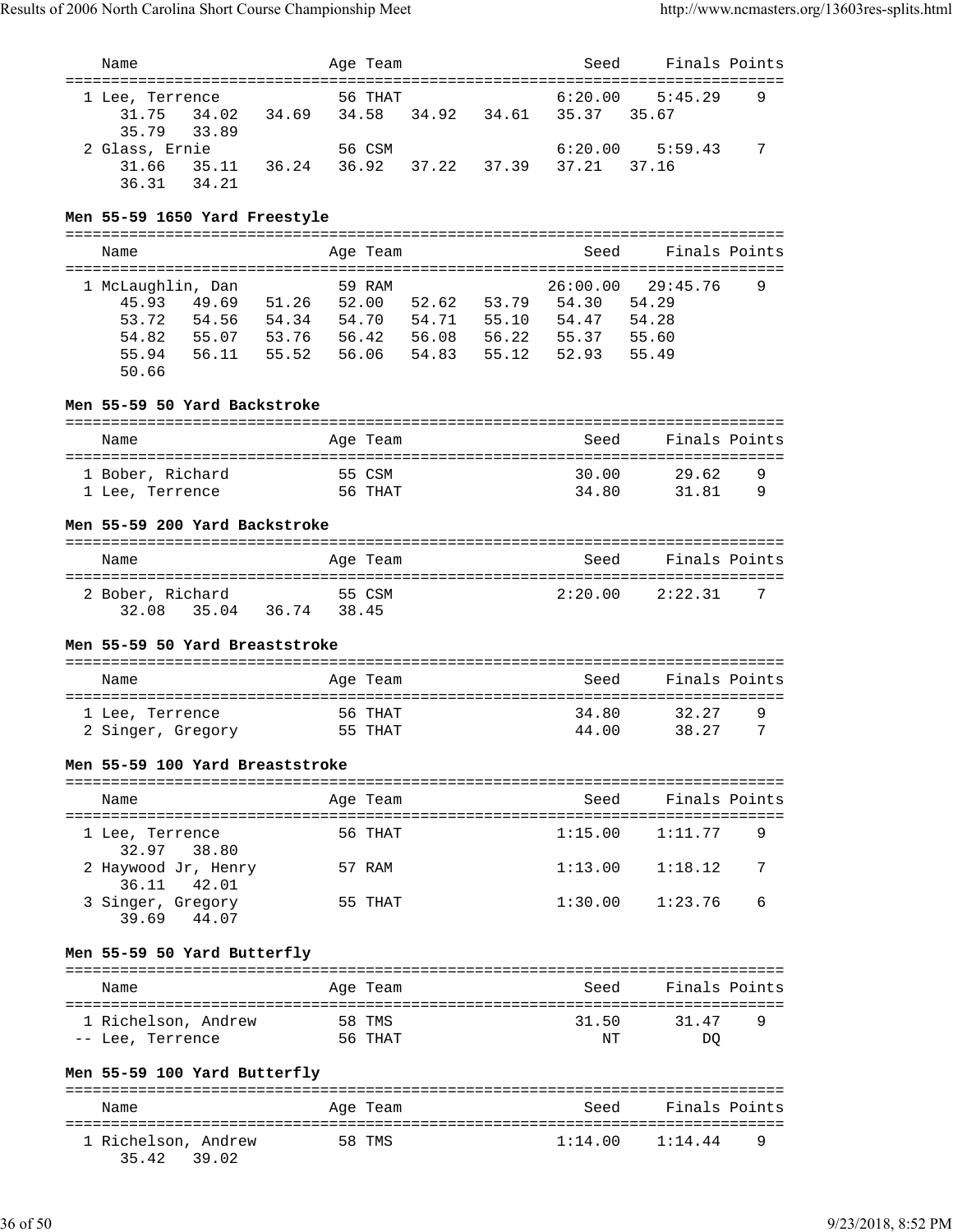# **Men 55-59 100 Yard IM**

| Name                       |       | Age Team | Seed    | Finals Points |   |
|----------------------------|-------|----------|---------|---------------|---|
| 1 Singer, Gregory<br>35 05 | 40.77 | 55 THAT  | 1:20.00 | 1:15.82       | 9 |

#### **Men 60-64 50 Yard Freestyle**

| Name                |  | Age Team | Seed  | Finals Points |   |  |  |  |  |
|---------------------|--|----------|-------|---------------|---|--|--|--|--|
|                     |  |          |       |               |   |  |  |  |  |
| 1 Poiletman, Robert |  | 62 COLM  | 25.81 | 26.38         | 9 |  |  |  |  |
| 2 White, Bernie     |  | 62 CSM   | 29.50 | 28.20         |   |  |  |  |  |
| 3 Williamson, Bob   |  | 64 AMS   | 32.00 | 31.90         | 6 |  |  |  |  |
| 4 Enyart, James     |  | 64 WYM   | 33.00 | 33.83         | 5 |  |  |  |  |

# **Men 60-64 100 Yard Freestyle**

| Name                             | Age Team | Seed    | Finals Points |
|----------------------------------|----------|---------|---------------|
| 1 McGrain, Peter<br>30.70 32.30  | 61 RAM   | 1:01.00 | 9<br>1:03.00  |
| 2 White, Bernie<br>31.03 34.42   | 62 CSM   | 1:07.00 | 1:05.45<br>7  |
| 3 Williamson, Bob<br>35.81 39.43 | 64 AMS   | NΤ      | 6<br>1:15.24  |
| 4 Enyart, James<br>41.34 43.57   | 64 WYM   | 1:16.00 | 5<br>1:24.91  |

# **Men 60-64 200 Yard Freestyle**

| Name                              |       | Age Team         | Seed    | Finals Points |
|-----------------------------------|-------|------------------|---------|---------------|
| 1 Slaughter, James<br>37.88 39.89 | 40.28 | 60 NCMS<br>37.70 | 2:37.29 | 2:35.75<br>9  |
| 2 White, Bernie<br>36.32 40.15    | 40.76 | 62 CSM<br>38.82  | 2:46.00 | 2:36.05<br>-7 |
| 3 Enyart, James<br>39.18 42.65    | 44.63 | 64 WYM<br>43.94  | 2:47.00 | 2:50.40<br>6  |

# **Men 60-64 500 Yard Freestyle**

| Name                             | Age Team       | Seed                          | Finals Points |
|----------------------------------|----------------|-------------------------------|---------------|
| 1 Slaughter, James               | 60 NCMS        | 7:29.36                       | 7:00.76<br>9  |
| 40.36 42.43<br>41.40 38.91       | 42.88<br>43.12 | 43.74<br>43.28<br>42.55 42.09 |               |
| 2 Enyart, James                  | 64 WYM         | 7:45.00                       | -7<br>7:46.22 |
| 41.13<br>45.67<br>44.93<br>47.55 | 48.39<br>46.87 | 47.83<br>48.05<br>47.60       | 48.20         |

# **Men 60-64 1650 Yard Freestyle**

| Name               |       |       | Age Team      |       |       | Seed     | Finals Points |   |
|--------------------|-------|-------|---------------|-------|-------|----------|---------------|---|
| 1 Slaughter, James |       |       | 60 NCMS       |       |       | 24:35.30 | 25:12.44      | 9 |
| 40.68              | 45.04 | 45.74 | 45.54         | 44.59 | 45.75 | 45.20    | 45.56         |   |
| 45.67              | 44.71 | 44.77 | 44.96         | 45.60 | 45.03 | 45.39    | 45.78         |   |
| 45.44              | 46.39 | 46.81 | 47.31         | 46.61 | 47.05 | 47.04    | 46.88         |   |
| 47.70              | 47.99 | 48.05 | 45.76         | 46.77 | 46.49 | 46.30    | 46.56         |   |
| 43.28              |       |       |               |       |       |          |               |   |
| 2 Kimball, Don     |       |       | 62 Unattached |       |       | 28:40.00 | 28:16.47      | 7 |
| 48.12              | 50.38 | 53.06 | 51.08         | 52.53 | 51.40 | 51.91    | 51.56         |   |
| 52.31              | 52.68 | 53.49 | 52.84         | 52.18 | 51.41 | 52.74    | 51.85         |   |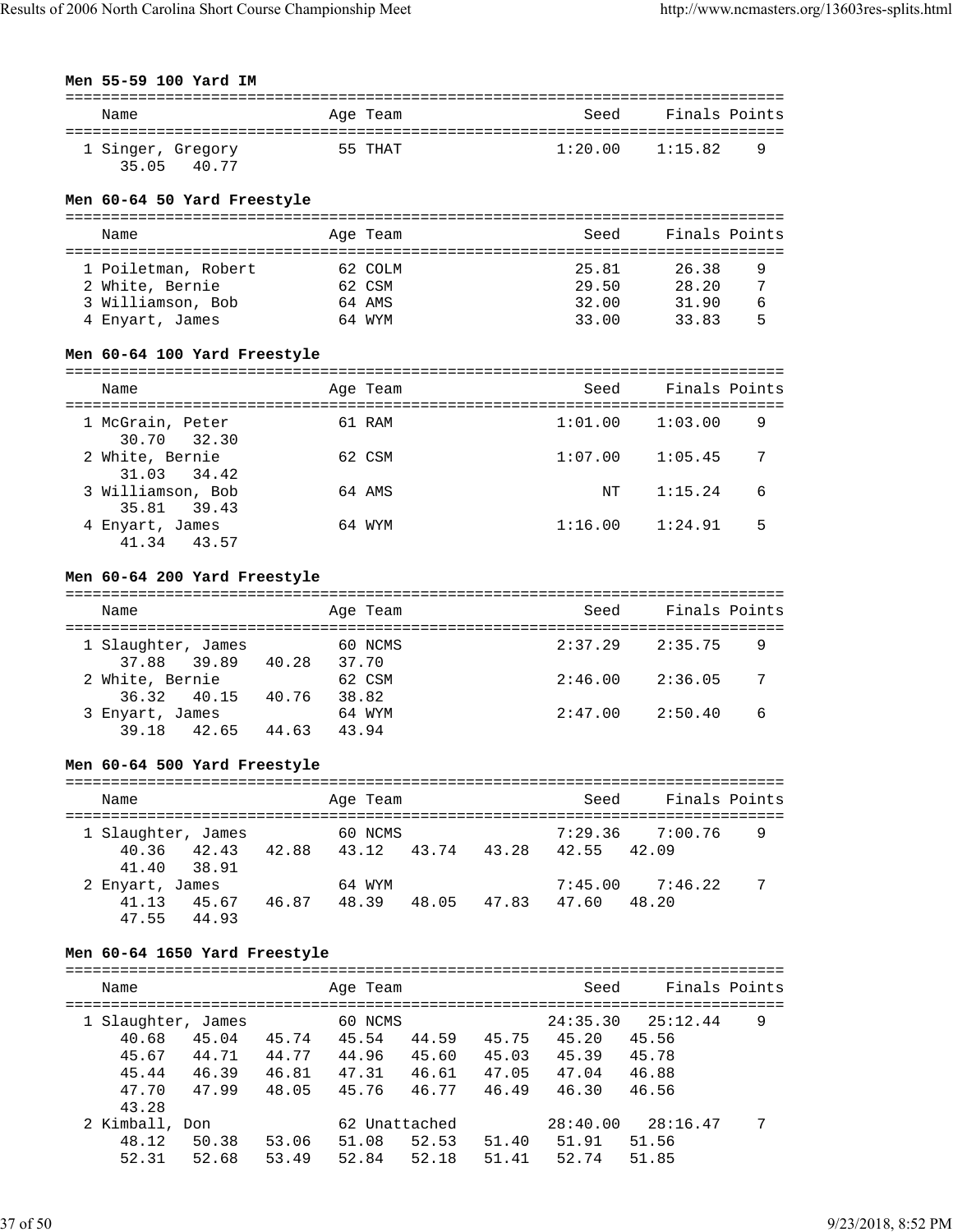|       |  |  | 51.77 52.14 51.30 50.50 50.89 53.00 51.63 51.16 |  |
|-------|--|--|-------------------------------------------------|--|
|       |  |  | 51.32 51.26 51.12 50.98 50.99 51.95 50.76 50.59 |  |
| 45.57 |  |  |                                                 |  |

# **Men 60-64 50 Yard Backstroke**

| Name                                     | Age Team          | Seed           | Finals Points            |
|------------------------------------------|-------------------|----------------|--------------------------|
| 1 Poiletman, Robert<br>2 Williamson, Bob | 62 COLM<br>64 AMS | 33.74<br>44.39 | 32.93<br>9<br>7<br>41 34 |
| 3 Enyart, James                          | 64 WYM            | 47.00          | 4833<br>6                |

#### **Men 60-64 100 Yard Backstroke**

| Name                               | Age Team | Seed    | Finals Points  |  |  |  |  |  |  |  |
|------------------------------------|----------|---------|----------------|--|--|--|--|--|--|--|
| 1 Williamson, Bob<br>43.10 44.85   | 64 AMS   | 1:31.54 | 1:27.95<br>- 9 |  |  |  |  |  |  |  |
| 2 Enyart, James<br>$1:47.16$ 16.54 | 64 WYM   | 1:46.00 | - 7<br>2:03.70 |  |  |  |  |  |  |  |

#### **Men 60-64 200 Yard Backstroke**

| Name                                |      | Age Team        | Seed    | Finals Points |   |  |  |  |  |  |
|-------------------------------------|------|-----------------|---------|---------------|---|--|--|--|--|--|
| 1 Williamson, Bob<br>45 29<br>49.02 | 4943 | 64 AMS<br>48.13 | 3:13.78 | 3:11.87       | q |  |  |  |  |  |

#### **Men 60-64 50 Yard Breaststroke**

| Name                | Age Team | Seed  | Finals Points |   |
|---------------------|----------|-------|---------------|---|
|                     |          |       |               |   |
| 1 Brundage, Warner  | 63 VMST  | 34.30 | 34.89         | 9 |
| 2 Poiletman, Robert | 62 COLM  | 33.57 | 34.98         | 7 |
| 3 Slaughter, James  | 60 NCMS  | 40.02 | 39.26         | 6 |
| 4 McGrain, Peter    | 61 RAM   | 39.00 | 39.49         | 5 |
| 5 Gadol, Lou        | 64 NCMS  | 40.00 | 40.75         |   |

#### **Men 60-64 100 Yard Breaststroke**

| Name                              |       | Age Team | Seed    | Finals Points |    |
|-----------------------------------|-------|----------|---------|---------------|----|
| 1 Brundage, Warner<br>34.80 40.30 |       | 63 VMST  | 1:15.30 | 1:15.10       | 9  |
| 2 Slaughter, James<br>45.13       | 46.88 | 60 NCMS  | 1:34.23 | 1:32.01       | -7 |

#### **Men 60-64 200 Yard Breaststroke**

| Name                              |       |       | Age Team         | Seed    | Finals Points |    |
|-----------------------------------|-------|-------|------------------|---------|---------------|----|
| 1 Brundage, Warner<br>37.11 42.82 |       | 44.14 | 63 VMST<br>43.42 | 2:47.00 | 2:47.49       | 9  |
| 2 Slaughter, James<br>45.73 51.35 |       | 52.61 | 60 NCMS<br>51.90 | 3:26.95 | 3:21.59       | -7 |
| 3 Gadol, Lou<br>45.80             | 55.20 | 55.73 | 64 NCMS<br>52.01 | 3:25.00 | 3:28.74       | 6  |

# **Men 60-64 50 Yard Butterfly**

| Name                                   | Age Team          | Seed           | Finals Points  |  |
|----------------------------------------|-------------------|----------------|----------------|--|
| 1 Poiletman, Robert<br>2 White, Bernie | 62 COLM<br>62 CSM | 27 97<br>31.10 | 28.21<br>29.19 |  |
| 3 McGrain, Peter                       | 61 RAM            | 29.00          | 31 11          |  |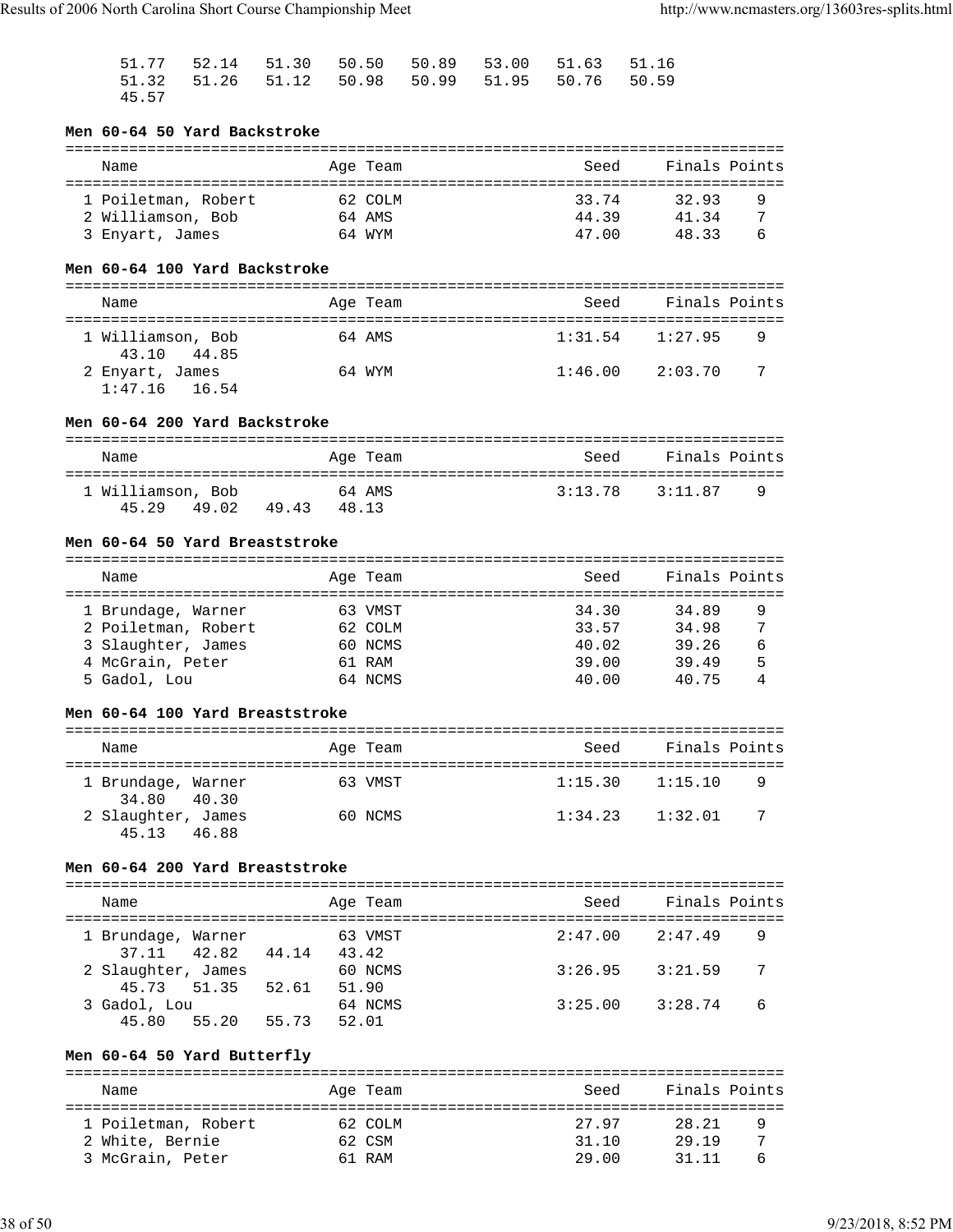| Men 60-64 100 Yard Butterfly                                       |                        |                  |  |         |                                                   |        |
|--------------------------------------------------------------------|------------------------|------------------|--|---------|---------------------------------------------------|--------|
| Name                                                               |                        | Age Team         |  | Seed    | Finals Points                                     |        |
| 1 Poiletman, Robert<br>29.32<br>32.13                              |                        | 62 COLM          |  | 1:00.01 | 1:01.45                                           | 9      |
| -- White, Bernie<br>35.66<br>37.61                                 |                        | 62 CSM           |  | 1:18.00 | DO                                                |        |
| Men 60-64 200 Yard Butterfly                                       |                        |                  |  |         |                                                   |        |
| Name                                                               |                        | Age Team         |  | Seed    | Finals Points                                     |        |
|                                                                    |                        |                  |  |         |                                                   |        |
| 1 Poiletman, Robert<br>36.92<br>31.79                              | 62 COLM<br>37.99 34.29 |                  |  |         | $2:16.77$ $2:20.99$                               | 9      |
| Men 60-64 100 Yard IM                                              |                        |                  |  |         |                                                   |        |
| Name                                                               |                        | Age Team         |  | Seed    | Finals Points                                     |        |
| 1 Brundage, Warner<br>32.89<br>36.48                               |                        | 63 VMST          |  | 1:09.60 | 1:09.37                                           | 9      |
| 2 McGrain, Peter<br>34.92<br>38.52                                 |                        | 61 RAM           |  | 1:18.00 | 1:13.44                                           | 7      |
| 3 Gadol, Lou<br>38.85<br>45.65                                     |                        | 64 NCMS          |  | 1:22.00 | 1:24.50                                           | 6      |
| 4 Williamson, Bob<br>40.53<br>46.83                                |                        | 64 AMS           |  | 1:29.14 | 1:27.36                                           | 5      |
| 5 Slaughter, James<br>44.35<br>43.32                               |                        | 60 NCMS          |  | 1:29.17 | 1:27.67                                           | 4      |
| 6 Enyart, James<br>49.47<br>54.54                                  |                        | 64 WYM           |  | 1:43.00 | 1:44.01                                           | 3      |
| Men 60-64 200 Yard IM                                              |                        |                  |  |         |                                                   |        |
| Name                                                               |                        | Age Team         |  | Seed    | Finals Points                                     |        |
| 1 Brundage, Warner<br>31.84                                        | 42.37 42.72 34.92      | 63 VMST          |  | 2:32.80 | 2:31.85                                           | 9      |
| Men 60-64 400 Yard IM                                              |                        |                  |  |         |                                                   |        |
| Name                                                               |                        | Age Team         |  | Seed    | Finals Points                                     |        |
|                                                                    | 63 VMST                |                  |  | 5:39.80 | 5:37.03                                           | 9      |
| 1 Brundage, Warner<br>44.75 45.71 44.35 45.55 46.56 37.43<br>35.07 |                        |                  |  |         | 37.61                                             |        |
| Men 65-69 50 Yard Freestyle                                        |                        |                  |  |         |                                                   |        |
| Name                                                               |                        | Age Team         |  | Seed    | Finals Points                                     |        |
| 1 Clark, Jerry<br>2 Weiss, Edward                                  |                        | 68 CSM<br>65 AMS |  | 28.00   | 27.49<br>35.19 34.81                              | 9<br>7 |
| Men 65-69 100 Yard Freestyle                                       |                        |                  |  |         |                                                   |        |
| Name                                                               |                        | Age Team         |  | Seed    | ================================<br>Finals Points |        |
| 1 Clark, Jerry<br>29.19<br>30.65                                   |                        | 68 CSM           |  | 1:02.00 | 59.84                                             | 9      |
| 2 Weiss, Edward<br>41.46<br>44.90                                  |                        | 65 AMS           |  |         | $1:32.60$ $1:26.36$                               | 7      |

**Men 65-69 200 Yard Freestyle**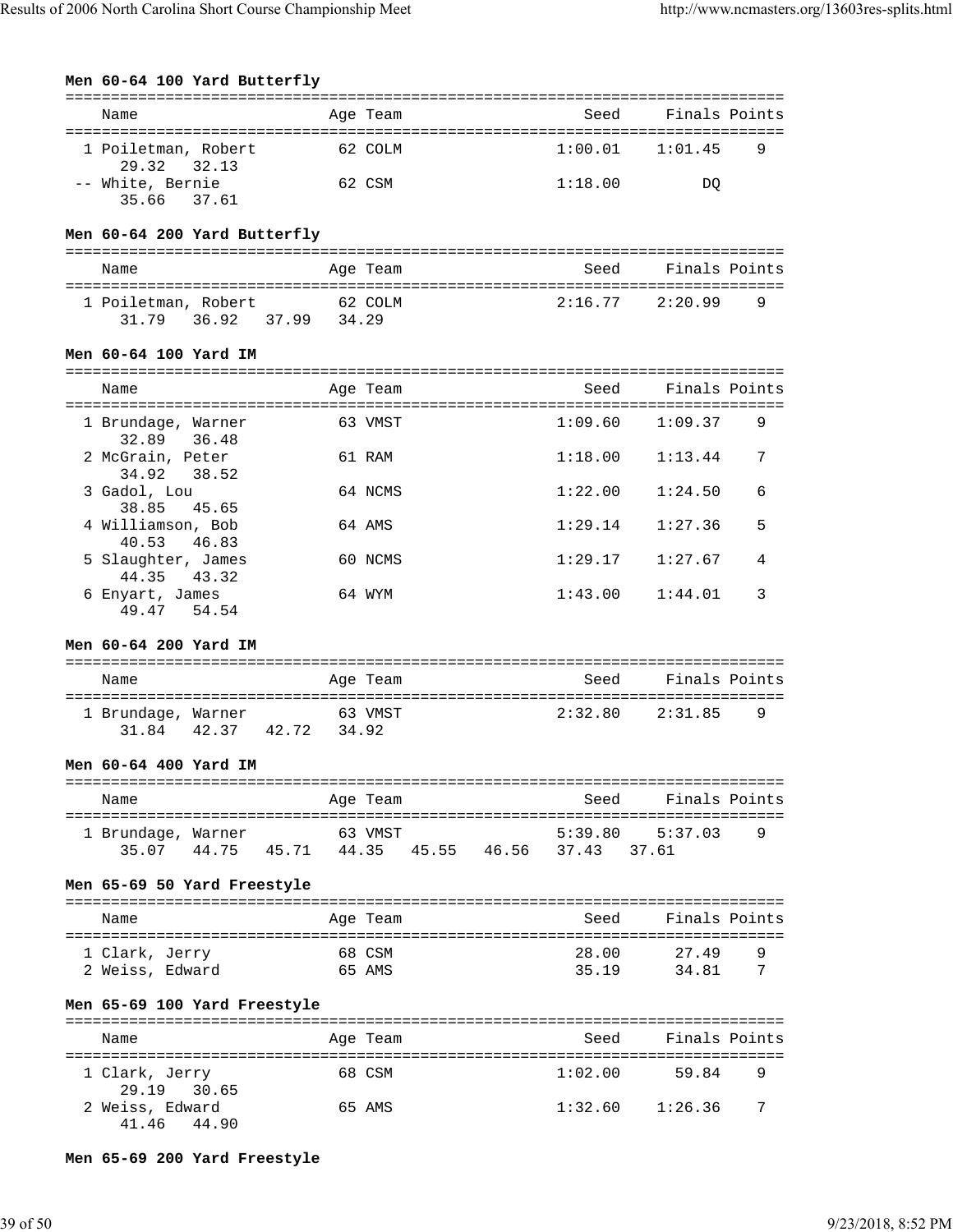| Name                               |                         |         | Age Team |  | Seed                                                 | Finals Points       |   |
|------------------------------------|-------------------------|---------|----------|--|------------------------------------------------------|---------------------|---|
|                                    |                         |         |          |  |                                                      |                     |   |
| 1 Clark, Jerry                     |                         |         | 68 CSM   |  | 2:19.00                                              | 2:13.09             | 9 |
|                                    | 30.27 33.76 34.55 34.51 |         |          |  |                                                      |                     |   |
| 2 Macartney, Norman                |                         |         | 67 SCMM  |  |                                                      | NT 3:34.51          | 7 |
| 45.45                              |                         |         | 54.35    |  |                                                      |                     |   |
| Men 65-69 500 Yard Freestyle       |                         |         |          |  |                                                      |                     |   |
|                                    |                         |         |          |  |                                                      |                     |   |
| Name                               |                         |         | Age Team |  | Seed                                                 | Finals Points       |   |
|                                    |                         |         |          |  |                                                      |                     |   |
| 1 Clark, Jerry<br>36.57            |                         | 68 CSM  |          |  | 6:35.00<br>39.10 39.41 39.99 40.31 39.49 39.08 39.62 | 6:29.19             | 9 |
| 38.38                              | 37.24                   |         |          |  |                                                      |                     |   |
| 2 Macartney, Norman 67 SCMM        |                         |         |          |  |                                                      | $8:25.39$ $8:48.86$ | 7 |
|                                    |                         |         |          |  | 48.04 55.27 55.59 54.12 53.56 53.91 53.34 52.78      |                     |   |
| 53.28 48.97                        |                         |         |          |  |                                                      |                     |   |
| Men 65-69 1000 Yard Freestyle      |                         |         |          |  |                                                      |                     |   |
|                                    |                         |         |          |  |                                                      |                     |   |
| Name                               |                         |         | Age Team |  | Seed                                                 | Finals Points       |   |
|                                    |                         |         |          |  |                                                      |                     |   |
| 1 Clark, Jerry                     |                         |         | 68 CSM   |  | 13:55.00                                             | 13:51.00            | 9 |
|                                    |                         |         |          |  | 38.68 42.09 43.16 42.41 43.23 42.28 40.98 41.81      |                     |   |
|                                    |                         |         |          |  | 41.61 41.54 42.55 42.21 41.97 41.48 41.40            | 41.60               |   |
|                                    | 41.11 41.44 40.34 39.11 |         |          |  |                                                      |                     |   |
| Men 65-69 50 Yard Backstroke       |                         |         |          |  |                                                      |                     |   |
| Name                               |                         |         | Age Team |  | Seed                                                 | Finals Points       |   |
|                                    |                         |         |          |  |                                                      |                     |   |
| 1 Pinkerton, Rolffs 67 NCMS        |                         |         |          |  | 37.10                                                | 35.89               | 9 |
| Men 65-69 200 Yard Backstroke      |                         |         |          |  |                                                      |                     |   |
| Name                               |                         |         | Age Team |  | Seed                                                 | Finals Points       |   |
|                                    |                         |         |          |  |                                                      |                     |   |
| 1 Pinkerton, Rolffs                |                         | 67 NCMS |          |  | 3:06.80                                              | 3:01.76             | 9 |
|                                    |                         | 44.78   |          |  |                                                      |                     |   |
| Men 65-69 50 Yard Breaststroke     |                         |         |          |  |                                                      |                     |   |
| Name                               |                         |         |          |  |                                                      |                     |   |
|                                    |                         |         |          |  |                                                      |                     |   |
|                                    |                         |         | Age Team |  | Seed                                                 | Finals Points       |   |
| 1 Clark, Jerry                     |                         |         | 68 CSM   |  | 37.00                                                | 39.20               | 9 |
| 2 Weiss, Edward                    |                         |         | 65 AMS   |  | 43.80                                                | 42.32               | 7 |
| 3 Macartney, Norman                |                         |         | 67 SCMM  |  | 46.38                                                | 46.47               | 6 |
| Men 65-69 100 Yard Breaststroke    |                         |         |          |  |                                                      |                     |   |
| Name                               |                         |         | Age Team |  | Seed                                                 | Finals Points       |   |
| 1 Weiss, Edward                    |                         |         | 65 AMS   |  | 1:40.73                                              | 1:35.71             | 9 |
| 43.64                              | 52.07                   |         |          |  |                                                      |                     |   |
| 2 Macartney, Norman<br>48.45 56.98 |                         | 67 SCMM |          |  | 1:40.43                                              | 1:45.43             | 7 |
| Men 65-69 200 Yard Breaststroke    |                         |         |          |  |                                                      |                     |   |
|                                    |                         |         |          |  |                                                      |                     |   |
| Name                               |                         |         | Age Team |  | Seed                                                 | Finals Points       |   |
| 1 Weiss, Edward                    |                         |         | 65 AMS   |  | 3:50.17                                              | 3:39.23             | 9 |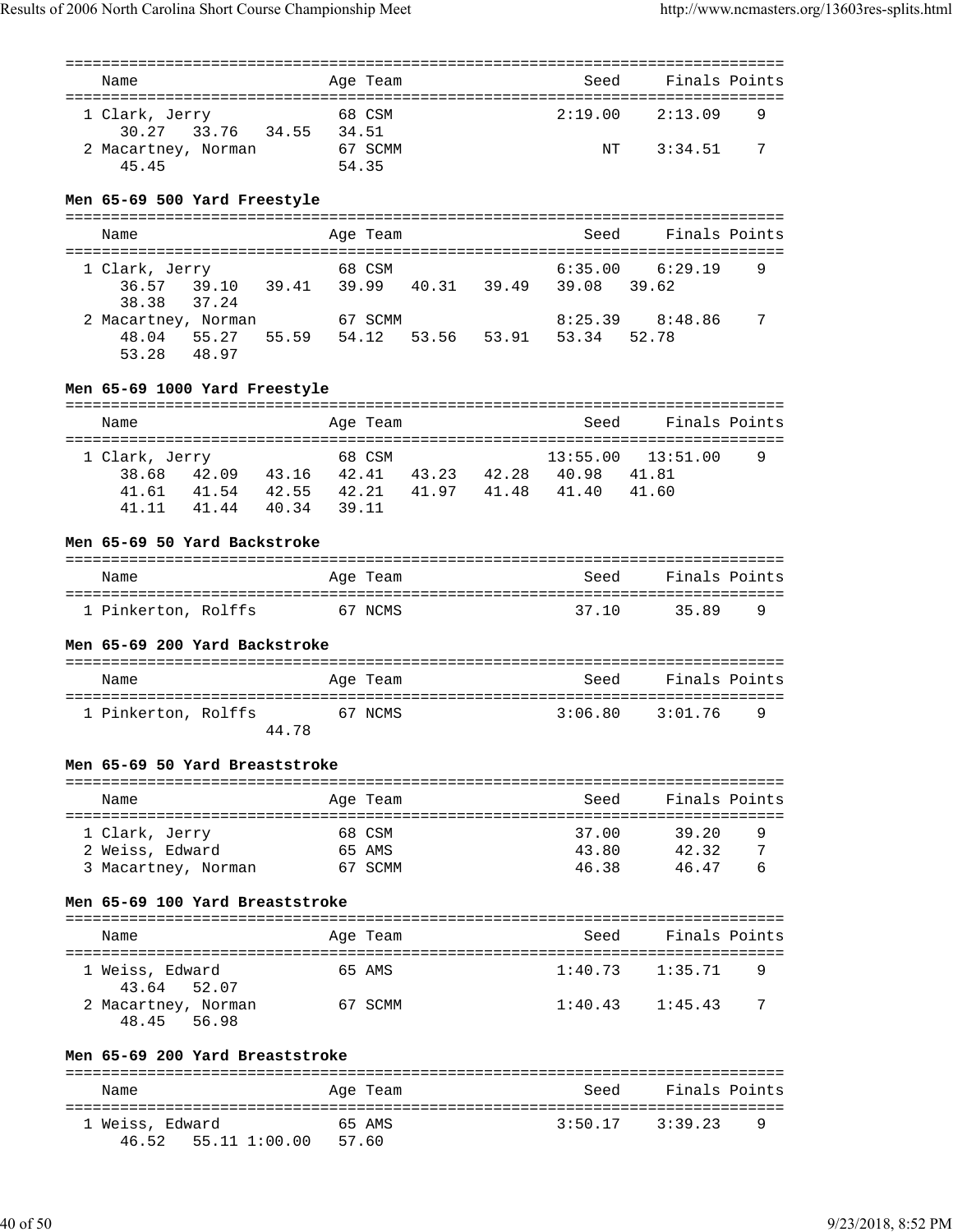#### **Men 65-69 50 Yard Butterfly**

| Name                                                 |       | Age Team |                 | Seed    | Finals Points       |   |
|------------------------------------------------------|-------|----------|-----------------|---------|---------------------|---|
|                                                      |       |          |                 |         |                     |   |
| 1 Kitchell, Dick                                     |       | 65 NCMS  |                 | 30.00   | 31.01               | 9 |
| 2 Macartney, Norman 67 SCMM                          |       |          |                 | 47.34   | 49.64               | 7 |
|                                                      |       |          |                 |         |                     |   |
| Men 65-69 100 Yard Butterfly                         |       |          |                 |         |                     |   |
| Name                                                 |       | Age Team |                 | Seed    | Finals Points       |   |
|                                                      |       |          |                 |         |                     |   |
| 1 Kitchell, Dick                                     |       | 65 NCMS  |                 | 1:06.00 | 1:06.67             | 9 |
| 32.34 34.33                                          |       |          |                 |         |                     |   |
| 2 Macartney, Norman                                  |       | 67 SCMM  |                 |         | $1:53.85$ $1:53.74$ | 7 |
| 51.84 1:01.90                                        |       |          |                 |         |                     |   |
|                                                      |       |          |                 |         |                     |   |
| Men 65-69 200 Yard Butterfly                         |       |          |                 |         |                     |   |
|                                                      |       |          |                 |         |                     |   |
| Name                                                 |       | Age Team |                 | Seed    | Finals Points       |   |
|                                                      |       |          |                 |         |                     |   |
| 1 Kitchell, Dick                                     |       | 65 NCMS  |                 |         | $2:30.00$ $2:33.81$ | 9 |
| 35.04 38.68 41.09 39.00                              |       |          |                 |         |                     |   |
| 2 Macartney, Norman 67 SCMM                          |       |          |                 |         | $4:48.27$ $4:45.87$ | 7 |
| 59.19 1:15.72 1:16.35 1:14.61                        |       |          |                 |         |                     |   |
| Men 65-69 100 Yard IM                                |       |          |                 |         |                     |   |
|                                                      |       |          |                 |         |                     |   |
| Name                                                 |       | Age Team |                 | Seed    | Finals Points       |   |
|                                                      |       |          |                 |         |                     |   |
| 67 SCMM<br>1 Macartney, Norman                       |       |          |                 |         | $1:42.11$ $1:44.19$ | 9 |
| 48.00 56.19                                          |       |          |                 |         |                     |   |
| Men 65-69 200 Yard IM                                |       |          |                 |         |                     |   |
|                                                      |       |          |                 |         |                     |   |
| Name                                                 |       | Age Team |                 | Seed    | Finals Points       |   |
|                                                      |       |          |                 |         |                     |   |
| 1 Macartney, Norman                                  |       |          |                 | 3:45.49 | 3:48.74             | 9 |
| cartney, Norman 67 SCMM<br>51.09 57.36 1:04.41 55.88 |       |          |                 |         |                     |   |
|                                                      |       |          |                 |         |                     |   |
| Men 65-69 400 Yard IM                                |       |          |                 |         |                     |   |
| ==============================                       |       |          |                 |         |                     |   |
| Name                                                 |       | Age Team |                 | Seed    | Finals Points       |   |
|                                                      |       | 65 NCMS  |                 | 6:10.00 | 5:55.25             | 9 |
| 1 Kitchell, Dick<br>39.85<br>35.02<br>47.37          | 47.00 |          | 50.58 52.72     | 41.84   | 40.87               |   |
| 2 Macartney, Norman                                  |       | 67 SCMM  |                 | 8:07.83 | 8:40.56             | 7 |
| 58.17 1:14.90 2:08.78 1:13.91 1:11.21 1:54.28        |       |          |                 |         |                     |   |
|                                                      |       |          |                 |         |                     |   |
| Men 70-74 50 Yard Freestyle                          |       |          |                 |         |                     |   |
|                                                      |       |          |                 |         |                     |   |
| Name                                                 |       | Age Team |                 | Seed    | Finals Points       |   |
|                                                      |       |          |                 |         |                     |   |
| 1 Mitchell, Clarke                                   |       | 73 AMS   |                 | 29.80   | 28.18               | 9 |
| Men 70-74 200 Yard Freestyle                         |       |          |                 |         |                     |   |
|                                                      |       |          |                 |         |                     |   |
| Name                                                 |       | Age Team |                 | Seed    | Finals Points       |   |
|                                                      |       |          | =============== |         | =========           |   |
| 1 Marsil, John                                       |       | 74 RAM   |                 | 3:30.00 | 3:22.46             | 9 |
| 50.49<br>53.41 54.31<br>44.25                        |       |          |                 |         |                     |   |
|                                                      |       |          |                 |         |                     |   |
| Men 70-74 50 Yard Backstroke                         |       |          |                 |         |                     |   |
| Name                                                 |       | Age Team |                 | Seed    | Finals Points       |   |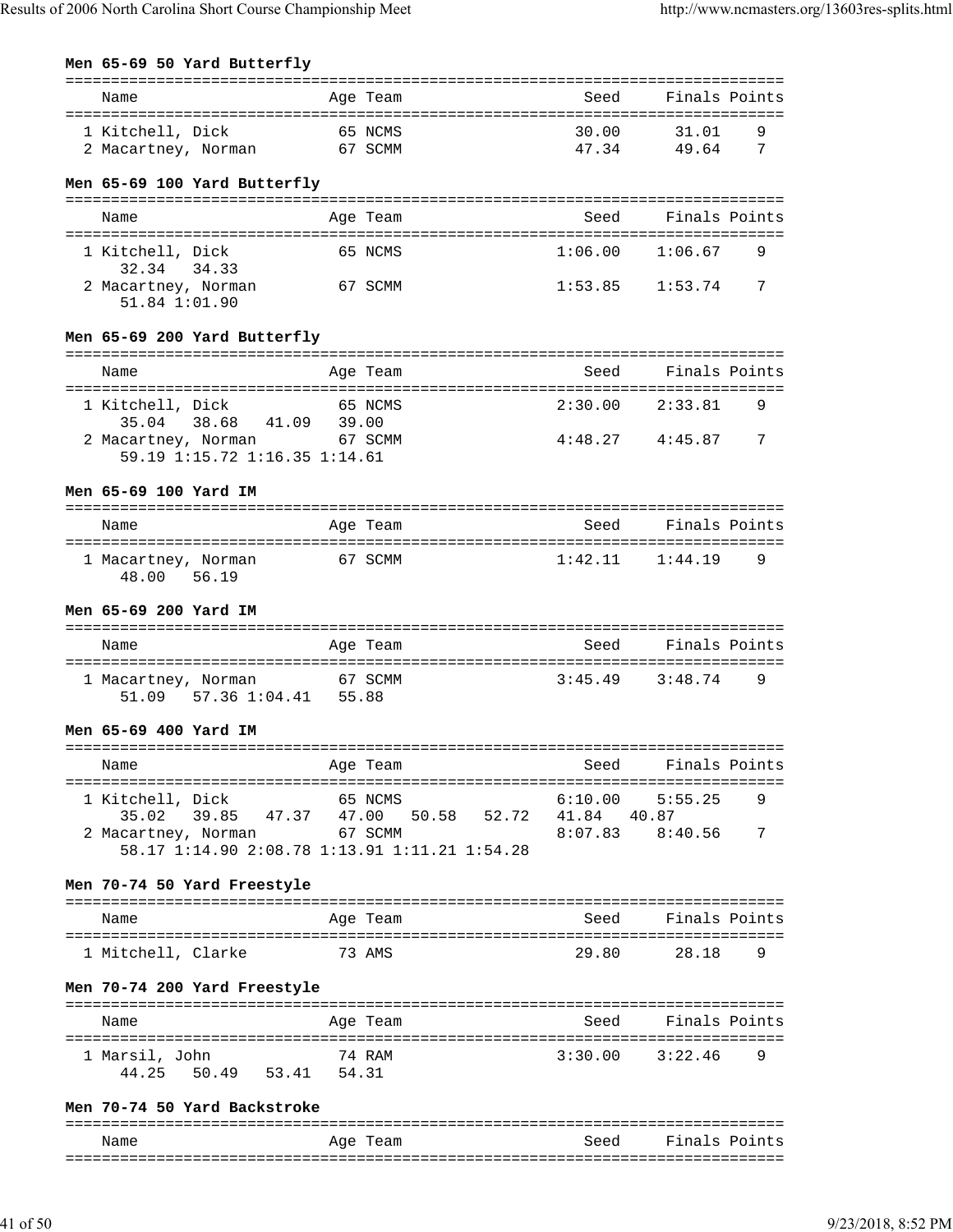| 1 Mitchell, Clarke<br>2 Anderson, Graham       |        | 73 AMS<br>74 Unattached | 34.40<br>NΤ         | 9<br>32.96<br>45.55<br>7 |
|------------------------------------------------|--------|-------------------------|---------------------|--------------------------|
| Men 70-74 200 Yard Backstroke                  |        |                         |                     |                          |
| Name                                           |        | Age Team                | Seed                | Finals Points            |
| 1 Dunlap, Marion<br>41.79  45.14  47.25  45.51 |        | 72 Unattached           | 3:05.00             | 2:59.69<br>9             |
| -- Marsil, John<br>58.88 2:00.16<br>53.25      |        | 74 RAM                  | 4:02.00             | DO.                      |
| Men 70-74 50 Yard Breaststroke                 |        |                         |                     |                          |
| Name                                           |        | Age Team                | Seed                | Finals Points            |
| 1 Mitchell, Clarke                             | 73 AMS |                         | 46.00               | 38.57<br>9               |
| 2 Huson, John                                  |        | 71 HARY                 | 45.00               | 7<br>47.10               |
| -- Anderson, Graham                            |        | 74 Unattached           | ΝT                  | DQ                       |
|                                                |        |                         |                     |                          |
| Men 70-74 100 Yard Breaststroke                |        |                         |                     |                          |
| Name                                           |        | Age Team                | Seed                | Finals Points            |
| 1 Huson, John                                  |        | 71 HARY                 | $1:45.00$ $1:43.76$ | 9                        |
| 55.17<br>48.59                                 |        |                         |                     |                          |
| Men 70-74 200 Yard Breaststroke                |        |                         |                     |                          |
| Name                                           |        | Age Team                | Seed                | Finals Points            |
| 1 Huson, John<br>53.18 1:03.60 1:06.41 1:01.43 |        | 71 HARY                 | $4:00.00$ $4:04.62$ | 9                        |
| Men 70-74 50 Yard Butterfly                    |        |                         |                     |                          |
| Name                                           |        | Age Team                | Seed                | Finals Points            |
| 1 Mitchell, Clarke                             |        | 73 AMS                  | 33.20               | 9<br>31.86               |
| Men 70-74 100 Yard Butterfly                   |        |                         |                     |                          |
| Name                                           |        | Age Team                |                     | Seed Finals Points       |
|                                                |        | 71 HARY                 | 1:45.00             | 9<br>1:50.87             |
| 1 Huson, John<br>50.26 1:00.61                 |        |                         |                     |                          |
| Men 70-74 100 Yard IM                          |        |                         |                     |                          |
| Name                                           |        | Age Team                | Seed                | Finals Points            |
| 1 Huson, John                                  |        | 71 HARY                 | 1:38.00             | 1:41.12<br>9             |
| 48.63 52.49                                    |        |                         |                     |                          |
| Men 70-74 200 Yard IM                          |        |                         |                     |                          |
| Name                                           |        | Age Team                | Seed                | Finals Points            |
| 1 Huson, John<br>58.07 1:04.42<br>51.93        | 52.94  | 71 HARY                 | 3:45.00             | 3:47.36<br>9             |
| Men 75-79 50 Yard Freestyle                    |        |                         |                     |                          |
| Name                                           |        | Age Team                | Seed                | Finals Points            |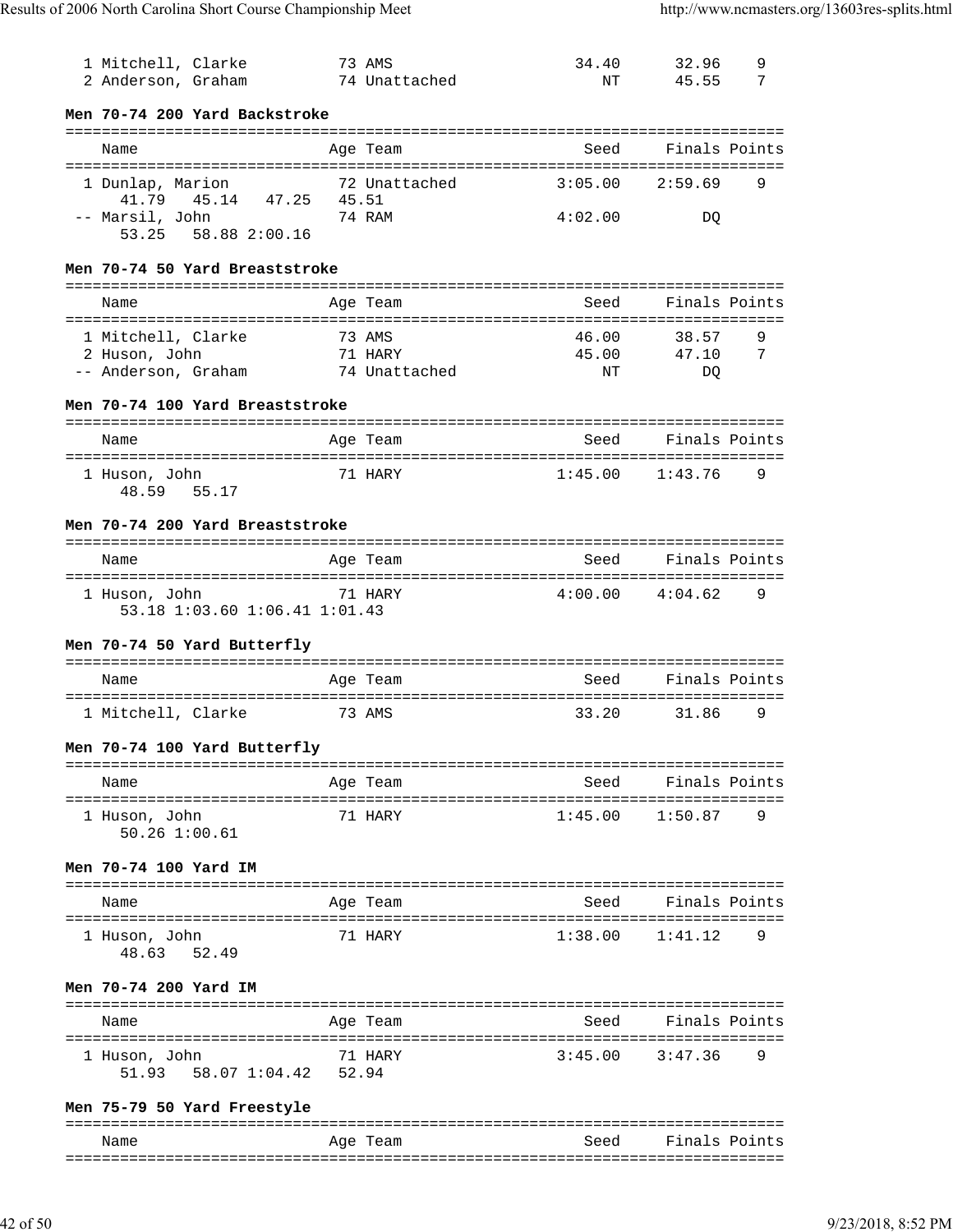| 1 Kortheuer, John<br>2 Webber, Dick                                                                       |        | 75 MAC<br>76 RAM       | 31.00<br>31.90        | 29.63<br>31.06 | 9<br>7 |
|-----------------------------------------------------------------------------------------------------------|--------|------------------------|-----------------------|----------------|--------|
| Men 75-79 100 Yard Freestyle                                                                              |        |                        |                       |                |        |
| Name                                                                                                      |        | Age Team               | Seed                  | Finals Points  |        |
| 1 Webber, Dick<br>33.28 38.16                                                                             |        | 76 RAM                 | 1:12.90               | 1:11.44        | 9      |
| Men 75-79 50 Yard Breaststroke                                                                            |        |                        |                       |                |        |
| Name                                                                                                      |        | Age Team               | Seed                  | Finals Points  |        |
| 1 Kortheuer, John                                                                                         |        | 75 MAC                 | 35.85                 | 35.64          | 9      |
| Men 75-79 100 Yard Breaststroke                                                                           |        |                        |                       |                |        |
| Name                                                                                                      |        | Age Team               | Seed                  | Finals Points  |        |
| 1 Kortheuer, John<br>38.25 44.39                                                                          |        | 75 MAC                 | 1:22.18               | 1:22.64        | 9      |
| Men 75-79 50 Yard Butterfly                                                                               |        |                        |                       |                |        |
| Name                                                                                                      |        | Age Team               | Seed                  | Finals Points  |        |
| 1 Webber, Dick                                                                                            |        | 76 RAM                 | 38.90                 | 37.50          | 9      |
| Men 75-79 100 Yard IM                                                                                     |        |                        |                       |                |        |
| Name                                                                                                      |        | Age Team               | Seed                  | Finals Points  |        |
| 1 Kortheuer, John<br>40.53<br>38.22                                                                       |        | 75 MAC                 | $1:18.00$ $1:18.75$   |                | 9      |
| Men 75-79 200 Yard IM                                                                                     |        |                        |                       |                |        |
| Name                                                                                                      |        | Age Team               | Seed                  | Finals Points  |        |
| 1 Webber, Dick<br>42.06 1:04.68 1:02.12 43.44                                                             |        | 76 RAM 3:39.00 3:32.30 |                       |                | q      |
| Men 80-84 50 Yard Freestyle                                                                               |        |                        |                       |                |        |
| Name                                                                                                      |        | Age Team               | Seed Finals Points    |                |        |
| 1 Scherbarth, Jim<br>82 RAM                                                                               |        |                        | 45.80                 | 44.05          | 9      |
| Men 80-84 500 Yard Freestyle                                                                              |        |                        |                       |                |        |
| Name                                                                                                      |        | Age Team               | Seed                  | Finals Points  |        |
| 1 Scherbarth, Jim<br>56.50 1:13.13 1:29.25 1:19.70 1:22.88 1:23.13 1:20.83 1:21.01<br>$1:21.22$ $1:08.38$ | 82 RAM |                        | $13:06.32$ $12:56.03$ |                | 9      |
| Men 80-84 50 Yard Backstroke                                                                              |        |                        |                       |                |        |
| Name                                                                                                      |        | Age Team               | Seed                  | Finals Points  |        |
|                                                                                                           |        |                        |                       |                |        |

#### **Men 80-84 100 Yard Backstroke**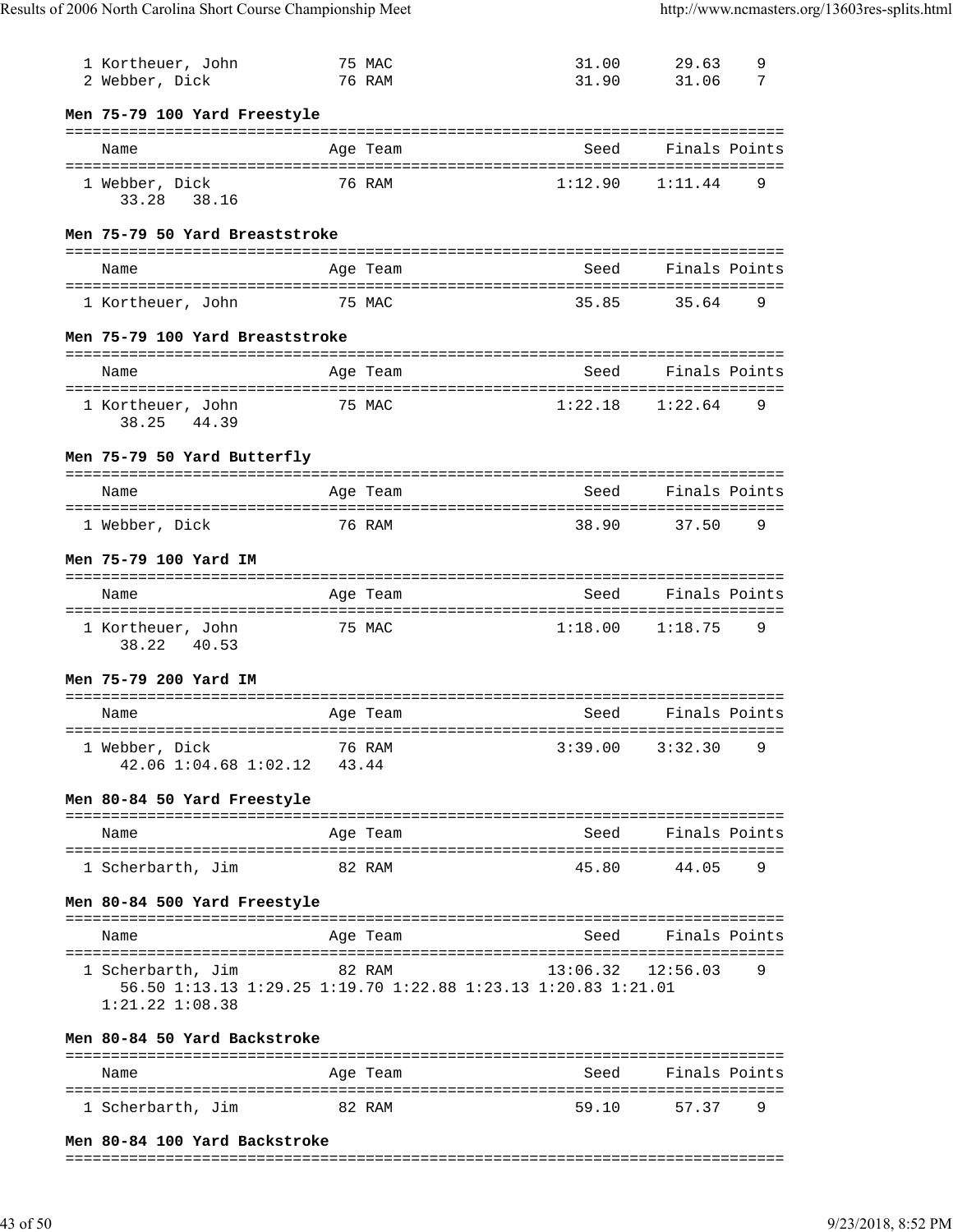| Name                                                     |       | Age Team | Seed                                                      | Finals Points |    |
|----------------------------------------------------------|-------|----------|-----------------------------------------------------------|---------------|----|
| 1 Scherbarth, Jim<br>$1:09.81$ $1:14.62$                 |       | 82 RAM   | 2:21.59                                                   | 2:24.43       | 9  |
| Men 80-84 200 Yard Backstroke                            |       |          |                                                           |               |    |
| Name                                                     |       | Age Team | Seed                                                      | Finals Points |    |
| 1 Scherbarth, Jim                                        |       | 82 RAM   | 5:07.00                                                   | 5:04.28       | 9  |
| $1:06.54$ $1:18.82$ $2:38.92$                            |       |          |                                                           |               |    |
| Men 80-84 100 Yard IM                                    |       |          |                                                           |               |    |
| Name                                                     |       | Age Team | Seed                                                      | Finals Points |    |
| 1 Scherbarth, Jim                                        |       | 82 RAM   | 2:33.13                                                   | 2:34.20       | 9  |
| $1:15.90$ $1:18.30$                                      |       |          |                                                           |               |    |
| Men 85-89 50 Yard Backstroke                             |       |          |                                                           |               |    |
| Name                                                     |       | Age Team | Seed                                                      | Finals Points |    |
| 1 Holdrege, Fred                                         |       | 88 RAM   | 58.21                                                     | 57.86         | 9  |
| Men 85-89 100 Yard Backstroke                            |       |          |                                                           |               |    |
| Name                                                     |       | Age Team | Seed                                                      | Finals Points |    |
| 1 Holdrege, Fred                                         |       | 88 RAM   | 2:13.59                                                   | 2:09.55       | 9  |
| Men 85-89 200 Yard Backstroke                            |       |          |                                                           |               |    |
|                                                          |       |          |                                                           |               |    |
| Name<br>======================================           |       | Age Team | Seed                                                      | Finals Points |    |
| 1 Holdrege, Fred<br>2:27.33                              |       | 88 RAM   | 4:50.36                                                   | 4:41.68       | 9  |
|                                                          |       |          |                                                           |               |    |
| Women 18+ 400 Yard Freestyle Relay                       |       |          |                                                           |               |    |
| Team                                                     |       |          | seed                                                      | Finals Points |    |
| 1 Ashville Masters Swimming 'A'                          |       |          | NΤ                                                        | 4:42.82       | 18 |
| 1) Kulakova, Svitlana W23<br>3) Kramer, Adrienne W40     |       |          | 2) Walker, Abby W30<br>4) Cook, Nicole W34                |               |    |
| 28.97 1:01.44                                            | 37.30 | 58.53    | 15.82                                                     |               |    |
| Women 18+ 200 Yard Medley Relay                          |       |          |                                                           |               |    |
| Team                                                     |       |          | Seed                                                      | Finals Points |    |
| 1 Ashville Masters Swimming                              |       | 'A'      | NΤ                                                        | 2:16.95       | 18 |
| 1) Kramer, Adrienne W40                                  |       |          | 2) Kulakova, Svitlana W23                                 |               |    |
| 3) Cook, Nicole W34<br>33.81                             |       | 30.19    | 4) Walker, Abby W30                                       |               |    |
| 38.39<br>34.56                                           |       |          |                                                           |               |    |
| Women 25+ 200 Yard Freestyle Relay                       |       |          |                                                           |               |    |
| Team                                                     |       |          | Seed                                                      | Finals Points |    |
| 1 Raleigh Area Masters 'A'                               |       |          | NΤ                                                        | 1:59.44       | 18 |
| 1) Errington Oversmith, Amy W34<br>3) Inscore, Staci W34 |       |          | 2) Massengale, Susan W52<br>4) Brelsford-Namey, Emily W29 |               |    |
| 36.97<br>27.88<br>28.20                                  |       | 26.39    |                                                           |               |    |
| 2 Durham Aquatic Masters                                 | 'A'   |          | NΤ                                                        | 2:03.75       | 14 |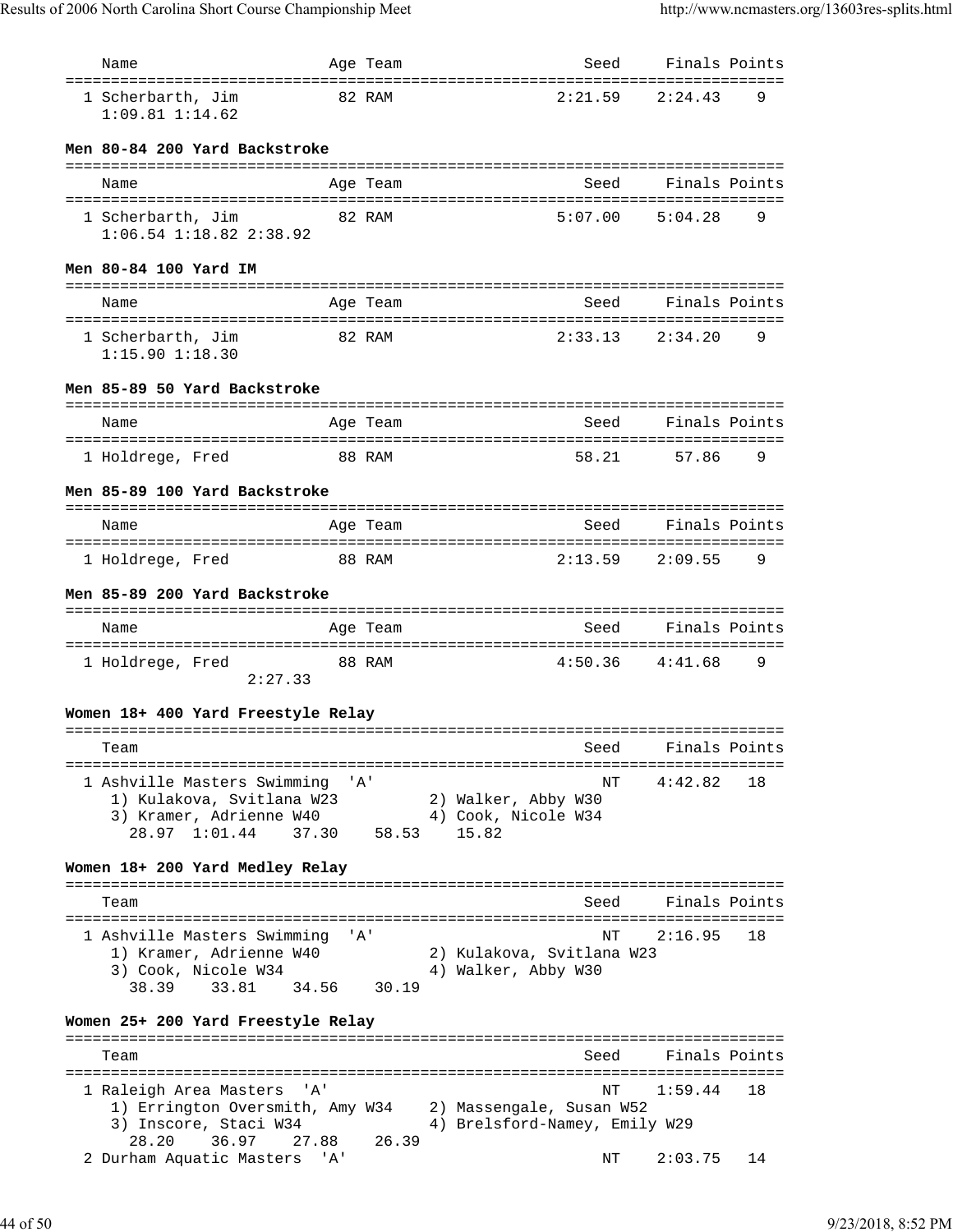1) Kralik, Melissa W32 2) Montieth, Kate W28 3) Newton, Danielle W27 4) Baker, Brooke W25 31.52 33.01 31.43 27.79 3 Ashville Masters Swimming 'A' NT 2:05.48 12 1) Walker, Abby W30 2) Schindler Speight, Peggy W45 3) Hart, Janet W46  $\hskip1cm 4)$  Cook, Nicole W34 30.88 29.30 32.78 32.52 **Women 25+ 400 Yard Freestyle Relay** =============================================================================== Seed Finals Points =============================================================================== 1 Durham Aquatic Masters 'A' 1) Newton, Danielle W27 2) Kralik, Melissa W32 3) Franklin, Dawn W37 4) Montieth, Kate W28 37.95 1:18.90 36.04 1:15.06 35.16 1:12.73 32.01 1:06.87 2 Tar Heel Aquatic Team 'A' 1) Robinson, Robin W49 2) Satter, Jane W49 3) Stetson, Margaret W54 4) Nagle, Cynthia W27 34.17 1:12.21 37.78 1:17.06 37.38 1:21.81 32.05 1:08.56 **Women 25+ 200 Yard Medley Relay** =============================================================================== Team Seed Finals Points =============================================================================== 1 Raleigh Area Masters 'B' NT 1:56.16 18 1) Braun, Erika W34 2) Brelsford-Namey, Emily W29 3) Inscore, Staci W34 4) Johnson, Shandra W27 29.38 31.19 30.31 25.28 2 Durham Aquatic Masters 'A' NT 2:14.97 14 1) Baker, Brooke W25 2) Fritchie, Karen W28 3) Montieth, Kate W28 4) Newton, Danielle W27 32.56 34.64 37.99 29.78 3 Raleigh Area Masters 'A' NT 2:24.38 12 1) Errington Oversmith, Amy W34 2) Hawley, Kate W25 3) Springer, Margie W45 4) Green, Dana W37 38.62 40.96 15.65 49.15 **Women 35+ 200 Yard Freestyle Relay** =============================================================================== Team Seed Finals Points =============================================================================== 1 North Carolina Masters Swimmin 'A' NT 1:46.74 18 26.64 26.02 27.63 26.45 2 Tar Heel Aquatic Team 'A' NT 2:21.73 14 1) Robinson, Robin W49 2) Satter, Jane W49 3) Scheible, Carol W43 4) Stetson, Margaret W54 30.83 35.39 39.16 36.35 **Women 35+ 200 Yard Medley Relay** =============================================================================== Team Seed Finals Points =============================================================================== 1 North Carolina Masters Swimmin 'A' NT 1:58.00 18 29.07 33.82 28.52 26.59 **Women 45+ 200 Yard Medley Relay** =============================================================================== Seed Finals Points =============================================================================== 1 Ashville Masters Swimming 'B'<br>1) Rogers, Jennie W53 1) Rogers, Jennie W53 2) Hart, Janet W46 3) Schindler Speight, Peggy W45 4) Williams, Catherine W51 40.66 42.66 33.60 39.81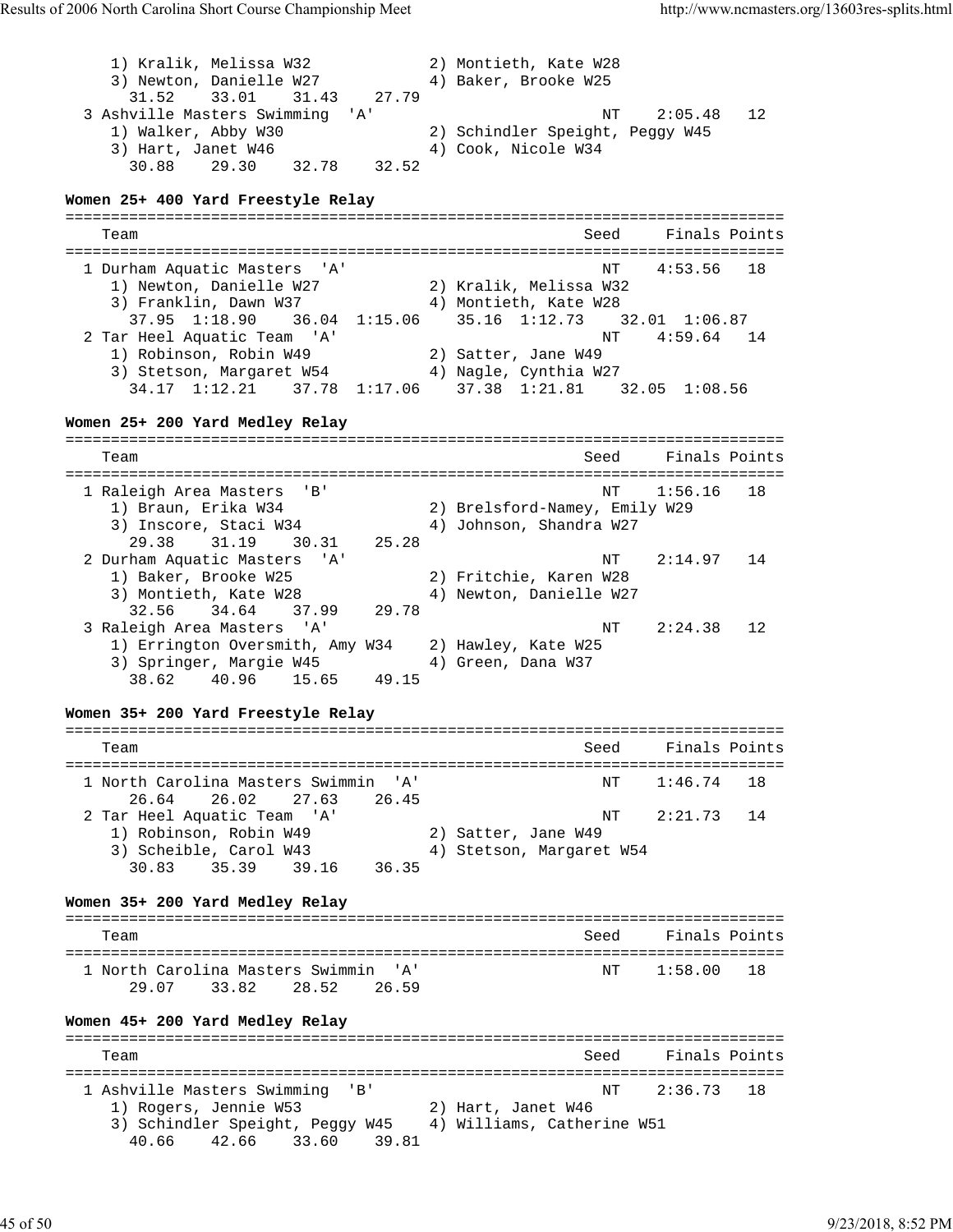**Men 18+ 200 Yard Freestyle Relay**

| Team                                                                                                                                                                                                                 |                        | Seed                                                                                                                                                  | Finals Points                                          |          |
|----------------------------------------------------------------------------------------------------------------------------------------------------------------------------------------------------------------------|------------------------|-------------------------------------------------------------------------------------------------------------------------------------------------------|--------------------------------------------------------|----------|
| 1 Ashville Masters Swimming 'A'<br>1) Kulakov, Taras M19<br>3) Walker, Samuel M30<br>25.39 23.41 23.11<br>23.95                                                                                                      |                        | ΝT<br>2) Johnson, Patrick M26<br>4) Lechner, Chris M45                                                                                                | 1:35.86                                                | 18       |
| Men 18+ 400 Yard Freestyle Relay                                                                                                                                                                                     |                        |                                                                                                                                                       |                                                        |          |
| Team                                                                                                                                                                                                                 |                        | Seed                                                                                                                                                  | Finals Points                                          |          |
| 1 Ashville Masters Swimming 'B'<br>1) Kulakov, Taras M19<br>3) Lechner, Chris M45<br>29.70 1:02.49 29.06 59.44 30.23 1:04.96 29.19 1:00.75<br>Men 18+ 200 Yard Medley Relay                                          |                        | NΤ<br>2) Bowser, Walt M45<br>4) Walker, Samuel M30                                                                                                    | 4:07.64                                                | 18       |
|                                                                                                                                                                                                                      |                        |                                                                                                                                                       |                                                        |          |
| Team                                                                                                                                                                                                                 |                        | Seed                                                                                                                                                  | Finals Points                                          |          |
| 1 Ashville Masters Swimming 'A'<br>1) Kulakov, Taras M19<br>3) Lechner, Chris M45<br>27.37 28.43<br>25.61                                                                                                            | 23.63                  | ΝT<br>2) Walker, Samuel M30<br>4) Cook, Mathew M36                                                                                                    | 1:45.04                                                | 18       |
| Men 25+ 200 Yard Freestyle Relay                                                                                                                                                                                     |                        |                                                                                                                                                       |                                                        |          |
| Team                                                                                                                                                                                                                 |                        | Seed                                                                                                                                                  | Finals Points                                          |          |
| 1 Durham Aquatic Masters 'A'<br>1) Tuermoes, Nicolai M35<br>3) Murphy, Jimmy M30<br>23.65<br>25.11<br>26.06                                                                                                          | 22.32                  | ΝT<br>2) Parr, Derek M31<br>4) Nikander, Robert M29                                                                                                   | 1:37.14                                                | 18       |
| 2 Raleigh Area Masters 'A'<br>1) Aber, Dan M32<br>3) Su, Billy M32<br>25.58<br>27.23<br>26.85<br>3 Raleigh Area Masters 'C'                                                                                          | 26.18                  | ΝT<br>2) Blank, Jon M45<br>4) Haberman, Brandon M29<br>ΝT                                                                                             | 1:45.84<br>1:49.02                                     | 14<br>12 |
| 1) Chiswell, David M45<br>3) Allen, Scott M34<br>31.06<br>25.17<br>24.73<br>4 Durham Aquatic Masters<br>$'$ B $'$                                                                                                    | 28.06                  | 2) Lehman, Fritz M47<br>4) Mangrum, John M43<br>NΤ                                                                                                    | 1:59.73                                                | 10       |
| 1) McElwee, Matt M29<br>3) Stanley, Marshall M32<br>26.24<br>34.58<br>30.89                                                                                                                                          | 28.02                  | 2) Newton, Robert M35<br>4) Love, Robert M43                                                                                                          |                                                        |          |
| Men 25+ 400 Yard Freestyle Relay                                                                                                                                                                                     |                        |                                                                                                                                                       |                                                        |          |
| Team                                                                                                                                                                                                                 |                        | Seed                                                                                                                                                  | Finals Points                                          |          |
| 1 Durham Aquatic Masters<br>" A '<br>1) Tuermoes, Nicolai M35<br>3) Sevick, Chris M31<br>24.56<br>51.57<br>26.54<br>2 Durham Aquatic Masters<br>'B'<br>1) McElwee, Matt M29<br>3) Love, Robert M43<br>27.66<br>58.03 | 56.55<br>38.22 1:24.09 | NΤ<br>2) Parr, Derek M31<br>4) Nikander, Robert M29<br>27.62<br>58.20<br>NΤ<br>2) Newton, Robert M35<br>4) Murphy, Jimmy M30<br>$30.30 \quad 1:03.64$ | 3:38.85<br>24.61<br>52.53<br>4:25.63<br>27.77<br>59.87 | 18<br>14 |
| Men 25+ 200 Yard Medley Relay                                                                                                                                                                                        |                        |                                                                                                                                                       |                                                        |          |
| Team                                                                                                                                                                                                                 |                        | Seed                                                                                                                                                  | Finals Points                                          |          |
|                                                                                                                                                                                                                      |                        |                                                                                                                                                       |                                                        |          |
|                                                                                                                                                                                                                      |                        |                                                                                                                                                       |                                                        |          |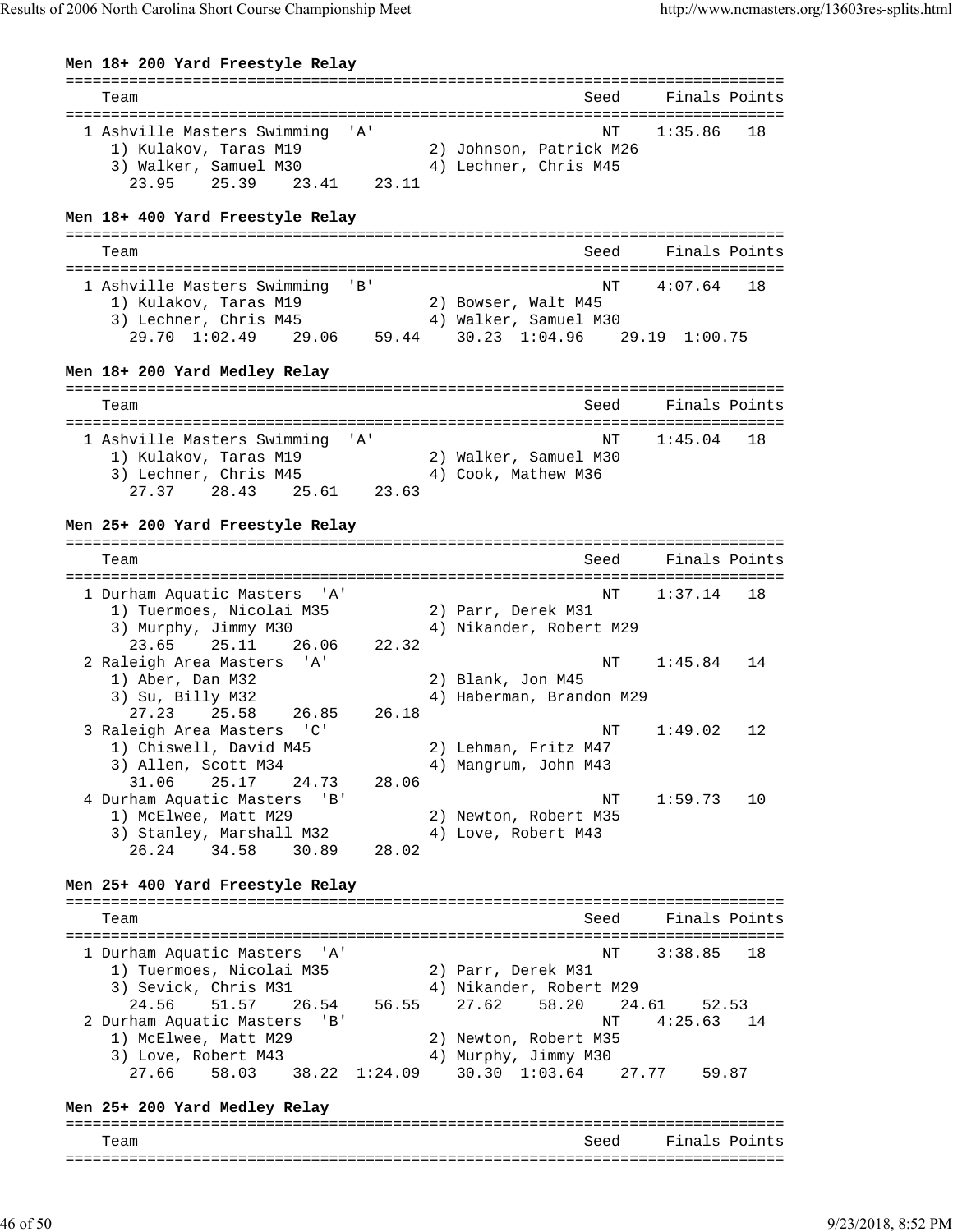1 Durham Aquatic Masters 'A' NT 1:48.83 18 1) Sevick, Chris M31 2) Parr, Derek M31 3) Tuermoes, Nicolai M35 4) Nikander, Robert M29 29.71 31.25 25.18 22.69 2 Raleigh Area Masters 'A' NT 1:55.86 14 1) Haberman, Brandon M29 2) Aber, Dan M32 3) Sacerio, Carlos M31 (4) Allen, Scott M34 32.51 32.14 25.88 25.33 3 Durham Aquatic Masters 'B' NT 2:16.17 12 1) Monast, Jonas M34 2) Stanley, Marshall M32 3) Murphy, Jimmy M30 4) Newton, Robert M35 30.55 40.24 29.81 35.57 -- Ashville Masters Swimming 'B' NT NT DQ 1) McNichols, Jim M45 2) Johnson, Patrick M26 3) Bowser, Walt M45 4) Weller, Jeffery M46 31.99 32.30 27.06 26.75 -- Raleigh Area Masters 'B' NT DQ 1) Mangrum, John M43 2) Roerden, Jeffery M44 3) Su, Billy M32 4) Chiswell, David M45 33.54 41.96 28.86 30.42 **Men 35+ 200 Yard Freestyle Relay** =============================================================================== Team Seed Finals Points =============================================================================== 1 Raleigh Area Masters 'B' NT 1:34.77 18 1) Goldman, Brian M41 2) Farrell, Andrew M35 3) Colvard, John M43 4) Stewart, Henry M42 24.08 22.74 24.87 23.08 2 Ashville Masters Swimming 'C' NT 1:44.69 14 1) Cook, Mathew M36 2) Adamson, Kevin M47 3) Hartley, Larry M46  $\hskip1cm 4$ ) Bowser, Walt M45 25.05 29.08 26.06 24.50 3 Tar Heel Aquatic Team 'A' NT 1:45.60 12 1) Klein, Jon M48 2) DeWitt, Martin M41 3) Fritsch, Dan M41 4) Singer, Gregory M55 25.16 24.89 25.38 30.17 **Men 35+ 400 Yard Freestyle Relay** =============================================================================== Team Seed Finals Points =============================================================================== 1 Tar Heel Aquatic Team 'A' NT 4:05.02 18 1) Klein, Jon M48 2) DeWitt, Martin M41 3) Fritsch, Dan M41 4) Singer, Gregory M55 27.35 57.94 29.04 1:00.44 28.01 56.15 33.76 1:10.49 2 Ashville Masters Swimming 'A' 1) Cook, Mathew M36 2) Hartley, Larry M46 3) Adamson, Kevin M47 4) Weller, Jeffery M46 29.64 1:01.28 30.33 1:01.62 33.08 1:10.25 30.41 1:03.97 **Men 35+ 200 Yard Medley Relay** =============================================================================== Team Seed Finals Points =============================================================================== 1 Raleigh Area Masters 'C' NT 1:44.17 18 1) Farrell, Andrew M35 2) Colvard, John M43 3) Stewart, Henry M42 4) Goldman, Brian M41 26.51 29.35 25.36 22.95 2 Tar Heel Aquatic Team 'B' NT 1:52.90 14 1) Fritsch, Dan M41 2) McGraw, Dennis M54 3) Fritsch, Dan M41 2) McGraw, Dennis M54<br>3) Van der Horst, Charles M54 4) Slocum, Christopher M40 27.56 32.30 27.44 25.60 3 Ashville Masters Swimming 'C' NT 2:22.61 12 1) Mitchell, Clarke M73 2) Weiss, Edward M65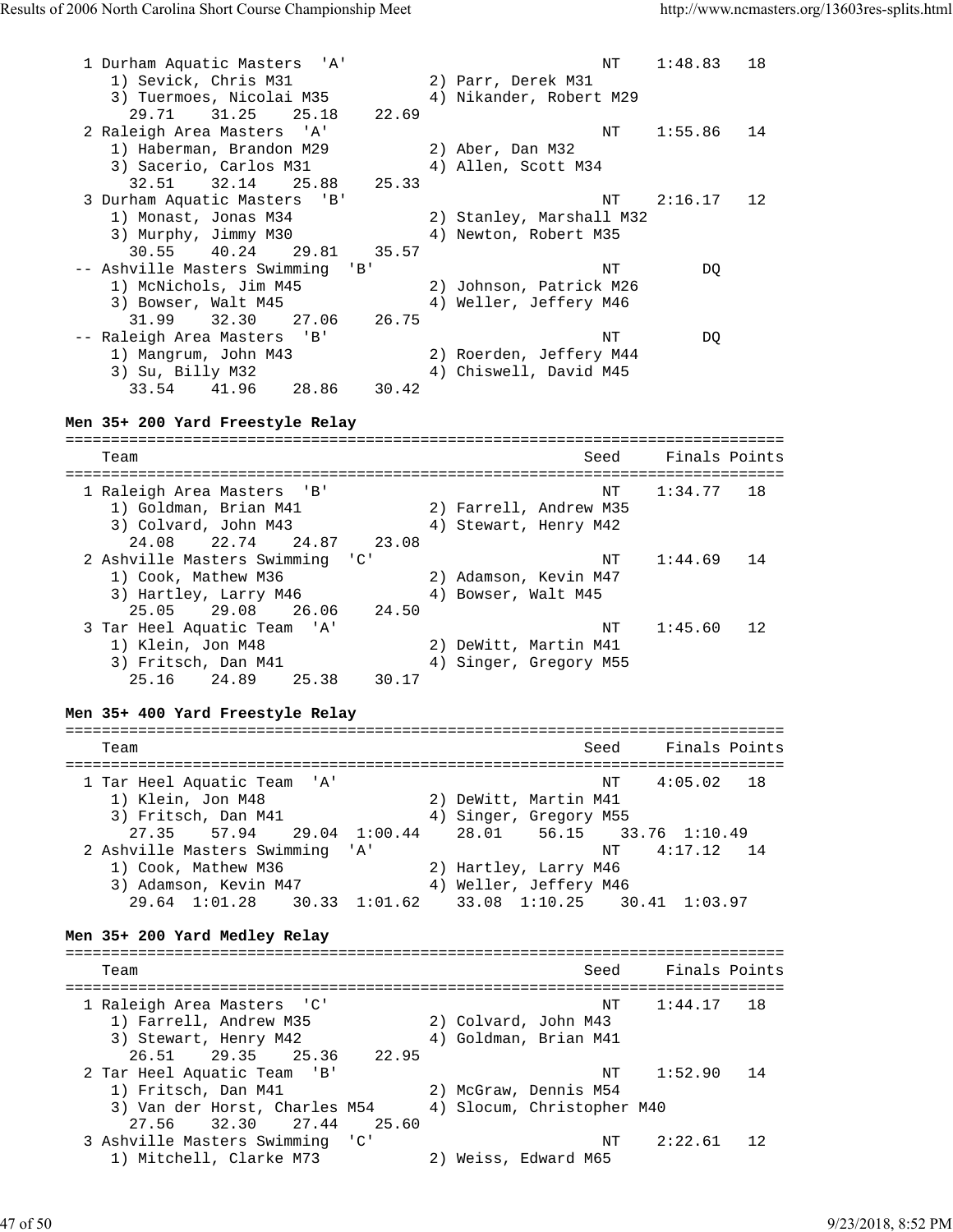3) Davis, Craik M54 4) Williamson, Bob M64 33.28 44.38 30.70 34.25 **Men 45+ 200 Yard Freestyle Relay** =============================================================================== Team Seed Finals Points =============================================================================== 1 Tar Heel Aquatic Team 'B' 1) Van der Horst, Charles M54 2) Schmitz, Robert M53 3) Lee, Terrence M56 4) Gilchrist, Donald M52 27.29 25.82 36.05 16.56 2 Ashville Masters Swimming 'B' (2:03.36 14 1) Davis, Craik M54 2) Williamson, Bob M64 3) Mitchell, Clarke M73 4) Weiss, Edward M65 26.79 31.73 30.47 34.37 **Men 45+ 400 Yard Freestyle Relay** =============================================================================== Team Seed Finals Points =============================================================================== 1 Tar Heel Aquatic Team 'B' NT 3:54.30 18 1) Van der Horst, Charles M54 2) Schmitz, Robert M53 3) Lee, Terrence M56 4) Gilchrist, Donald M52 27.08 57.65 16.04 1:00.73 28.73 59.59 26.88 56.33 2 Ashville Masters Swimming 'C' 1) Davis, Craik M54 2) Mitchell, Clarke M73 3) Williamson, Bob M64 4) Weiss, Edward M65 33.01 1:09.20 32.53 1:07.55 36.65 1:16.40 40.49 1:26.99 **Men 45+ 200 Yard Medley Relay** =============================================================================== Team Seed Finals Points =============================================================================== 1 Tar Heel Aquatic Team 'A' NT 1:56.53 18 1) Klein, Jon M48 2) Lee, Terrence M56 3) Gilchrist, Donald M52 4) Schmitz, Robert M53 30.31 31.79 29.32 25.11 **Mixed 18+ 200 Yard Freestyle Relay** =============================================================================== Team Seed Finals Points =============================================================================== 1 Ashville Masters Swimming 'A' 1) Kulakov, Taras M19 2) Kulakova, Svitlana W23 3) Cook, Mathew M36 4) Cook, Nicole W34 23.23 26.59 24.01 32.02 **Mixed 18+ 200 Yard Medley Relay** =============================================================================== Team Seed Finals Points =============================================================================== 1 Ashville Masters Swimming 'A' NT 1:51.94 18 1) Kulakova, Svitlana W23 2) Walker, Samuel M30 3) Battle, Ruth W43 4) Kulakov, Taras M19 29.75 29.64 28.66 23.89 **Mixed 25+ 200 Yard Freestyle Relay** =============================================================================== Team Seed Finals Points =============================================================================== 1 Raleigh Area Masters 'A' NT 1:38.65 18 1) Johnson, Shandra W27 2) Sacerio, Carlos M31 3) Braun, Erika W34 4) Haberman, Brandon M29 25.09 23.50 24.58 25.48 2 Raleigh Area Masters 'B' NT 1:41.59 14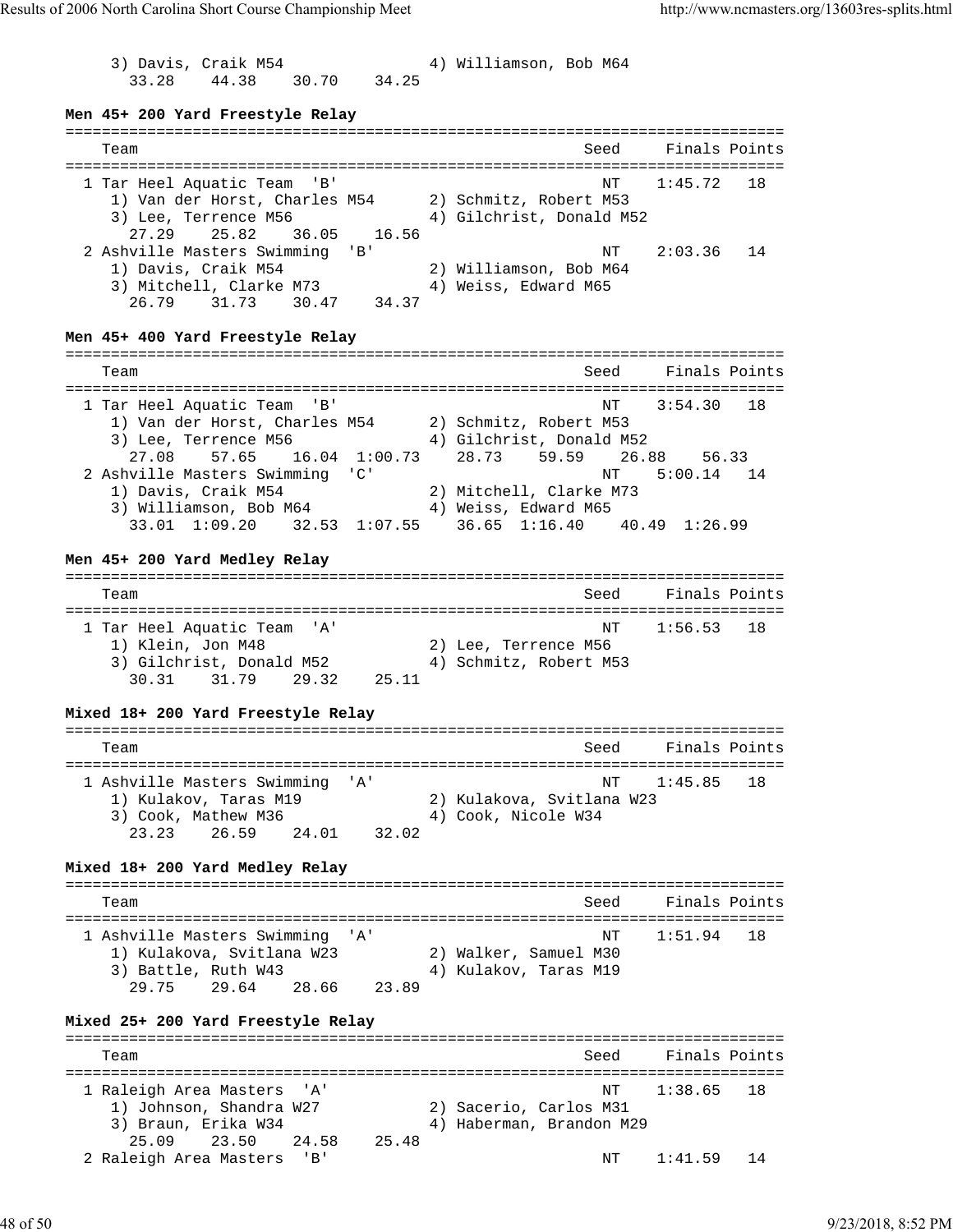| 1) Stewart, Henry M42<br>3) Errington Oversmith, Amy W34<br>27.46<br>23.23<br>28.01<br>22.89                                                             | 2) Inscore, Staci W34<br>4) Goldman, Brian M41    |      |               |    |
|----------------------------------------------------------------------------------------------------------------------------------------------------------|---------------------------------------------------|------|---------------|----|
| 3 Durham Aquatic Masters 'B'<br>1) Tuermoes, Nicolai M35<br>3) Baker, Brooke W25<br>23.43<br>26.98<br>28.32<br>22.89                                     | 2) Fritchie, Karen W28<br>4) Nikander, Robert M29 | ΝT   | 1:41.62       | 12 |
| 4 Ashville Masters Swimming 'B'<br>1) Johnson, Patrick M26<br>3) Battle, Ruth W43<br>24.21<br>17.70<br>38.71<br>24.84                                    | 2) Lechner, Chris M45<br>4) Walker, Abby W30      | NΤ   | 1:45.46       | 10 |
| 5 Raleigh Area Masters 'C'<br>1) Brelsford-Namey, Emily W29<br>3) Hawley, Kate W25<br>26.38<br>27.39<br>26.48<br>31.00                                   | 2) Su, Billy M32<br>4) Aber, Dan M32              | ΝT   | 1:51.25       | 8  |
| 6 Durham Aquatic Masters 'C'<br>1) Sevick, Chris M31<br>3) Newton, Danielle W27<br>29.78<br>26.48<br>30.11<br>25.71                                      | 2) Kralik, Melissa W32<br>4) Murphy, Jimmy M30    | NΤ   | 1:52.08       | 6  |
| 7 Tar Heel Aquatic Team 'B'<br>1) Nowak, Elizabeth W42<br>3) Nagle, Cynthia W27<br>24.53<br>24.91<br>35.60<br>30.84                                      | 2) Klein, Jon M48<br>4) Fritsch, Dan M41          | ΝT   | 1:55.88       | 4  |
| -- Durham Aquatic Masters 'A'<br>1) Monast, Jonas M34<br>3) Newton, Robert M35<br>34.16 36.13 32.38<br>26.60                                             | 2) Montieth, Kate W28<br>4) Franklin, Dawn W37    | NΤ   | DQ            |    |
|                                                                                                                                                          |                                                   |      |               |    |
| Mixed 25+ 200 Yard Medley Relay                                                                                                                          |                                                   |      |               |    |
| Team                                                                                                                                                     |                                                   | Seed | Finals Points |    |
| 1 Raleigh Area Masters<br>'B'<br>1) Errington Oversmith, Amy W34 2) Brelsford-Namey, Emily W29<br>3) Su, Billy M32                                       | 4) Sacerio, Carlos M31                            | ΝT   | 1:55.66       | 18 |
| 32.92<br>31.25<br>28.41<br>23.08<br>2 Raleigh Area Masters 'A'<br>1) Braun, Erika W34<br>3) Inscore, Staci W34                                           | 2) Aber, Dan M32<br>4) Allen, Scott M34           | NT   | 1:57.17       | 14 |
| 31.92<br>29.55<br>30.74<br>24.96<br>3 Durham Aquatic Masters 'A'<br>1) Baker, Brooke W25<br>3) Tuermoes, Nicolai M35<br>31.67<br>32.58<br>25.20<br>29.68 | 2) Parr, Derek M31<br>4) Newton, Danielle W27     | ΝT   | 1:59.13       | 12 |
| $'$ B $'$<br>4 Ashville Masters Swimming<br>1) Cook, Mathew M36<br>3) Cook, Nicole W34                                                                   | 2) Johnson, Patrick M26<br>4) Walker, Abby W30    | NΤ   | 2:10.85       | 10 |
| 29.41<br>30.56<br>36.58<br>34.30<br>5 Durham Aquatic Masters<br>'B'<br>1) Sevick, Chris M31<br>3) McElwee, Matt M29<br>30.15<br>41.58<br>25.72<br>34.78  | 2) Kralik, Melissa W32<br>4) Montieth, Kate W28   | NT   | 2:12.23       | 8  |
| Mixed 35+ 200 Yard Medley Relay                                                                                                                          |                                                   |      |               |    |
| Team                                                                                                                                                     |                                                   | Seed | Finals Points |    |